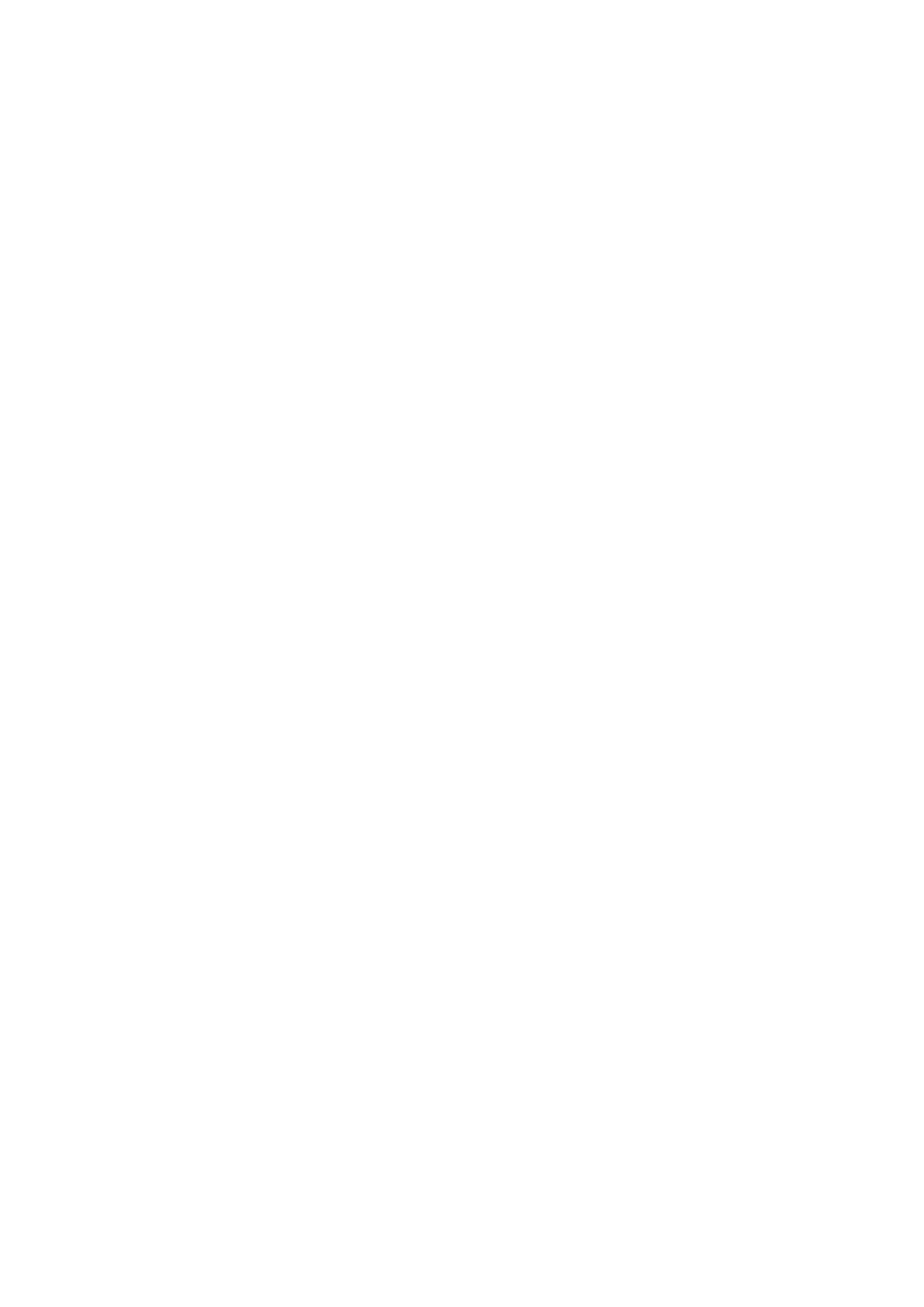# <span id="page-2-0"></span>**SAFETY PRECAUTIONS**

Always read the precautions before using this product.

Also read this manual and the relevant manuals mentioned in this manual carefully, and use the product properly while paying full attention to safety.

Note that the precautions in this manual apply only to this product.

The safety precautions are divided into the following levels:  $\bigwedge^2$  WARNING and  $\bigwedge^2$  CAUTION.



**Indicates that incorrect handling may cause hazardous conditions, resulting in death or severe injury.**

**Indicates that incorrect handling may cause hazardous conditions, resulting in minor or moderate injury or property damage.**

Note that failure to observe  $\sqrt{N}$  CAUTION may lead to a serious accident depending on the circumstances. Make sure to observe both warnings and cautions to ensure personal safety.

Ensure that this manual is easily accessible to all users of this product.

# [Test Operation Precautions]

# **WARNING**

Before testing the operation of a user-created screen (such as turning on or off a bit device, changing the current value of a word device, changing the set value or current value of a timer or counter, and changing the current value of a buffer memory), thoroughly read the manual to fully understand the operating procedure.

During the test operation, never change the data of the devices which are used to perform significant operation for the system.

Doing so may cause an accident due to an incorrect output or malfunction.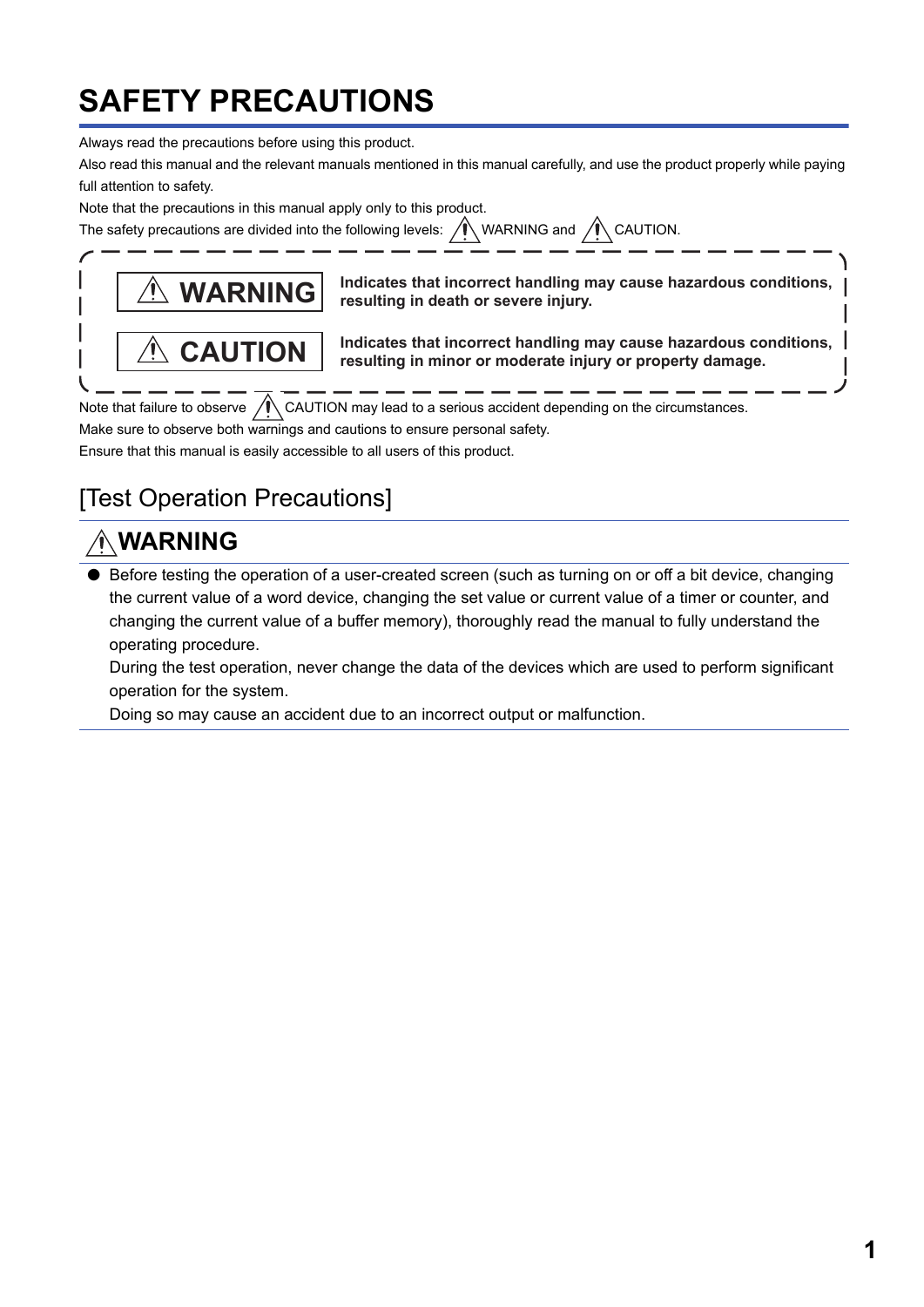# <span id="page-3-0"></span>**CONSIDERARIONS FOR USING THIS SOFTWARE**

## **Memory capacity of your personal computer**

Windows may terminate running processes on a personal computer with less than 512 MB of memory. Use MELSOFT GT OPC UA Client on a personal computer with at least 512 MB of memory.

## **Required amount of virtual memory on the hard disk**

MELSOFT GT OPC UA Client requires at least 100 MB of virtual memory on the hard disk while it is running.

If the amount of virtual memory is less than 100 MB while MELSOFT GT OPC UA Client is running, Windows may terminate running processes.

Make sure that there is enough virtual memory on the hard disk to use MELSOFT GT OPC UA Client.

When there is little virtual memory on the hard disk, save your project frequently.

## **Error massage displayed when this software is started or while it is running**

MELSOFT GT OPC UA Client checks the amount of available memory space when:

- MELSOFT GT OPC UA Client is started.
- Obtaining tag information.
- Saving tag information.

When the amount of virtual memory is less than 100 MB, the following message appears.

[Operation will be terminated because of insufficient memory. Would you like to stop?]

To stop the operation, click [Yes]. (MELSOFT GT OPC UA Client will not close.)

To continue the operation, click [No].

In this case, exit some running applications or restart Windows to free up memory.

### **Screen settings in Windows**

Do not change the Windows font size from the default. Otherwise, dialogs or other on-screen items may appear improperly.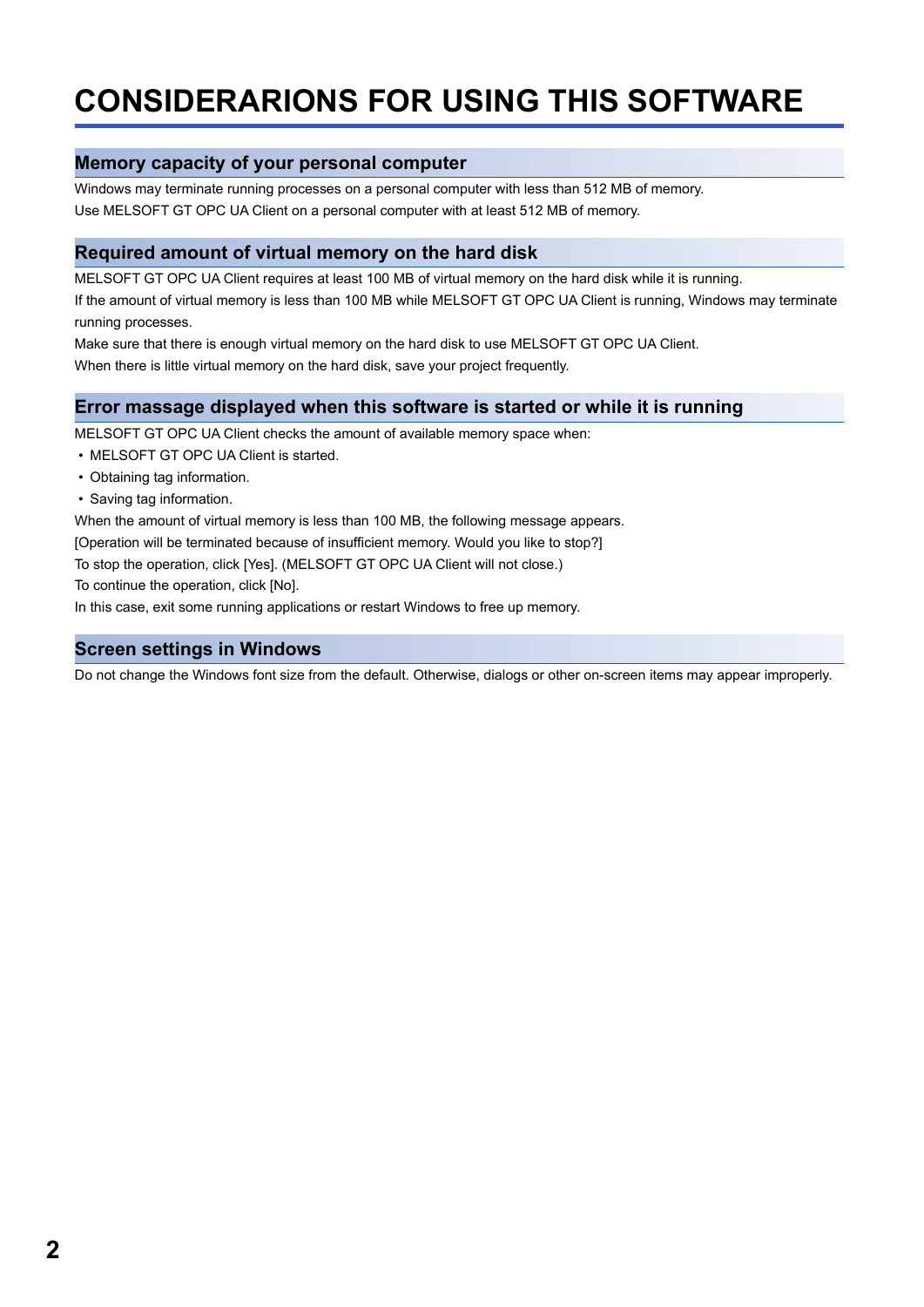# **CONTENTS**

|     | <b>CHAPTER 1 INTRODUCTION</b>                                                                                                                                | 7  |
|-----|--------------------------------------------------------------------------------------------------------------------------------------------------------------|----|
| 1.1 |                                                                                                                                                              |    |
|     | <b>CHAPTER 2 SPECIFICATIONS</b><br>and the control of the control of the control of the control of the control of the control of the control of the          | 9  |
| 2.1 |                                                                                                                                                              |    |
| 2.2 |                                                                                                                                                              |    |
| 2.3 |                                                                                                                                                              |    |
| 2.4 |                                                                                                                                                              |    |
| 2.5 |                                                                                                                                                              |    |
|     | CHAPTER 3 INSTALLATION AND UNINSTALLATION                                                                                                                    | 12 |
| 3.1 |                                                                                                                                                              |    |
| 3.2 |                                                                                                                                                              |    |
|     |                                                                                                                                                              |    |
|     | <b>CHAPTER 4 OPERATING PROCEDURE</b><br><u> 1989 - Antonio Alemania, presidente de la provincia de la provincia de la provincia de la provincia de la pr</u> | 14 |
| 4.1 |                                                                                                                                                              |    |
|     |                                                                                                                                                              |    |
|     |                                                                                                                                                              |    |
| 4.2 |                                                                                                                                                              |    |
|     |                                                                                                                                                              |    |
|     |                                                                                                                                                              |    |
|     |                                                                                                                                                              |    |
| 4.3 | Mutually Authenticating a Client and Server Using Their Certificates20                                                                                       |    |
|     |                                                                                                                                                              |    |
|     |                                                                                                                                                              |    |
|     |                                                                                                                                                              |    |
|     |                                                                                                                                                              |    |
| 4.4 |                                                                                                                                                              |    |
|     |                                                                                                                                                              |    |
|     |                                                                                                                                                              |    |
|     | <b>CHAPTER 5 STARTING GT OPC UA Client FROM GT Designer3</b>                                                                                                 | 26 |
|     | <b>EXPORTING A CLIENT CERTIFICATE FOR GT SoftGOT2000</b><br>CHAPTER 6                                                                                        | 28 |
|     | <b>CHANGING THE DISPLAY LANGUAGE</b><br><b>CHAPTER 7</b>                                                                                                     | 30 |
| 7.1 |                                                                                                                                                              |    |
|     |                                                                                                                                                              |    |
|     | <b>CHAPTER 8 PRECAUTIONS</b>                                                                                                                                 | 32 |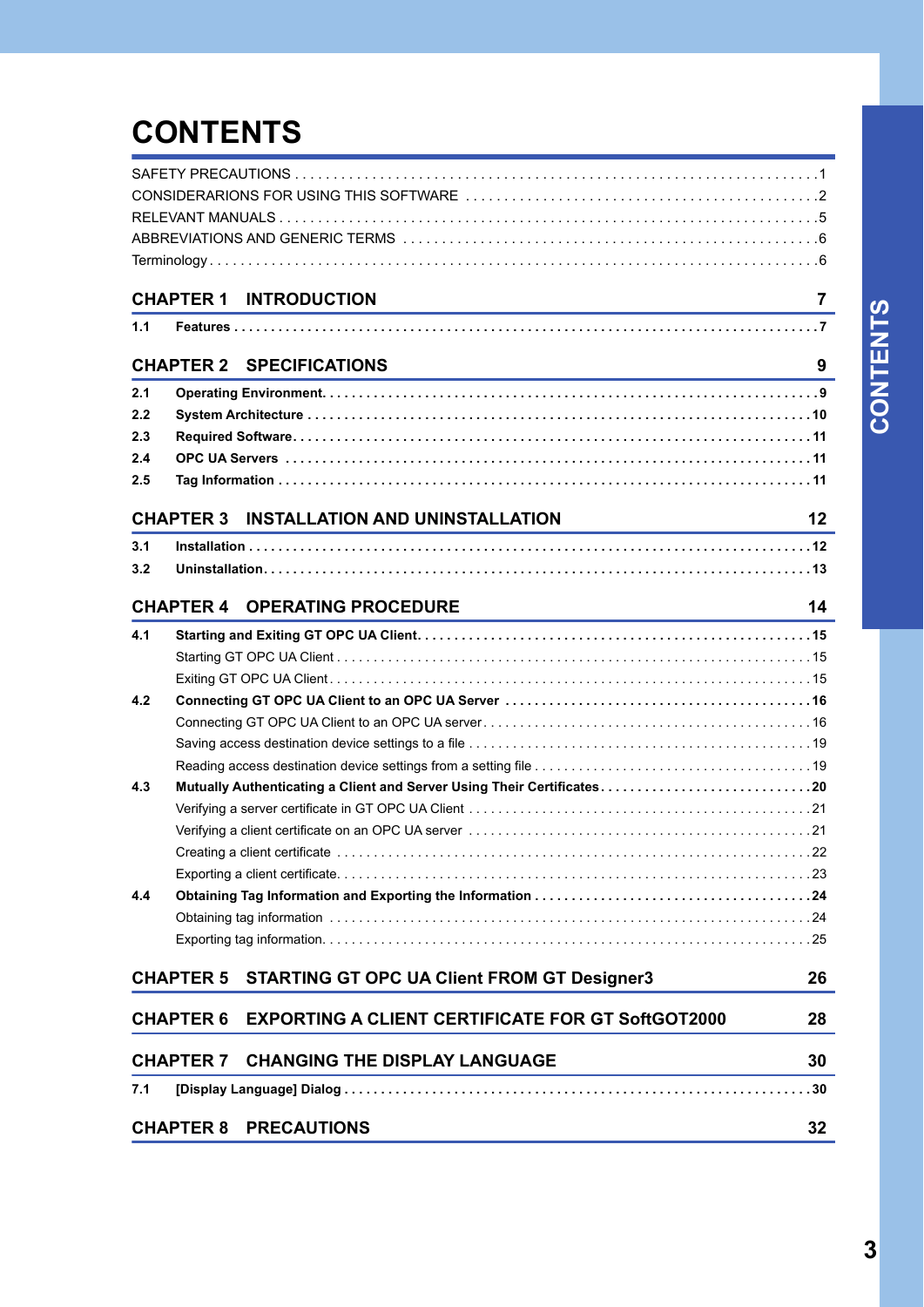|      | <b>CHAPTER 9 TROUBLESHOOTING</b> | 34 |
|------|----------------------------------|----|
| 9.1  |                                  |    |
|      |                                  |    |
|      |                                  |    |
| 9.2  |                                  |    |
|      |                                  |    |
|      | <b>CHAPTER 10 APPENDICES</b>     | 37 |
| 10.1 |                                  |    |
|      |                                  |    |
|      |                                  |    |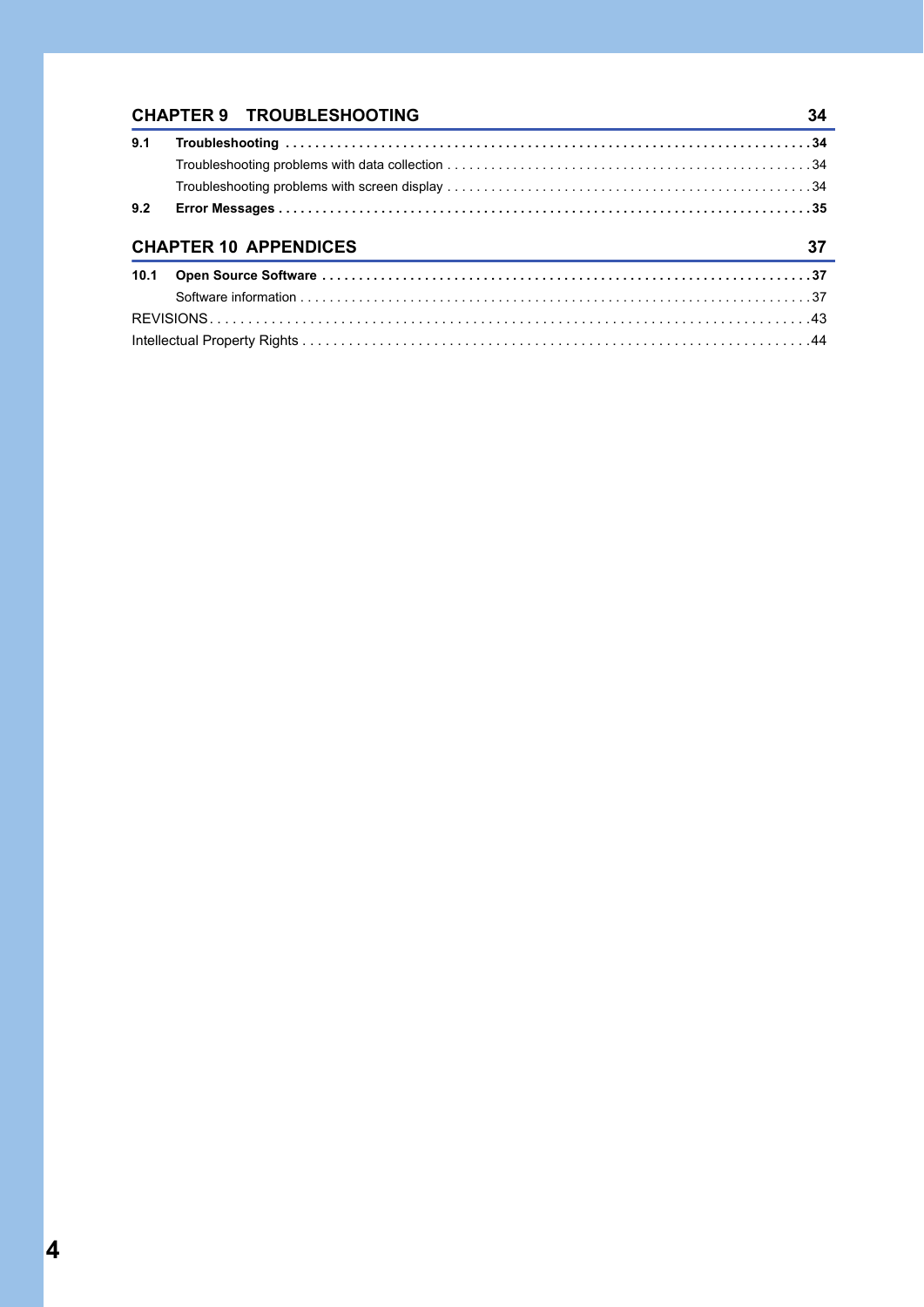# <span id="page-6-0"></span>**RELEVANT MANUALS**

The following shows the manuals relevant to this product.

If you need the printed manuals, consult your local sales office.

### **Manuals**

#### ■**Screen design software-related manuals**

| <b>Manual name</b>                          | <b>Manual number</b><br>(Model code) | Format                 |
|---------------------------------------------|--------------------------------------|------------------------|
| GT Designer3 (GOT2000) Screen Design Manual | SH-081220ENG<br>(1D7ML9)             | <b>PDF</b><br>e-Manual |

### ■**GT SoftGOT2000 manuals**

| <b>Manual name</b>                       | Manual number | Format     |
|------------------------------------------|---------------|------------|
| GT SoftGOT2000 Version1 Operating Manual | SH-081201ENG  | <b>PDF</b> |
|                                          |               | e-Manual   |

 $Point$ 

e-Manual refers to the Mitsubishi Electric FA electronic book manuals that can be browsed using a dedicated tool.

e-Manual has the following features:

- Required information can be cross-searched in multiple manuals.
- Other manuals can be accessed from the links in the manual.
- Hardware specifications of each part can be found from the product figures.
- Pages that users often browse can be bookmarked.
- Sample programs can be copied to the engineering tool.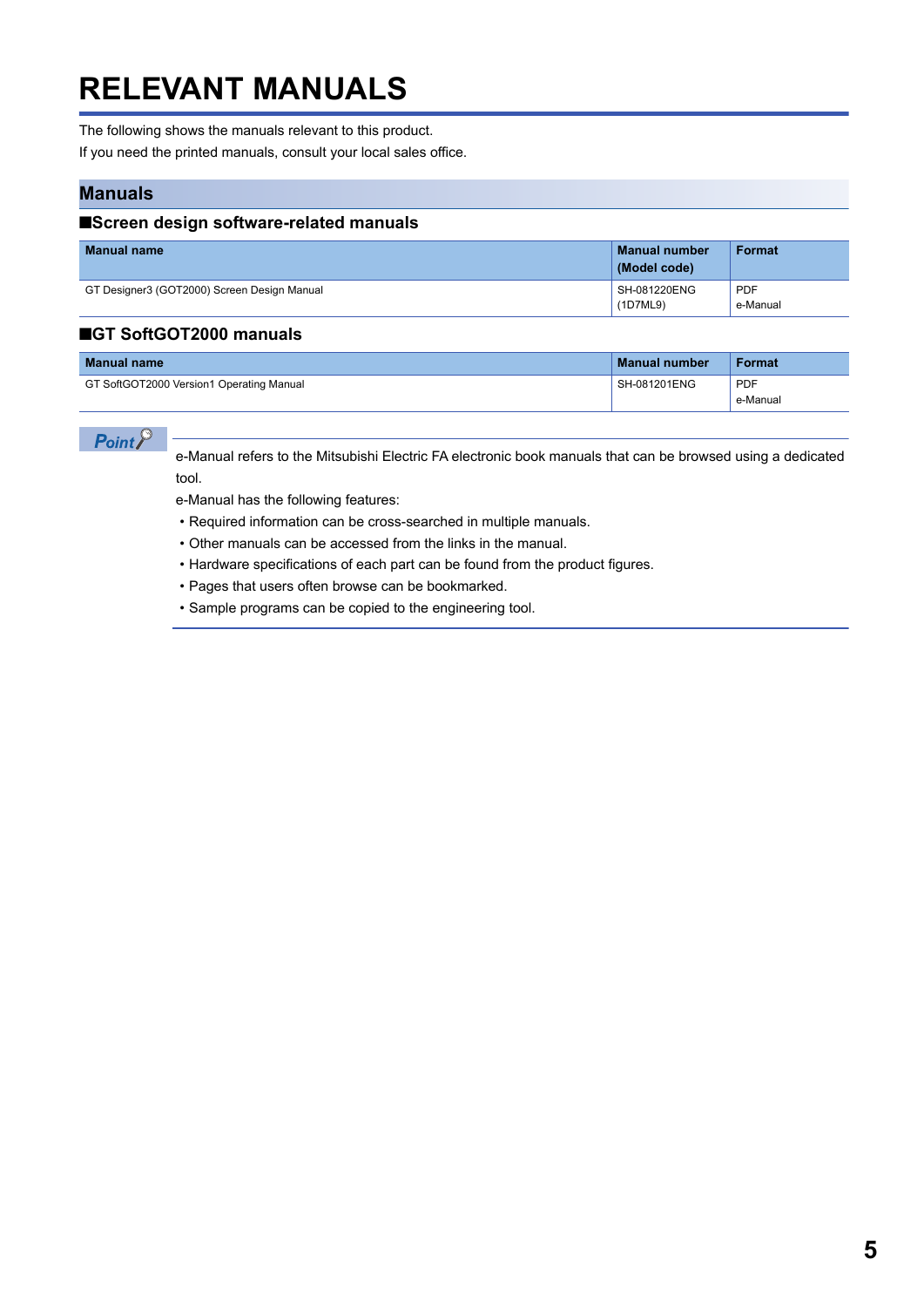# <span id="page-7-0"></span>**ABBREVIATIONS AND GENERIC TERMS**

The following shows the abbreviations and generic terms used in this manual.

#### **Software**

| ■Software related to GOT        |                                                                 |  |
|---------------------------------|-----------------------------------------------------------------|--|
| Abbreviations and generic terms | <b>Description</b>                                              |  |
| GT Designer3                    | Screen design software for GOT2000 series included in GT Works3 |  |
| GT OPC UA Client                | MELSOFT GT OPC UA Client (SW1DNN-GTOUC-MD)                      |  |
| GT SoftGOT2000                  | GOT2000 compatible HMI software GT SoftGOT2000                  |  |

# <span id="page-7-1"></span>**Terminology**

The following shows the terms in this manual unless otherwise specified.

| <b>Term</b>        | <b>Description</b>                                                                                                                                                                                                        |
|--------------------|---------------------------------------------------------------------------------------------------------------------------------------------------------------------------------------------------------------------------|
| <b>OPC</b>         | Abbreviation of OLE for Process Control.<br>An interoperability standard for the secure and reliable exchange of data in the<br>industrial automation space and in other industries.                                      |
| OPC UA             | Abbreviation of OPC Unified Architecture.<br>A platform independent service-oriented architecture that integrates all the<br>functionality of the individual OPC Classic specifications into one extensible<br>framework. |
| OPC UA tag         | A tag that is used to access the device data of a controller from an OPC UA<br>client.                                                                                                                                    |
| Tag information    | Information that includes the names, configuration, and data types of OPC UA<br>tags.                                                                                                                                     |
| Endpoint           | A server or client that is connected at the end of a network.<br>It can be a personal computer or OPC UA server.                                                                                                          |
| Server certificate | A digital certificate for authenticating a server with SSL authentication.<br>It is used for encrypting data transmitted between GT OPC UA Client and an<br>OPC UA server, and for mutual authentication between them.    |
| Client certificate | A digital certificate for authenticating a client with SSL authentication.<br>It is used for encrypting data transmitted between GT OPC UA Client and an<br>OPC UA server, and for mutual authentication between them.    |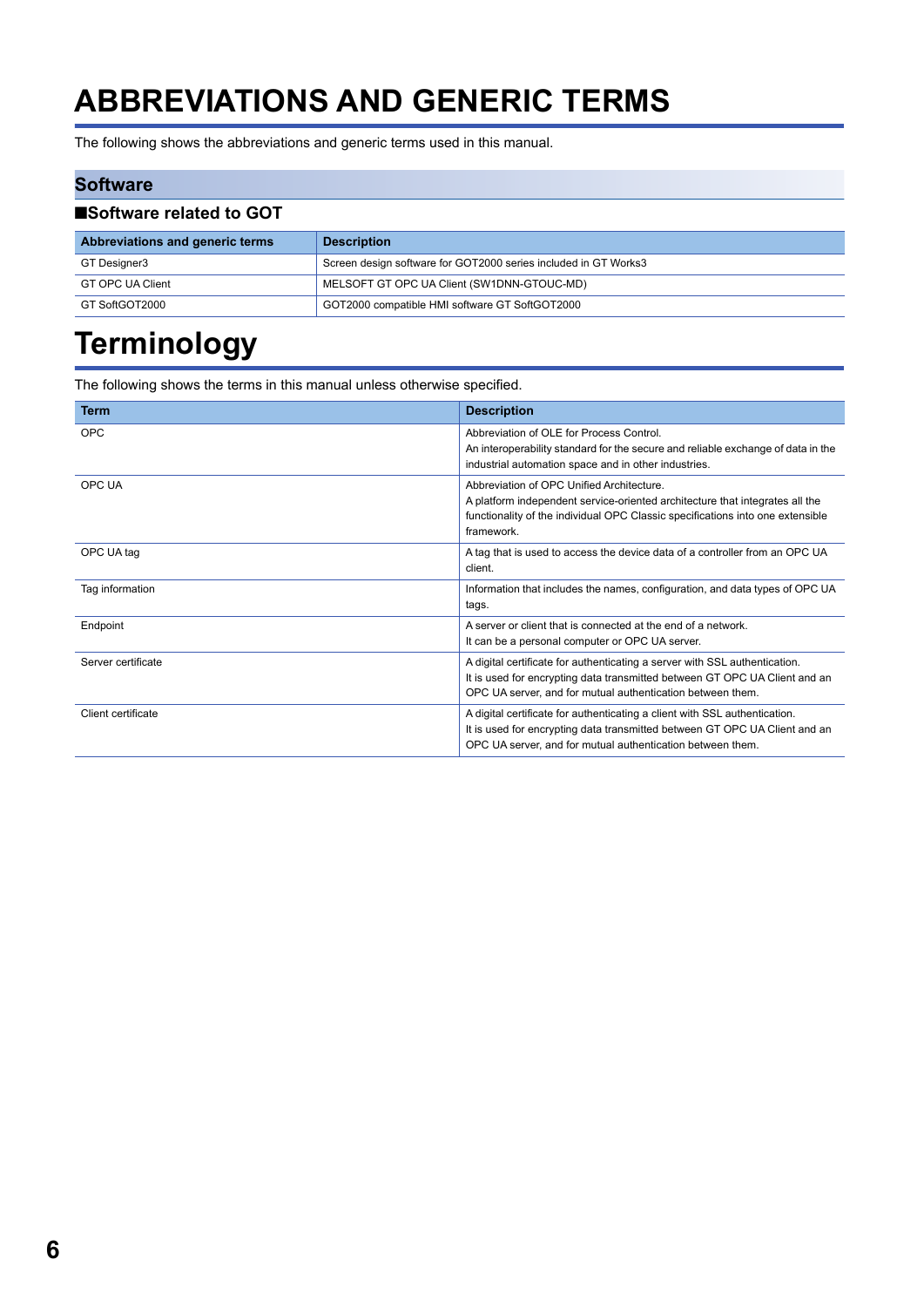# <span id="page-8-0"></span>**1 INTRODUCTION**

Thank you for downloading MELSOFT GT OPC UA Client.

This manual explains the overview, specifications, installation and uninstallation procedures, and basic usage of MELSOFT GT OPC UA Client (hereafter called "GT OPC UA Client").

Before using the product, read this manual carefully and make sure you understand the functions and performance of GT OPC UA Client for correct use.

To obtain the latest version of GT OPC UA Client, contact your local sales office.

# <span id="page-8-1"></span>**1.1 Features**

The following shows the features of GT OPC UA Client.

### **Settings for connecting to an OPC UA server**

In GT OPC UA Client, you can configure settings to connect the personal computer and an OPC UA server.

You can search for an OPC UA server and obtain the endpoint URL of the server if the following conditions are satisfied.

- A personal computer on which GT OPC UA Client is installed and an OPC UA server are on the same subnet.
- GT OPC UA Client and an OPC UA server are installed on the same personal computer.

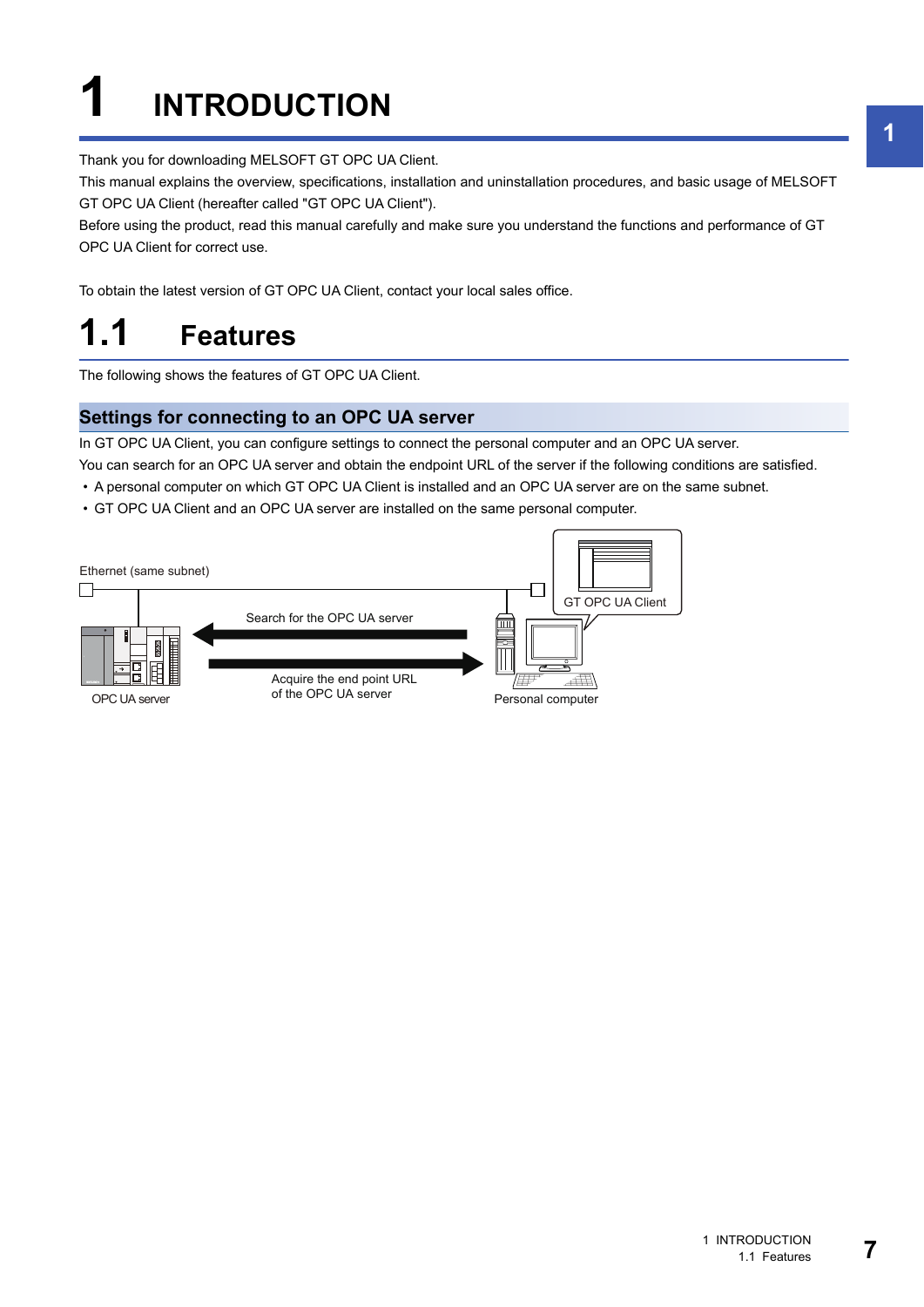## **Collectively reading tag information**

GT OPC UA Client collectively obtains tag information from an OPC UA server and exports the information to a tag information file.

By importing the tag information file to GT Designer3, you can specify OPC UA tags as devices monitored by GT SoftGOT2000.



## **OPC UA library**

GT OPC UA Client has an OPC UA library to connect GT SoftGOT2000 and OPC UA servers.

To connect GT SoftGOT2000 to an OPC UA server, install GT OPC UA Client on the personal computer on which GT SoftGOT2000 resides.

Once GT SoftGOT2000 connects to an OPC UA server, GT SoftGOT2000 can read data collected by the server or write data through the server.

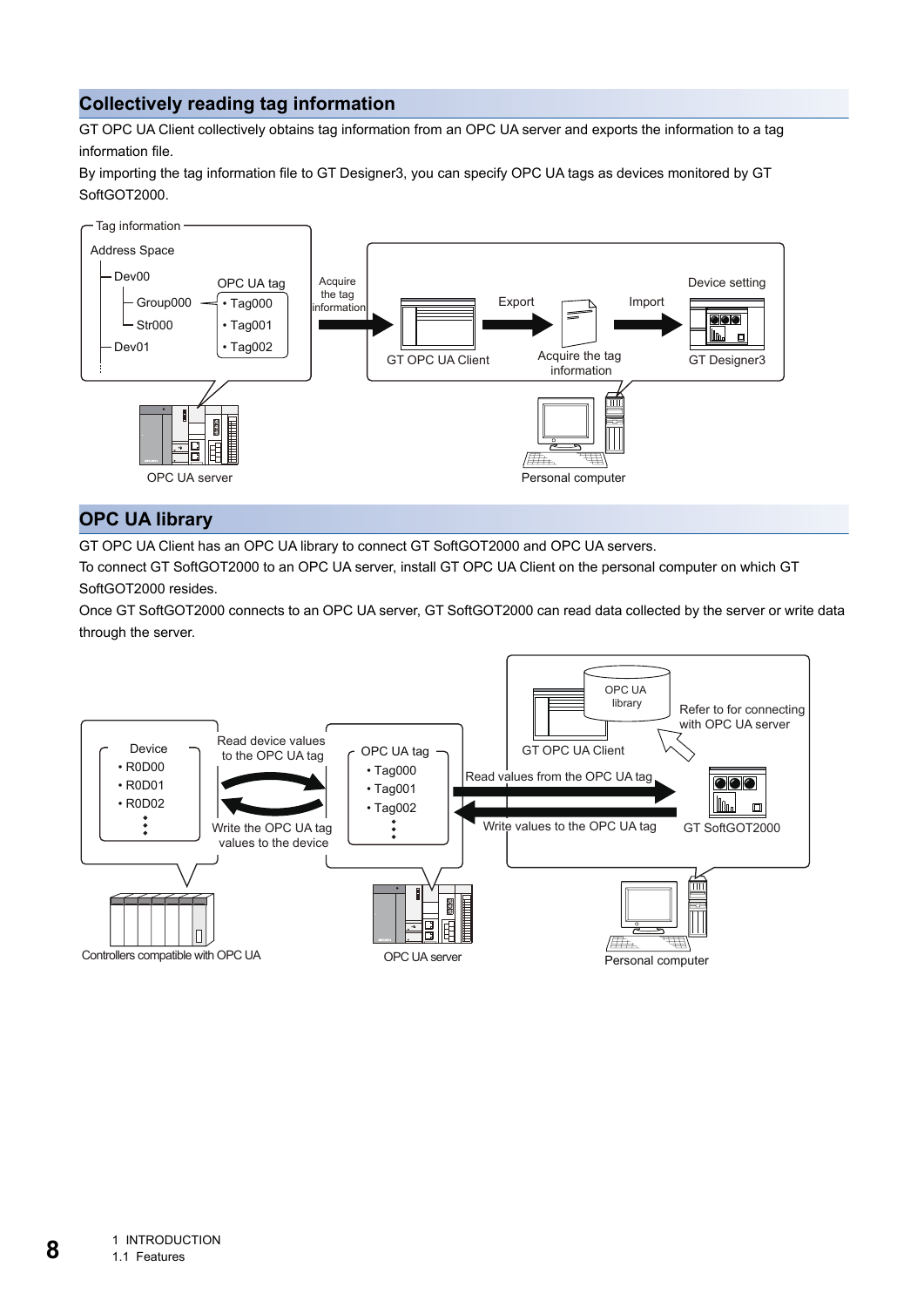# <span id="page-10-0"></span>**2 SPECIFICATIONS**

The following shows the specifications of GT OPC UA Client.

# <span id="page-10-1"></span>**2.1 Operating Environment**

The following shows the operating environment for GT OPC UA Client.

| Item                               | <b>Description</b>                                                                                                                                                                                                                                                                                                                                                                                                                                                                                                                                                                                                                                                                                                                                                                                                                                                                                                                                                                                                                                                                                                                                                                                                                                                                                                            |
|------------------------------------|-------------------------------------------------------------------------------------------------------------------------------------------------------------------------------------------------------------------------------------------------------------------------------------------------------------------------------------------------------------------------------------------------------------------------------------------------------------------------------------------------------------------------------------------------------------------------------------------------------------------------------------------------------------------------------------------------------------------------------------------------------------------------------------------------------------------------------------------------------------------------------------------------------------------------------------------------------------------------------------------------------------------------------------------------------------------------------------------------------------------------------------------------------------------------------------------------------------------------------------------------------------------------------------------------------------------------------|
| Model                              | Windows-compatible personal computer                                                                                                                                                                                                                                                                                                                                                                                                                                                                                                                                                                                                                                                                                                                                                                                                                                                                                                                                                                                                                                                                                                                                                                                                                                                                                          |
| OS (English version) <sup>*6</sup> | • Microsoft Windows 11 Education (64 bit)*1*2*7*8<br>• Microsoft Windows 11 Enterprise (64 bit)*1*2*7*8<br>• Microsoft Windows 11 Pro (64 bit)*1*2*7*8<br>• Microsoft Windows 11 Home (64 bit)*1*2*7*8<br>• Microsoft Windows 10 Enterprise (32 bit, 64 bit) *1*2*7*8<br>• Microsoft Windows 10 Pro (32 bit, 64 bit) *1*2*7*8<br>• Microsoft Windows 10 Home (32 bit, 64 bit) *1*2*7*8<br>. Microsoft Windows 10 IoT Enterprise 2016 LTSB (64 bit) (English OPK, or English OPK and a language pack for<br>localization) <sup>*1*2*7*8</sup><br>• Microsoft Windows 8.1 Enterprise (32 bit, 64 bit) *1*2*4*5<br>• Microsoft Windows 8.1 Pro (32 bit, 64 bit) *1*2*4*5<br>• Microsoft Windows 8.1 (32 bit, 64 bit) *1*2*4*5<br>• Microsoft Windows 8 Enterprise (32 bit, 64 bit) *1*2*4*5<br>• Microsoft Windows 8 Pro (32 bit, 64 bit) *1*2*4*5<br>• Microsoft Windows 8 (32 bit, 64 bit) *1*2*4*5<br>• Microsoft Windows 7 Enterprise (32 bit, 64 bit) Service Pack 1 or later *1*2*3<br>• Microsoft Windows 7 Ultimate (32 bit, 64 bit) Service Pack 1 or later *1*2*3<br>• Microsoft Windows 7 Professional (32 bit, 64 bit) Service Pack 1 or later *1*2*3<br>• Microsoft Windows 7 Home Premium (32 bit, 64 bit) Service Pack 1 or later *1*2*3<br>• Microsoft Windows 7 Starter (32 bit) Service Pack 1 or later *1*2*3 |
| CPU                                | . Windows 11: 64 bit-compatible processor with dual-core or more or System on a Chip (SoC)<br>• Other than Windows 11: Intel Core 2 Duo Processor 2.0 GHz or more recommended                                                                                                                                                                                                                                                                                                                                                                                                                                                                                                                                                                                                                                                                                                                                                                                                                                                                                                                                                                                                                                                                                                                                                 |
| Memory                             | • For Windows 11: 4 GB or more recommended<br>• For 64-bit OS other than Windows 11: 2 GB or more recommended<br>• For 32-bit OS other than Windows 11: 1 GB or more recommended                                                                                                                                                                                                                                                                                                                                                                                                                                                                                                                                                                                                                                                                                                                                                                                                                                                                                                                                                                                                                                                                                                                                              |
| Display                            | Resolution: XGA (1024 × 768 dots) or higher                                                                                                                                                                                                                                                                                                                                                                                                                                                                                                                                                                                                                                                                                                                                                                                                                                                                                                                                                                                                                                                                                                                                                                                                                                                                                   |
| Hard disk space                    | • For installation: 5 GB or more recommended<br>• For execution: 512 MB or more recommended                                                                                                                                                                                                                                                                                                                                                                                                                                                                                                                                                                                                                                                                                                                                                                                                                                                                                                                                                                                                                                                                                                                                                                                                                                   |
| Display color                      | High Color (16 bits) or higher                                                                                                                                                                                                                                                                                                                                                                                                                                                                                                                                                                                                                                                                                                                                                                                                                                                                                                                                                                                                                                                                                                                                                                                                                                                                                                |
| Other software applications        | To display PDF manuals, the following software application must be installed.<br>• Adobe Reader7 or later recommended *9                                                                                                                                                                                                                                                                                                                                                                                                                                                                                                                                                                                                                                                                                                                                                                                                                                                                                                                                                                                                                                                                                                                                                                                                      |
| Other hardware devices             | Use the hardware compatible with the above OS.<br>• For installation: Mouse, keyboard, and DVD-ROM drive<br>• For execution: Mouse and keyboard                                                                                                                                                                                                                                                                                                                                                                                                                                                                                                                                                                                                                                                                                                                                                                                                                                                                                                                                                                                                                                                                                                                                                                               |

\*1 For installation, administrator privileges are required.

For startup, the standard user or administrator account is required.

To use GT OPC UA Client with another application that runs with administrator privileges, run GT OPC UA Client with administrator privileges.

- \*2 The following functions are not supported. Application start in Windows compatibility mode Fast user switching Change your desktop themes (fonts) Remote desktop Setting the size of text and illustrations on the screen to any size other than [Small-100%]
- \*3 Windows XP Mode is not supported.
- \*4 Tap and press-and-hold features are supported.
- \*5 Modern UI Style is not supported.
- \*6 A virtual environment such as Hyper-V is not supported.
- \*7 Tablet mode is not supported.
- \*8 Unified Write Filter is not supported.
- \*9 In Windows 8 or later, change [Current Default] for [.pdf] from [Reader] to [Adobe Reader] using the Control Panel.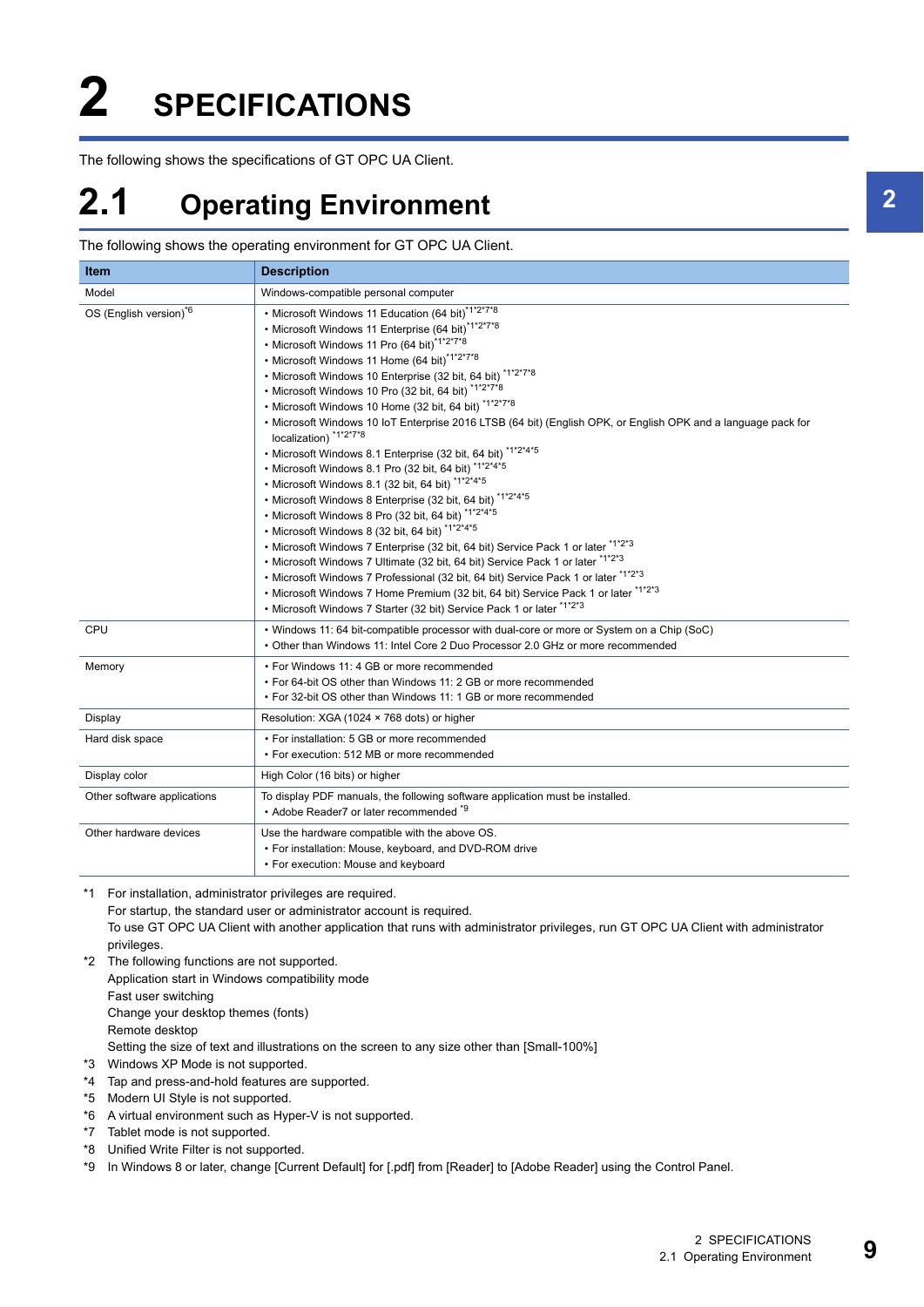# <span id="page-11-0"></span>**2.2 System Architecture**

The following shows the architecture of the system when GT OPC UA Client is used.

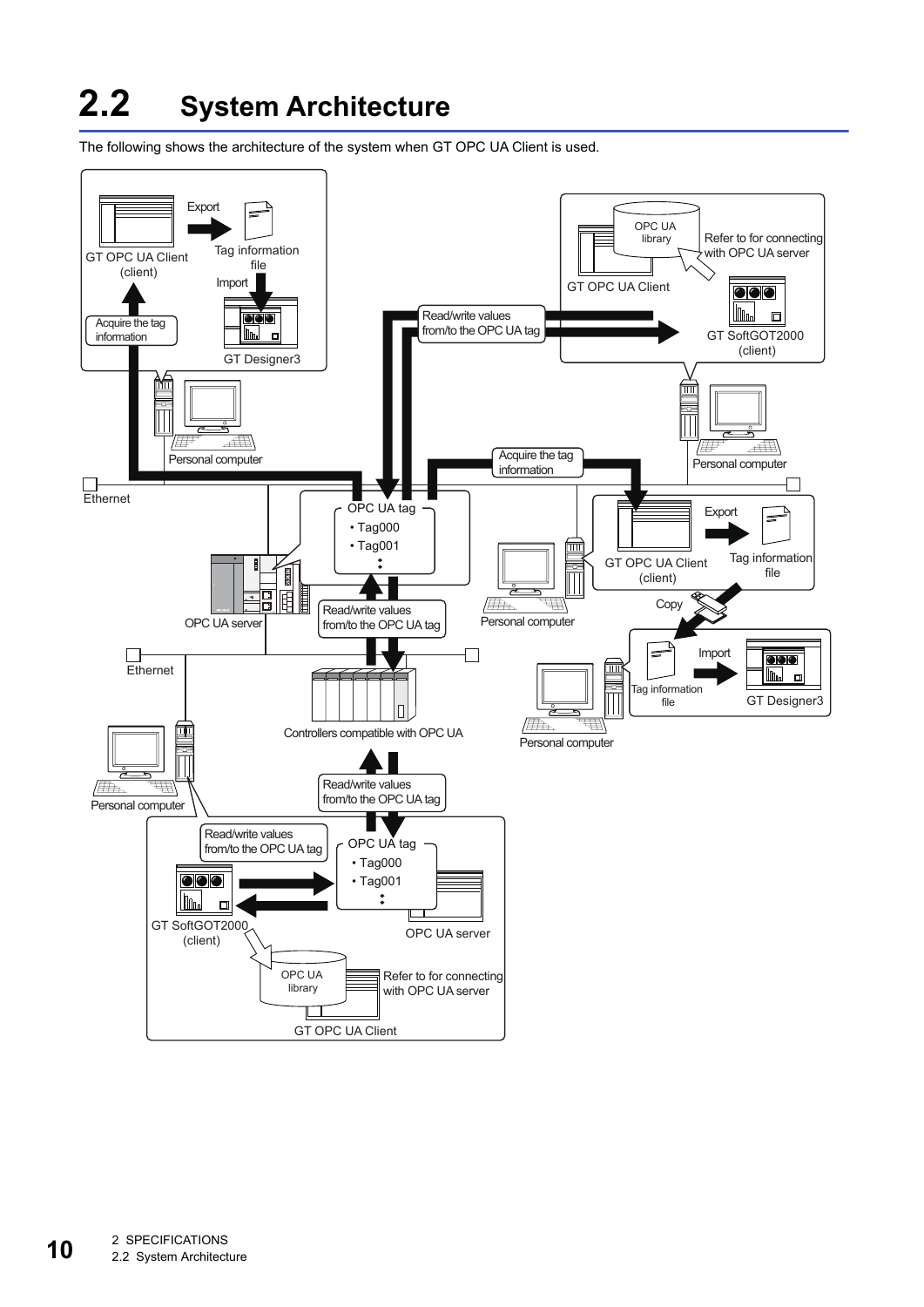# <span id="page-12-0"></span>**2.3 Required Software**

The following shows the software required to use GT OPC UA Client.

| Software       | <b>Version</b>          |
|----------------|-------------------------|
| GT Designer3   | Version 1.215Z or later |
| GT SoftGOT2000 |                         |

# <span id="page-12-1"></span>**2.4 OPC UA Servers**

The number of connectable clients depends on the specifications of OPC UA servers.

A client can be GT OPC UA Client or GT SoftGOT2000.

The following shows the specifications of OPC UA servers accessible by GT OPC UA Client.

| <b>Specifications</b> |                                                                                                                                                                                     |  |
|-----------------------|-------------------------------------------------------------------------------------------------------------------------------------------------------------------------------------|--|
| <b>Item</b>           | <b>Specifications</b>                                                                                                                                                               |  |
| Version               | OPC UA 1.03 or later                                                                                                                                                                |  |
| Required service set  | The following OPC UA service sets are required.<br>• Discovery Service Set<br>• SecureChannel Service Set<br>• Session Service Set<br>• View Service Set<br>• Attribute Service Set |  |

### **Recommended servers**

For recommended OPC UA servers, refer to the following Technical Bulletin.

Laist of OPC UA Servers Validated to Operate with the GOT2000 Series (GOT-A-0137)

For the Technical Bulletin, refer to the MITSUBISHI ELECTRIC FA Global Website.

www.MitsubishiElectric.com/fa

# <span id="page-12-2"></span>**2.5 Tag Information**

The structure of tag information depends on the OPC UA server to be used.

For the details of tag information, refer to the following.

**QJOPC UA server manual** 

For tag information files that can be imported to GT Designer3 and the details of OPC UA tags, refer to the following.

GT Designer3 (GOT2000) Screen Design Manual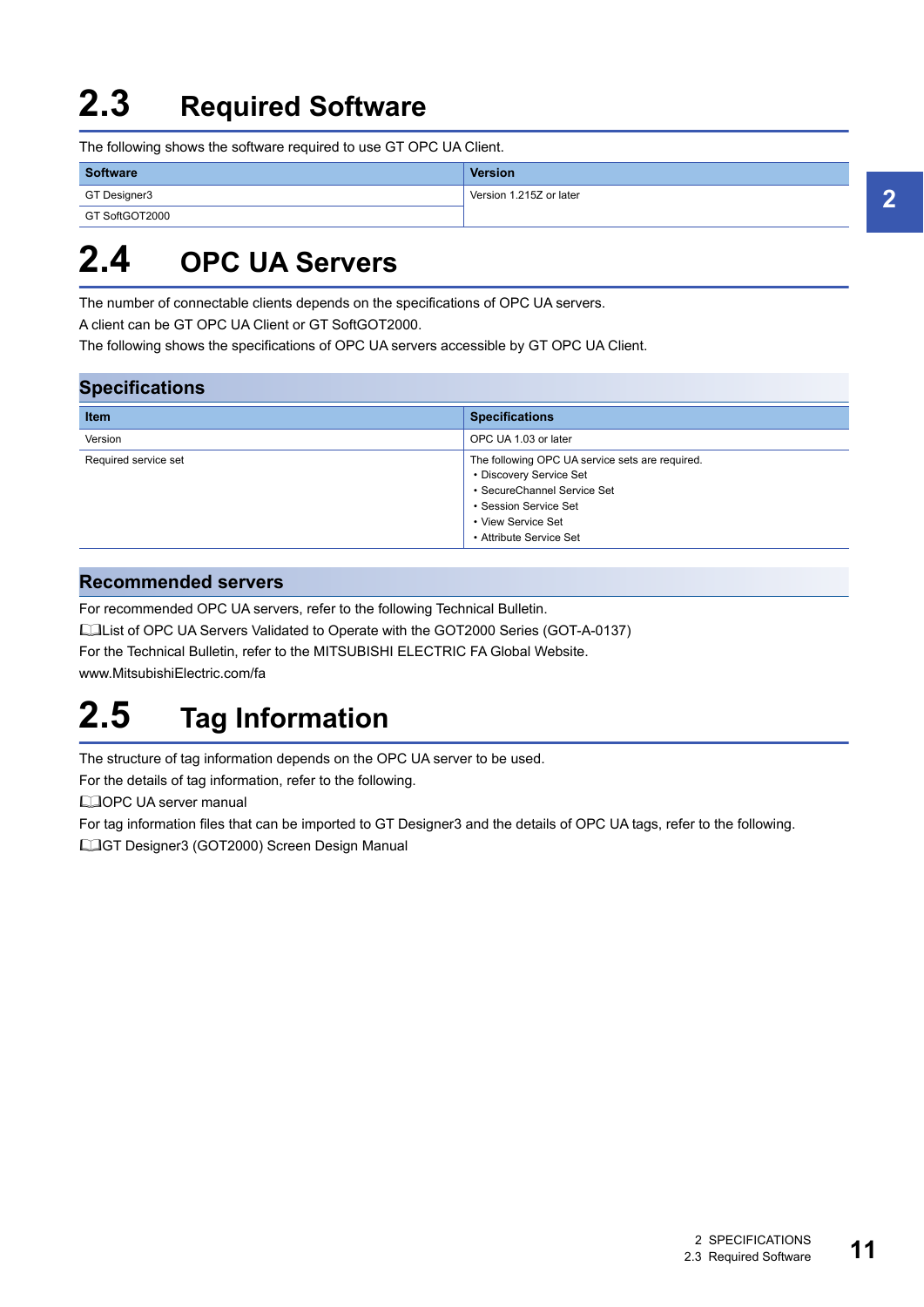# <span id="page-13-2"></span><span id="page-13-0"></span>**3 INSTALLATION AND UNINSTALLATION**

The following explains the installation and uninstallation of GT OPC UA Client.

# <span id="page-13-1"></span>**3.1 Installation**

## **Precautions before installation**

#### ■**User login privileges**

Log in to your personal computer with the administrator account.

If you log in with an account other than the administrator account, you cannot install GT OPC UA Client.

#### ■**Exiting running software applications**

Before installing GT OPC UA Client, exit all running software applications. If you install GT OPC UA Client while other software applications are running, GT OPC UA Client may not run properly.

### ■**Turning off automatic updating in Windows**

Turn off automatic updating in Windows, and then install GT OPC UA Client. If Windows checks for updates during installation of GT OPC UA Client, the software installer may not operate properly.

#### ■**Disabling the compatibility mode**

Disable the compatibility mode in Windows. Otherwise, the installation of GT OPC UA Client will fail.

#### ■**Unusable characters and strings**

The following characters and strings cannot be used to specify the installation destination folder.

•  $/ * < > |$ :;

• Windows reserved words (COM0 to COM9, LPT0 to LPT9, AUX, CON, PRN, NUL, and CLOCK\$)

#### ■**Folder that cannot be specified as the installation destination**

The [Documents] folder cannot be specified as the install destination.

#### ■**Running Windows Update**

Run Windows Update in advance to update your personal computer. Otherwise, the installation may fail.

### **Procedure**

The following shows how to install GT OPC UA Client.

- *1.* Unzip the file downloaded from the MITSUBISHI ELECTRIC FA Global Website, and run setup.exe.
- *2.* In the setup wizard, follow the on-screen instructions to install the software.
- **3.** When the installation is complete, click the [Finish] button to exit the installer.

If Windows needs to be restarted, click the [Finish] button, and then restart Windows.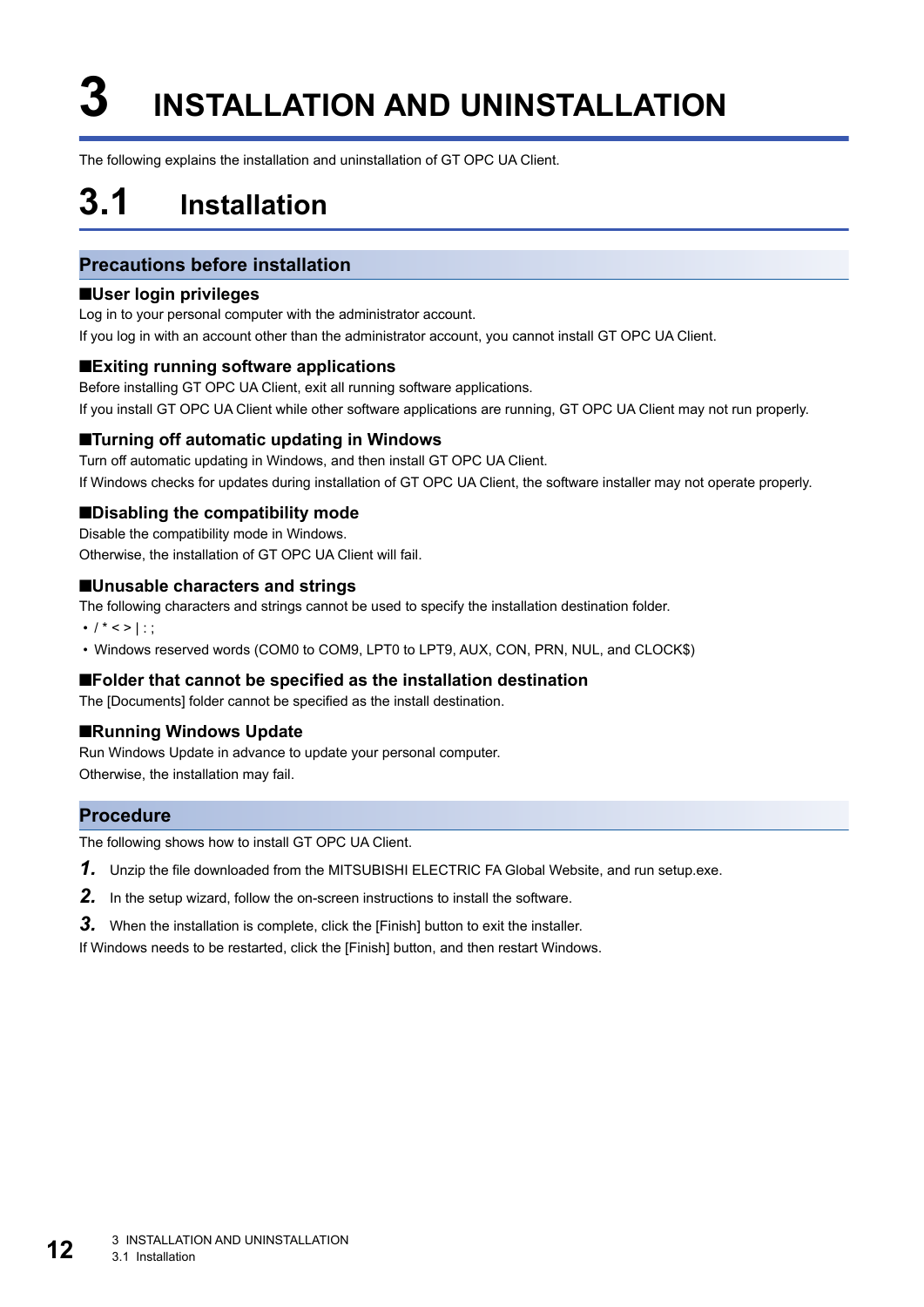# <span id="page-14-0"></span>**3.2 Uninstallation**

## **Precautions before uninstallation**

## ■**Exiting GT OPC UA Client**

While GT SoftGOT2000 or GT OPC UA Client is running, you cannot uninstall GT OPC UA Client. Exit GT OPC UA Client before uninstallation.

## **Procedure**

The following shows how to uninstall GT OPC UA Client.

- *1.* Open [Control Panel], select [Programs and Features], select and right-click [GT OPC UA Client Setting Tool], and select [Uninstall].
- *2.* Follow the on-screen instructions to uninstall the software.
- *3.* Click the [Finish] button to complete the uninstallation.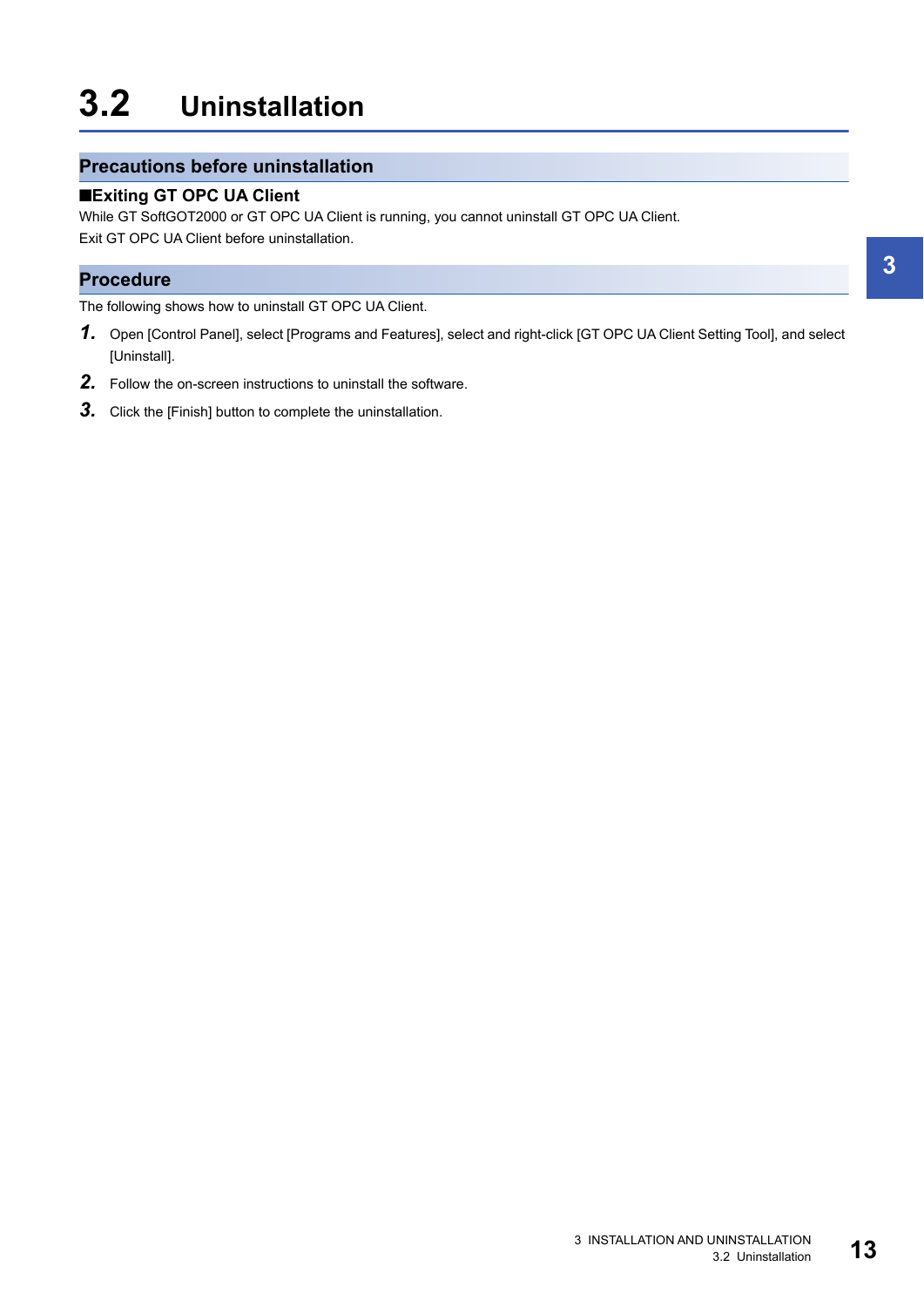# <span id="page-15-0"></span>**4 OPERATING PROCEDURE**

The following outlines how to obtain tag information from an OPC UA server and export the information to a tag information file.

*1.* Start GT OPC UA Client.

Fage 15 Starting GT OPC UA Client



*2.* Connect GT OPC UA Client to an OPC UA server.

Fage 16 Connecting GT OPC UA Client to an OPC UA Server

| Setting of connection and server |                          |              |
|----------------------------------|--------------------------|--------------|
| End point URL:                   | opc.tcp;                 | Search       |
| Server Name:                     |                          |              |
| Security Policy:                 | Basic128Rsa15<br>٠       |              |
| Security Mode:                   | SignAndEncrypt           |              |
| <b>Timeout Time:</b>             | $\frac{1}{2}$ (sec)<br>a | <b>Check</b> |
| User token type                  |                          |              |
| @ Anonymous user                 |                          |              |
| El User name/Password            |                          |              |
| User Name:                       |                          |              |
| Passgord:                        |                          |              |

*3.* Establish a trust relation between GT OPC UA Client and the OPC UA server using their certificates as necessary. Fage 21 Verifying a server certificate in GT OPC UA Client

| The details of the certificate acquired from the server are as follows.<br>Would you like to install this certificate as trusted? |                     |                                                  |
|-----------------------------------------------------------------------------------------------------------------------------------|---------------------|--------------------------------------------------|
| Field                                                                                                                             | Value               |                                                  |
| Verdon                                                                                                                            | k                   |                                                  |
| Sevial No.                                                                                                                        | 50665009            |                                                  |
| Signature Algorithm                                                                                                               | sha1RSA             |                                                  |
| Hash Algorithm                                                                                                                    | sha't               |                                                  |
| <b>Telescope</b>                                                                                                                  | CN-                 | <b>DUstries</b>                                  |
| <b>Start Date</b>                                                                                                                 | 2019/02/15 14:37:13 |                                                  |
| Fod Date                                                                                                                          | 2024/02/14 14:37:13 |                                                  |
| Subject                                                                                                                           | CNH                 | OU-UNL                                           |
| <b>Public Key</b>                                                                                                                 |                     | NORTHROWTH TOOL 29 DAN DOWN COFT CALL HARASSERVE |
| Key Parameters                                                                                                                    | 05.00               |                                                  |
| Thumb Print Algorithm                                                                                                             | sha1                |                                                  |
| <b>Thursb Print Key</b>                                                                                                           |                     | 62DB0AE535136EC72DAARAD0CRA4D005319A81D0         |

Fage 21 Verifying a client certificate on an OPC UA server

| A certificate is required to set the server communication method.<br>Enter the following information. (IT) marks are essential.) |          |                                                                        |  |
|----------------------------------------------------------------------------------------------------------------------------------|----------|------------------------------------------------------------------------|--|
| <b>Organization name (7)</b>                                                                                                     |          |                                                                        |  |
| Unit of organization:                                                                                                            |          |                                                                        |  |
| Region name:                                                                                                                     |          |                                                                        |  |
| Prefecture/State name:                                                                                                           |          |                                                                        |  |
| Country                                                                                                                          |          | (ISO 3166-1 alpha-2 country name code in capital letter (example); JP) |  |
| Domain ("):                                                                                                                      |          |                                                                        |  |
| <b>Application URI:</b>                                                                                                          | um       | <b>GT OPC UA Client</b>                                                |  |
| Expiration date:                                                                                                                 | Syear.   |                                                                        |  |
| Strength of RSA key ("):                                                                                                         | 2048bits |                                                                        |  |
|                                                                                                                                  |          |                                                                        |  |

*4.* Obtain tag information from the OPC UA server. **[Page 24 Obtaining tag information](#page-25-1)** 

| 回グダー                           |                             |           |                                |  |  |
|--------------------------------|-----------------------------|-----------|--------------------------------|--|--|
|                                |                             |           |                                |  |  |
| # Root                         | <b>Tag Name</b>             | Data Type | <b>Access Directic Comment</b> |  |  |
| <b>The Views</b>               | ServerProfileArray          | $\cdots$  | Read                           |  |  |
| <b>A D</b> Objects             | SoftwareCertificates        | $\sim$    | Read                           |  |  |
| 4 Server                       | LocaleidAmay                | $\sim$    | Read                           |  |  |
| <b>Elli</b> ServerCapabilities | MinSupportedSample Double   |           | Read                           |  |  |
| 1 ModellingRules               | MaxBrowseContinuati Ulnt16  |           | Read                           |  |  |
| Aggregatefunctions             | MaxQueryContinuatio Ulnt16  |           | Read                           |  |  |
| CorrationLimits                | MasHistoryContinuati Ulnt16 |           | Read                           |  |  |
| > ServerDiagnostics            | MaxStringLength             | Ulre32    | Read                           |  |  |
| <b>Ill Vandor Canadoto</b>     | MasketayLecoth              | Literaz   | Read                           |  |  |
| ServerRedundancy               |                             |           |                                |  |  |
| <b>Tace</b>                    |                             |           |                                |  |  |
| <b>MAddress Space</b>          |                             |           |                                |  |  |
| <b>Differences</b>             |                             |           |                                |  |  |
|                                |                             |           |                                |  |  |
|                                |                             |           |                                |  |  |
|                                |                             |           |                                |  |  |

*5.* Export the information to a tag information file.

**F** [Page 25 Exporting tag information](#page-26-0)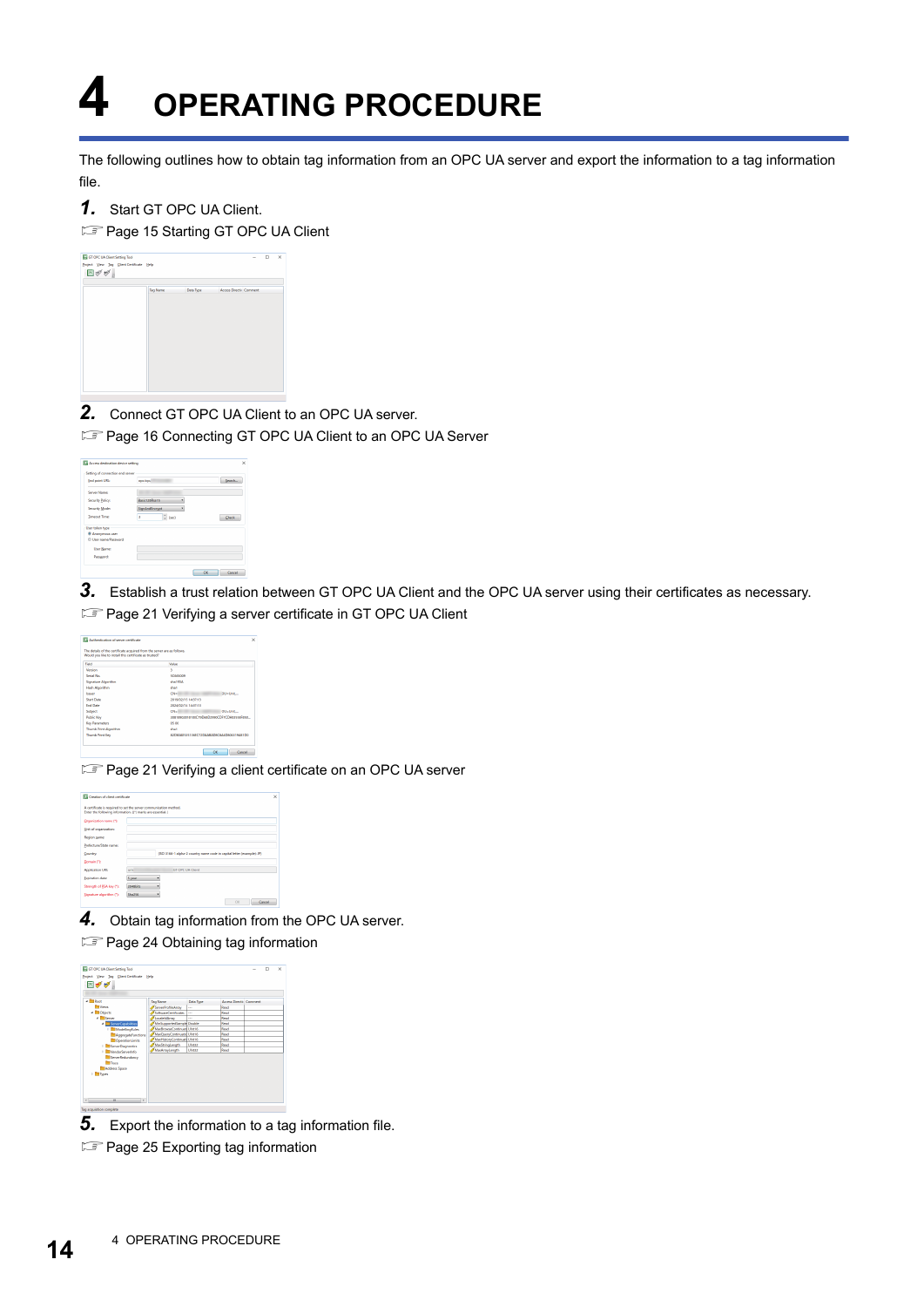*6.* Import the exported tag information file to GT Designer3.

For details on how to import the file, refer to the following.

LaGT Designer3 (GOT2000) Screen Design Manual

To start GT OPC UA Client from GT Designer3 and obtain tag information from an OPC UA server, refer to the following.

**Fage 26 STARTING GT OPC UA Client FROM GT Designer3** 

# <span id="page-16-0"></span>**4.1 Starting and Exiting GT OPC UA Client**

The following shows how to start and exit GT OPC UA Client.

## <span id="page-16-1"></span>**Starting GT OPC UA Client**

To start GT OPC UA Client, select [Start] → [MELSOFT] → [GT OPC UA Client Setting Tool].

To change the display language, refer to the following.

**[Page 30 CHANGING THE DISPLAY LANGUAGE](#page-31-2)** 

# <span id="page-16-2"></span>**Exiting GT OPC UA Client**

To exit GT OPC UA Client, perform one of the following operations.

- Select [Project]  $\rightarrow$  [Exit] in the main window.
- Click the [×] button on the title bar.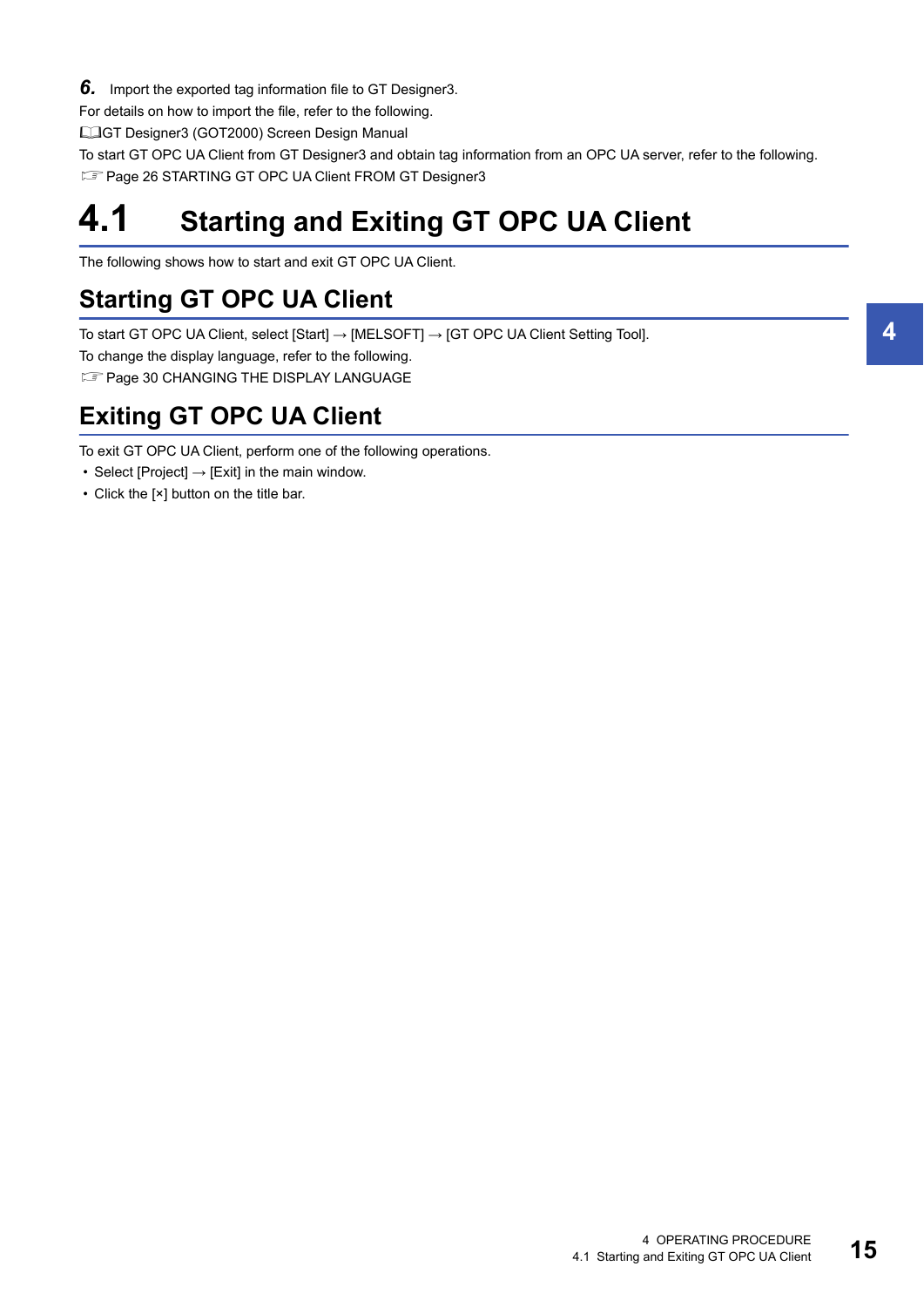# <span id="page-17-2"></span><span id="page-17-0"></span>**4.2 Connecting GT OPC UA Client to an OPC UA Server**

The following explains connecting GT OPC UA Client to an OPC UA server.

## <span id="page-17-1"></span>**Connecting GT OPC UA Client to an OPC UA server**

The following shows how to connect GT OPC UA Client to an OPC UA server.

- *1.* In the main window, select [Project] → [Access destination device setting] from the menu to display the [Access destination device setting] dialog.
- Fage 17 [Access destination device setting] dialog
- *2.* Set the following items.
- [End point URL]
- [Security Policy]
- [Security Mode]
- [Timeout Time]
- **3.** Click the [Check] button to send a connection request from GT OPC UA Client to the OPC UA server.

If the settings are configured correctly, and a trusted server certificate and client certificate exist, the server name obtained from the OPC UA server appears in [Server Name].

To verify the server certificate or create a client certificate, refer to the following.

Fage 21 Verifying a server certificate in GT OPC UA Client

Fage 21 Verifying a client certificate on an OPC UA server

- *4.* Set [User token type].
- **5.** Click the [OK] button to establish connection between GT OPC UA Client and the OPC UA server.

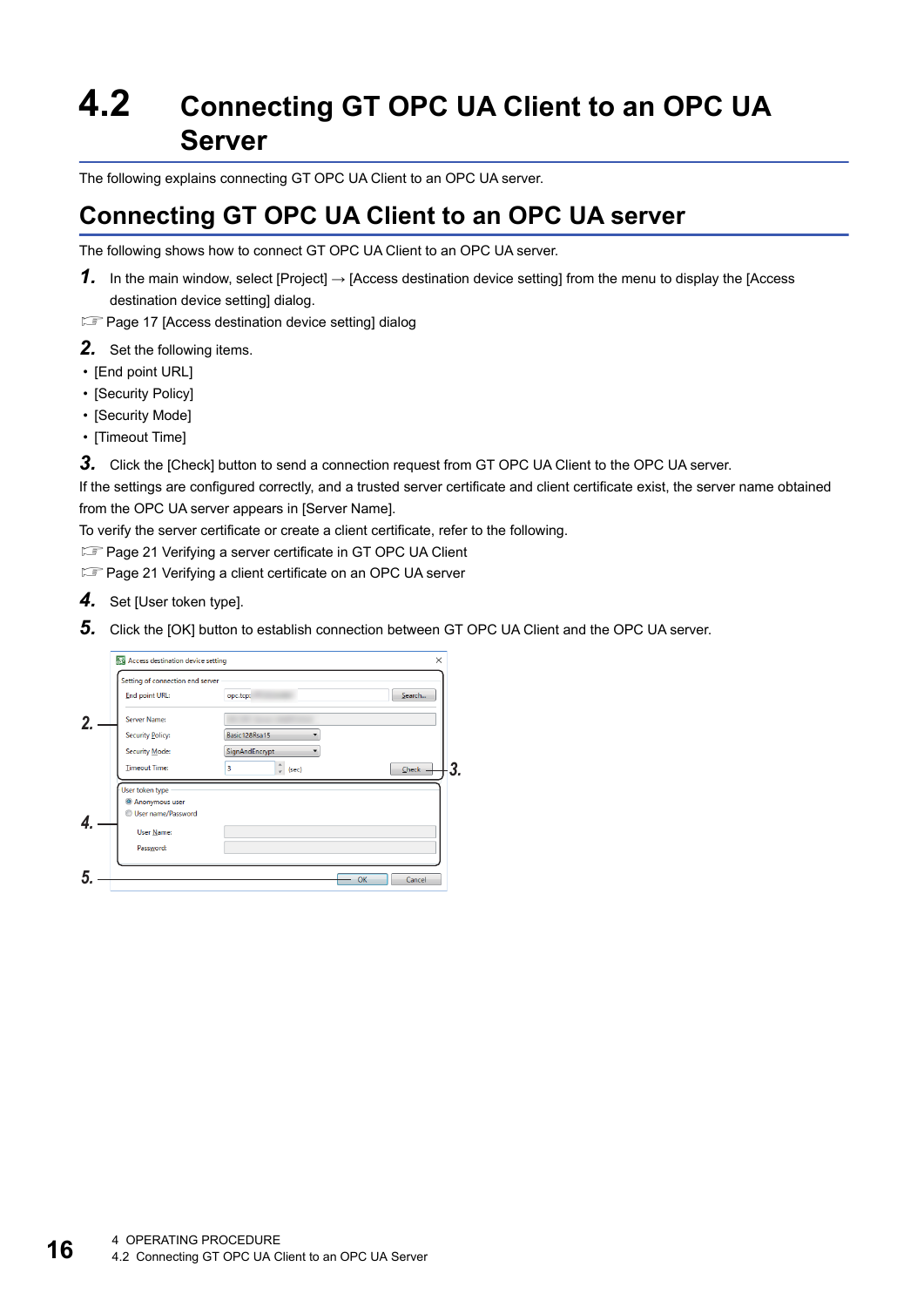## <span id="page-18-1"></span><span id="page-18-0"></span>**[Access destination device setting] dialog**

The following shows the setting items in the [Access destination device setting] dialog.

## $Point<sup>°</sup>$

You can save the access destination device settings to a setting file (\*.gtpm).

The file (\*.gtpm) is readable with GT OPC UA Client on other computers.

For information on how to save the settings to a setting file (\*.gtpm) and read the file, refer to the following.

Fage 19 Saving access destination device settings to a file

Fage 19 Reading access destination device settings from a setting file

| End point URL:              | opc.tcp                                   | Search |
|-----------------------------|-------------------------------------------|--------|
| Server Name:                |                                           |        |
| - Security Policy:          | Basic128Rsa15<br>$\overline{\phantom{a}}$ |        |
| Security Mode:              | SignAndEncrypt                            |        |
| - Timeout Time:             | $\hat{z}$ (sec)<br>3                      | Check  |
| User token type             |                                           |        |
| <sup>O</sup> Anonymous user |                                           |        |
| User name/Password          |                                           |        |
| User Name:                  |                                           |        |
| Password:                   |                                           |        |
|                             |                                           |        |

| No. | <b>Item</b>       | <b>Description</b>                                                                                                                                                                                                                                                                                                                                                                                                                                                                                                                                                                                                                                                                                                                                                                                                                                                                                                                                                                                 |
|-----|-------------------|----------------------------------------------------------------------------------------------------------------------------------------------------------------------------------------------------------------------------------------------------------------------------------------------------------------------------------------------------------------------------------------------------------------------------------------------------------------------------------------------------------------------------------------------------------------------------------------------------------------------------------------------------------------------------------------------------------------------------------------------------------------------------------------------------------------------------------------------------------------------------------------------------------------------------------------------------------------------------------------------------|
| 1)  | [End point URL]   | Set the endpoint URL of the OPC UA server.<br>Up to 1024 characters can be entered directly.<br>Click the [Search] button to search for OPC UA servers on the host or subnet on which GT<br>OPC UA Client resides. *1<br>Fig. Page 18 [Search] dialog                                                                                                                                                                                                                                                                                                                                                                                                                                                                                                                                                                                                                                                                                                                                              |
| 2)  | [Server Name]     | Displays the OPC UA server name.                                                                                                                                                                                                                                                                                                                                                                                                                                                                                                                                                                                                                                                                                                                                                                                                                                                                                                                                                                   |
| 3)  | [Security Policy] | Select a security policy for communication.<br>Set this item according to the setting of the OPC UA server to be connected.<br>• [None]<br>Does not encrypt messages.<br>• [Basic128Rsa15]<br>Uses 128-bit encryption.<br>$\cdot$ [Basic256]<br>Uses 256-bit encryption.<br>• [Basic256Sha256]<br>Uses digital signing and 256-bit encryption.                                                                                                                                                                                                                                                                                                                                                                                                                                                                                                                                                                                                                                                     |
| 4)  | [Security Mode]   | Set whether to digitally sign or encrypt messages.<br>Set this item according to the setting of the OPC UA server to be connected.<br>• [None]<br>Does not encrypt messages.<br>$\cdot$ [Sign]<br>Digitally signs messages.<br>• [SignAndEncrypt]<br>Digitally signs and encrypts messages.                                                                                                                                                                                                                                                                                                                                                                                                                                                                                                                                                                                                                                                                                                        |
| 5)  | [Timeout Time]    | Set a time-out period to connect to the server.<br>The setting range is [1] second to [30] seconds.                                                                                                                                                                                                                                                                                                                                                                                                                                                                                                                                                                                                                                                                                                                                                                                                                                                                                                |
| 6)  | [Check] button    | Checks the settings in [Setting of connection end server] and the presence or absence of a<br>trusted server certificate and client certificate.<br>• If the settings are configured correctly, and a trusted server certificate and client certificate<br>exist, the server name obtained from the OPC UA server appears in [Server Name].<br>• If no trusted server certificate exists, the [Authentication of server certificate] dialog appears.<br><b>Example 19 [Authentication of server certificate] dialog</b><br>After verifying the server certificate, click the [Check] button again to display the server name<br>obtained from the OPC UA server in [Server Name].<br>• If no client certificate exists, the [Creation of client certificate] dialog appears.<br>For Page 22 [Creation of client certificate] dialog<br>After creating a client certificate, click the [Check] button again to display the server name<br>obtained from the OPC UA server appears in [Server Name]. |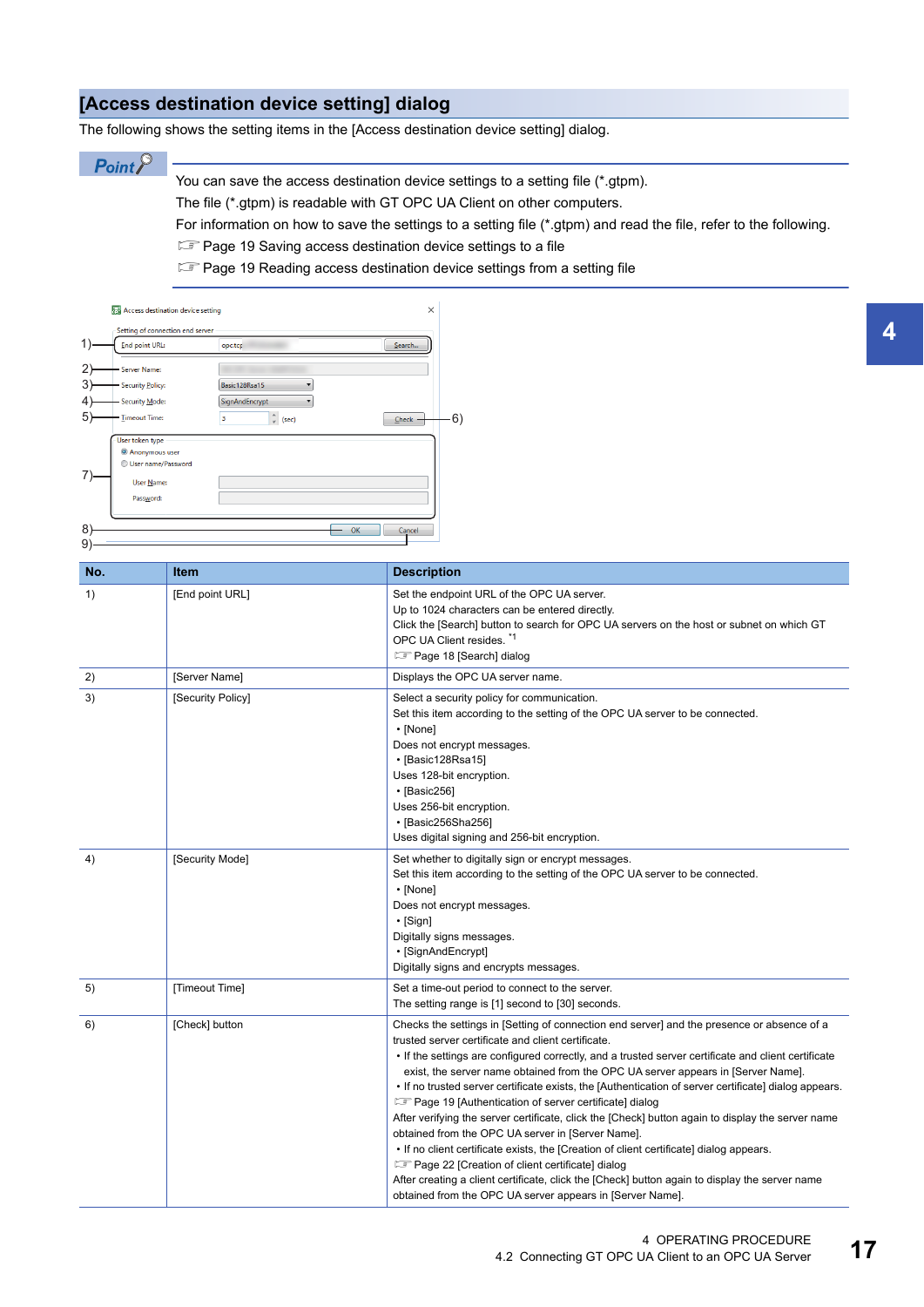| No. | <b>Item</b>       | <b>Description</b>                                                                                                                                                                                                                  |
|-----|-------------------|-------------------------------------------------------------------------------------------------------------------------------------------------------------------------------------------------------------------------------------|
|     | [User token type] | Select a user authentication method.<br>• [Anonymous user]<br>Performs an anonymous login.<br>• [User name/Password]<br>Authenticates users with a user name and password.<br>Select this item, and set [User Name] and [Password]. |
| 8)  | [OK] button       | Connects GT OPC UA Client to the OPC UA server, and closes the [Access destination device<br>setting] dialog.                                                                                                                       |
| 9)  | [Cancel] button   | Cancels the settings, and closes the [Access destination device setting] dialog.                                                                                                                                                    |

\*1 Some OPC UA servers cannot be searched for in the [Search] dialog depending on their types.

## <span id="page-19-0"></span>■**[Search] dialog**

|              | B Search  | -  | $\Box$ | $\times$ |
|--------------|-----------|----|--------|----------|
| $\mathbf{1}$ | Host      |    | Search |          |
|              | opc.tcp:/ |    |        |          |
| 2)           |           |    |        |          |
|              |           |    |        |          |
| 3)           |           |    |        |          |
| 4            |           | OK | Cancel |          |

| No. | <b>Item</b>              | <b>Description</b>                                                                                                        |
|-----|--------------------------|---------------------------------------------------------------------------------------------------------------------------|
|     | [Host]                   | Enter all or part of a host name and click the [Search] button to display the search results in<br>the endpoint URL list. |
| 2)  | <b>Endpoint URL list</b> | Lists the endpoint URLs of the OPC UA servers found.<br>Select the endpoint URL of the OPC UA server to be connected.     |
| 3)  | [OK] button              | Reflects the selected endpoint URL to the [Access destination device setting] dialog, and<br>closes the [Search] dialog.  |
| 4)  | [Cancel] button          | Closes the [Search] dialog.                                                                                               |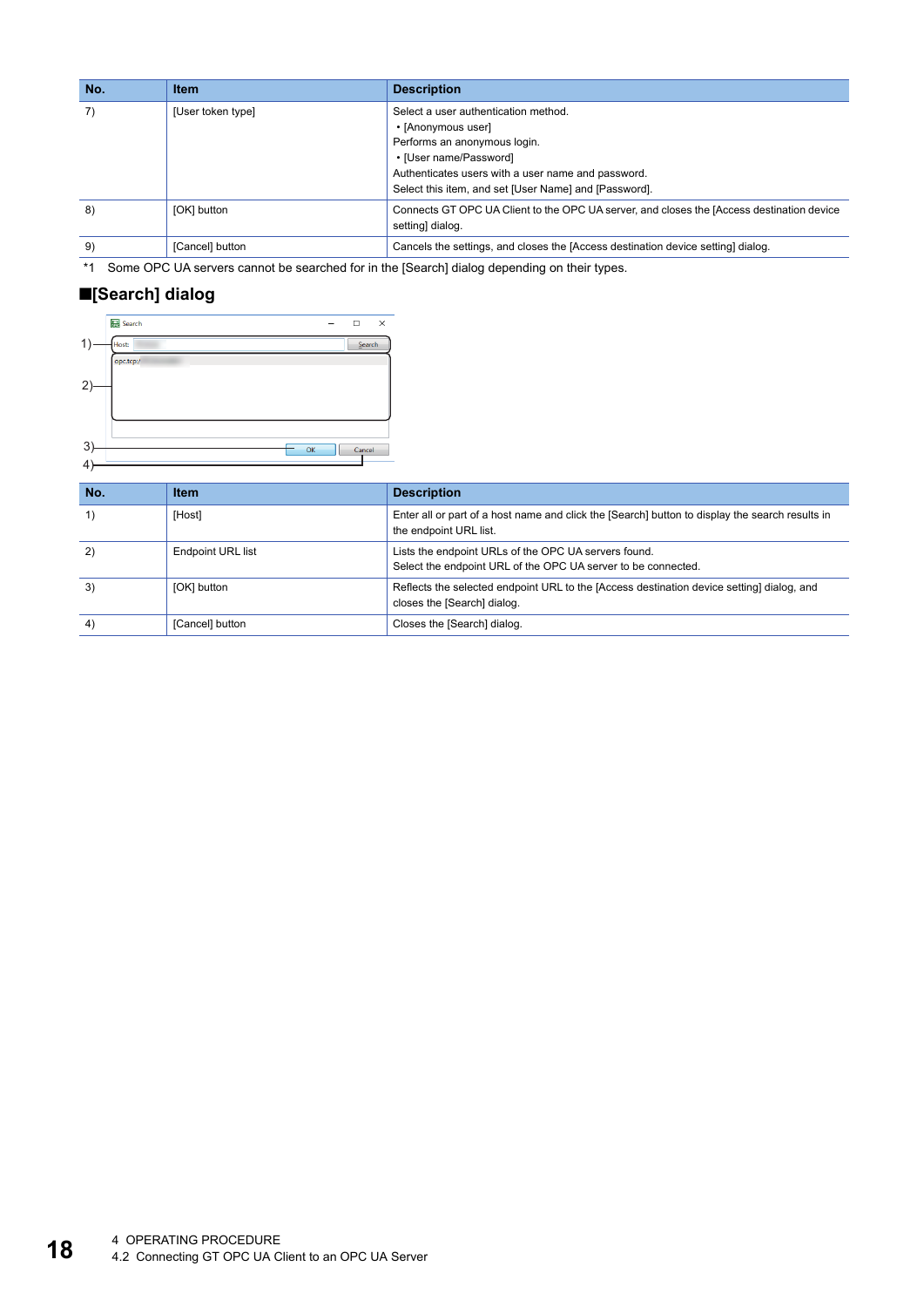## <span id="page-20-2"></span>■**[Authentication of server certificate] dialog**

| Field                        | Value                                     |
|------------------------------|-------------------------------------------|
| Version                      | з                                         |
| Serial No.                   | 5C665009                                  |
| Signature Algorithm          | sha1RSA                                   |
| <b>Hash Algorithm</b>        | sha1                                      |
| <b>Issuer</b>                | $CN =$<br>OU=Unit                         |
| <b>Start Date</b>            | 2019/02/15 14:37:13                       |
| <b>End Date</b>              | 2024/02/14 14:37:13                       |
| Subject                      | $CN =$<br>OU=Unit                         |
| <b>Public Key</b>            | 30818902818100C79D68D2990CDF7CDA03558F850 |
| <b>Key Parameters</b>        | 05.00                                     |
| <b>Thumb Print Algorithm</b> | sha1                                      |
| <b>Thumb Print Key</b>       | 82D80AF535136FC72DAABAD8C8A4D806319A81D0  |

| No. | <b>Item</b>     | <b>Description</b>                                                                                           |
|-----|-----------------|--------------------------------------------------------------------------------------------------------------|
|     | [Field]         | Displays the fields in the server certificate.                                                               |
| 2)  | [Value]         | Displays the values obtained from the server certificate.                                                    |
| 3)  | [OK] button     | Installs the server certificate as trusted, and closes the [Authentication of server certificate]<br>dialog. |
| 4)  | [Cancel] button | Does not install the server certificate, and closes the [Authentication of server certificate]<br>dialog.    |

## <span id="page-20-3"></span><span id="page-20-0"></span>**Saving access destination device settings to a file**

You can save access destination device settings to a setting file (\*.gtpm). The file (\*.gtpm) is readable with GT OPC UA Client on other computers.

The following shows how to save the access destination device settings to a setting file (\*.gtpm).

- *1.* In the main window, select [Project] → [Save as Access destination device setting] from the menu to display the [Save as Access destination device setting] dialog.
- *2.* Specify where to save a setting file, a file type and a file name, and click the [Save] button to save the settings to the setting file (\*.gtpm).

## <span id="page-20-1"></span>**Reading access destination device settings from a setting file**

You can read access destination device settings from a setting file (\*.gtpm). The following shows how to read access destination device settings from a setting file (\*.gtpm).

- 1. In the main window, select [Project] → [Open Access destination device setting] from the menu to display the [Open Access destination device setting] dialog.
- *2.* Specify the location of a setting file, file type and file name, and click the [Open] button to open the file.
- *3.* Connect GT OPC UA Client to an OPC UA server in the [Access destination device setting] dialog.
- Fage 17 [Access destination device setting] dialog

**4**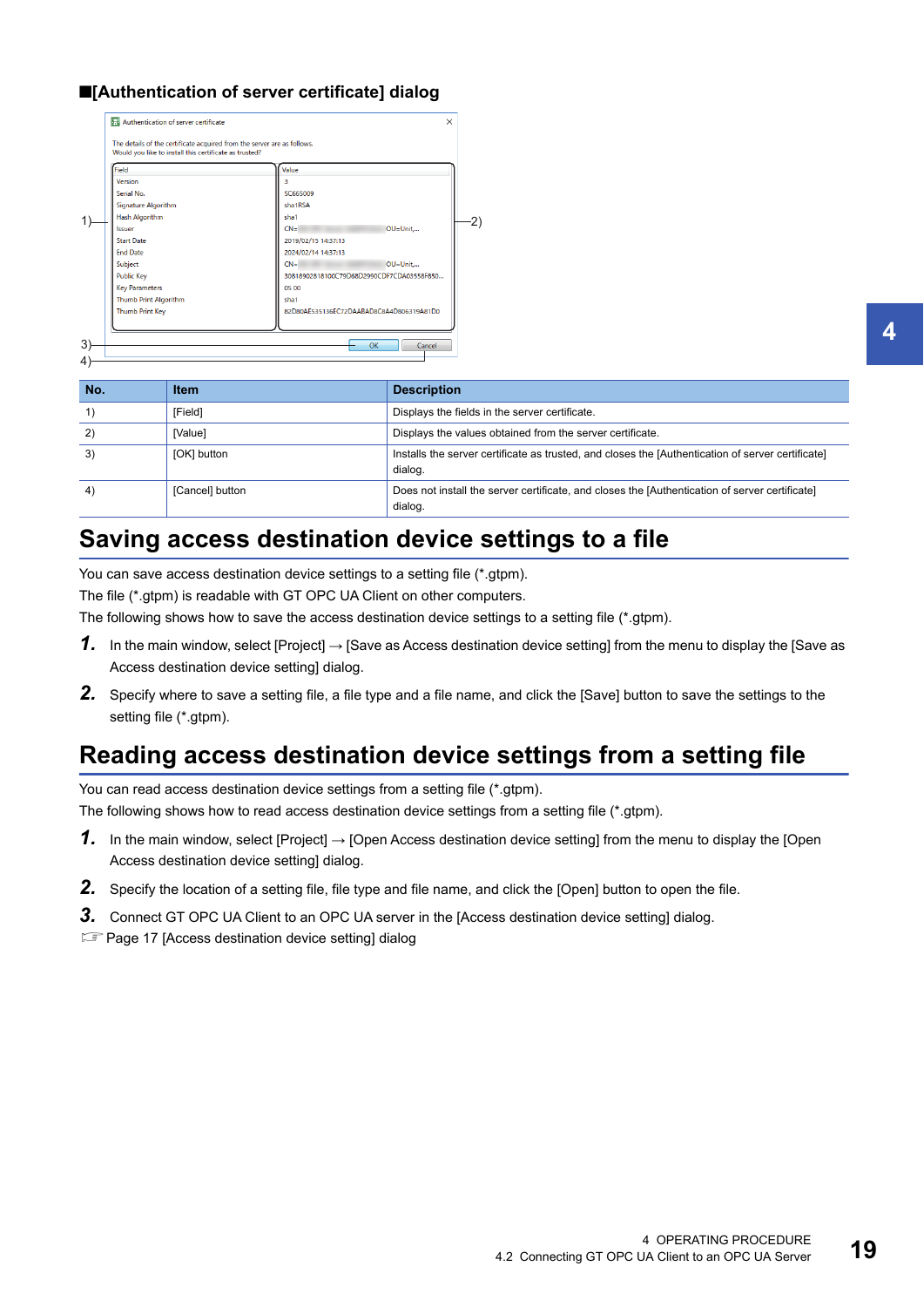# <span id="page-21-0"></span>**4.3 Mutually Authenticating a Client and Server Using Their Certificates**

The following explains how to mutually authenticate GT OPC UA Client and an OPC UA server using their certificates.

## **Overview of client certificates and server certificates**

A client certificate and a server certificate are digital certificates that are used to mutually authenticate GT OPC UA Client and an OPC UA server and to encrypt data.

To connect GT OPC UA Client to an OPC UA server, they need to trust their certificates each other.



- *1.* In the [Access destination device setting] dialog in GT OPC UA Client, click the [Check] button to send a connection request to an OPC UA server.
- Fage 17 [Access destination device setting] dialog
- *2.* The OPC UA server sends its certificate to GT OPC UA Client and requests a client certificate.
- 3. GT OPC UA Client compares the received server certificate and the certificate stored in advance for verification.
- *4.* GT OPC UA Client sends its certificate to the OPC UA server.
- *5.* The OPC UA server compares the received client certificate and the certificate stored in advance for verification.
- *6.* GT OPC UA Client and the OPC UA server are connected.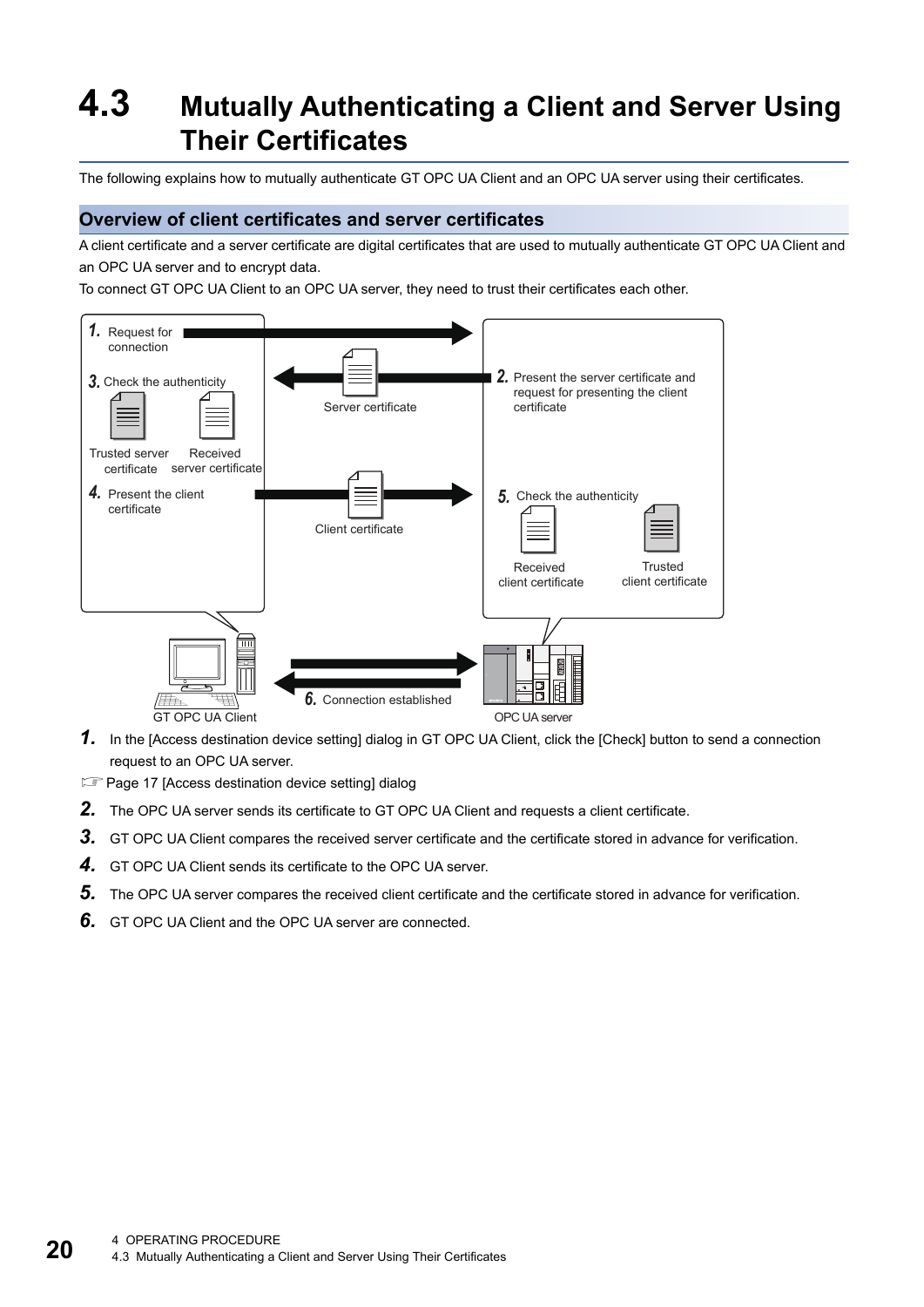## <span id="page-22-2"></span><span id="page-22-0"></span>**Verifying a server certificate in GT OPC UA Client**

You can obtain a server certificate and verify the certificate in the [Access destination device setting] dialog when configuring access destination device settings.

Fage 17 [Access destination device setting] dialog

If GT OPC UA Client does not have a trusted server certificate, verify a server certificate in the following procedure.

- *1.* In the [Access destination device setting] dialog, click the [Check] button to display the [Authentication of server certificate] dialog.
- Fage 19 [Authentication of server certificate] dialog
- <span id="page-22-3"></span>*2.* Click the [OK] button to verify the server certificate.

## <span id="page-22-1"></span>**Verifying a client certificate on an OPC UA server**

The authentication method differs depending on the OPC UA server.

#### **Connecting to an OPC UA server that supports automatic verification of client certificates**

When you send a connection request to a server in the [Access destination device setting] dialog, the client certificate is verified.

**F** [Page 17 \[Access destination device setting\] dialog](#page-18-0)

#### ■**When a valid client certificate exists in GT OPC UA Client**

Click the [Check] button in the [Access destination device setting] dialog to verify the client certificate on the OPC UA server.

#### ■**When a valid client certificate does not exist in GT OPC UA Client**

*1.* Click the [Check] button in the [Access destination device setting] dialog to display the [Creation of client certificate] dialog.

Refer to the following, and create a client certificate.

- **Fage 22 [Creation of client certificate] dialog**
- *2.* Click the [Check] button again in the [Access destination device setting] dialog to verify the client certificate on the OPC UA server.

### **Connecting to an OPC UA server that does not support automatic verification of client certificates**

Copy the client certificate to an OPC UA server, and verify the certificate on the server. The following shows how to verify a client certificate on the OPC UA server.

- *1.* Create a client certificate in GT OPC UA Client.
- **[Page 22 Creating a client certificate](#page-23-0)**
- *2.* Export the client certificate.
- **[Page 23 Exporting a client certificate](#page-24-0)**
- *3.* Copy the client certificate to the OPC UA server, and verify the certificate.

The method of manually verifying a client certificate differs depending on the OPC UA server.

For the details of the verification method, refer to the following.

**CO** OPC UA server manual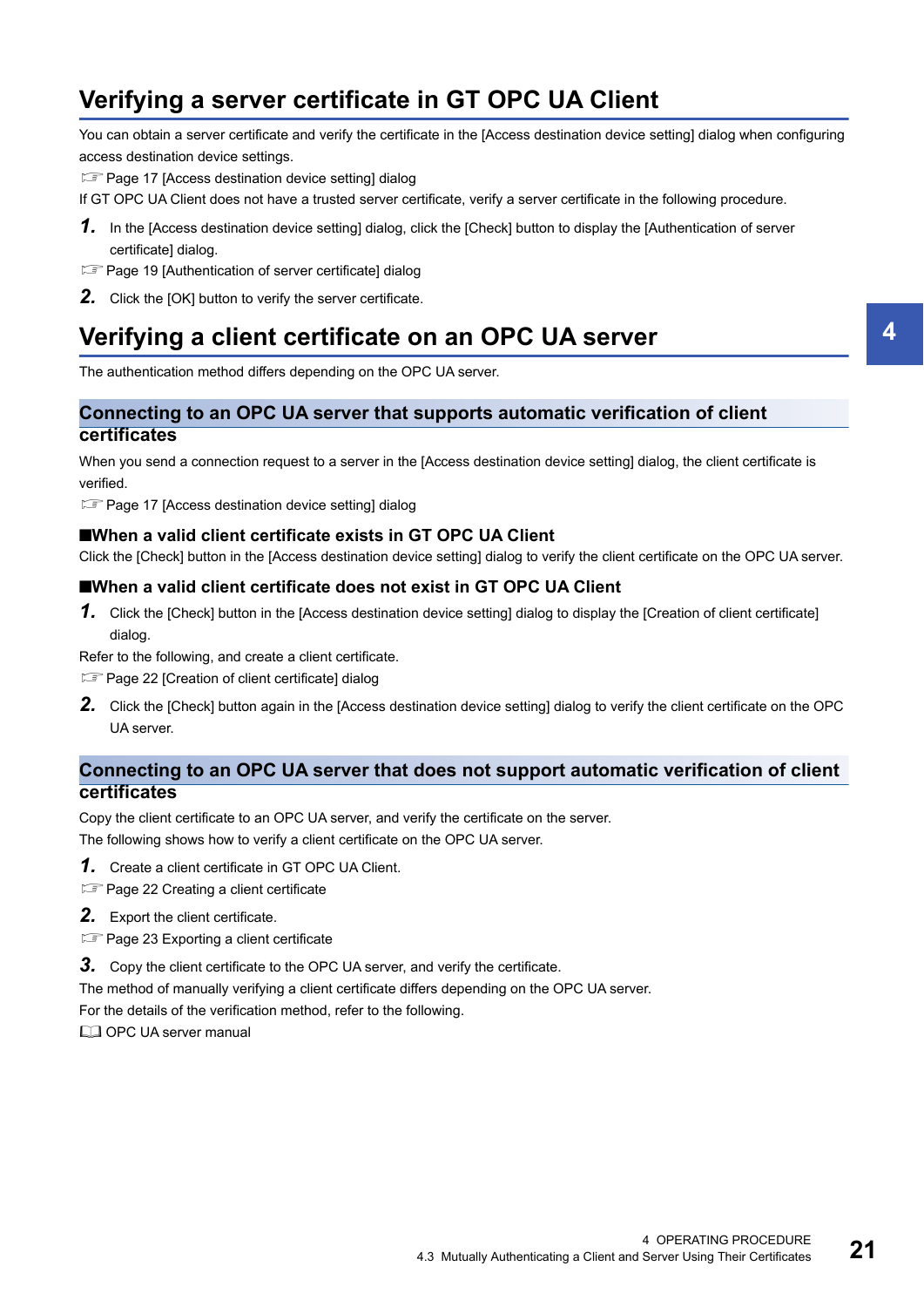# <span id="page-23-2"></span><span id="page-23-0"></span>**Creating a client certificate**

Create a client certificate if a valid client certificate does not exist in GT OPC UA Client.

You do not need to create a client certificate every time GT OPC UA Client connects to an OPC UA server. The following shows how to create a client certificate.

- *1.* In the main window, select [Client Certificate] → [Create] from the menu to display the [Creation of client certificate] dialog.
- *2.* Enter the information of a client certificate.

Setting [Organization name], [Domain], [Strength of RSA key], and [Signature algorithm] is mandatory. If these fields are not set, a client certificate cannot be created.

**3.** Click the [OK] button to create a client certificate and security key in the following folders.

Client certificate: C:\Users\(User name)\AppData\Roaming\MELSOFT GT OPC UA Client Setting Tool\PKI\certs Security key: C:\Users\(User name)\AppData\Roaming\MELSOFT GT OPC UA Client Setting Tool\PKI\private

## <span id="page-23-1"></span>**[Creation of client certificate] dialog**

| Creation of client certificate                                                                                                   |          |                         |                                                                        | $\times$ |
|----------------------------------------------------------------------------------------------------------------------------------|----------|-------------------------|------------------------------------------------------------------------|----------|
| A certificate is required to set the server communication method.<br>Enter the following information. ((*) marks are essential.) |          |                         |                                                                        |          |
| Organization name (*):                                                                                                           |          |                         |                                                                        |          |
| Unit of organization:                                                                                                            |          |                         |                                                                        |          |
| Region name:                                                                                                                     |          |                         |                                                                        |          |
| Prefecture/State name:                                                                                                           |          |                         |                                                                        |          |
| Country:                                                                                                                         |          |                         | (ISO 3166-1 alpha-2 country name code in capital letter (example): JP) |          |
| Domain (*):                                                                                                                      |          |                         |                                                                        |          |
| <b>Application URI:</b>                                                                                                          | urn:     | <b>iT OPC UA Client</b> |                                                                        |          |
| <b>Expiration date:</b>                                                                                                          | 5 year   |                         |                                                                        |          |
| - Strength of RSA key (*):                                                                                                       | 2048bits |                         |                                                                        |          |
| Signature algorithm (*):                                                                                                         | Sha256   |                         |                                                                        |          |
|                                                                                                                                  |          |                         | OK<br>Cancel                                                           |          |

| No. | <b>Item</b>             | <b>Description</b>                                                                                                                                                                                                                                                               |
|-----|-------------------------|----------------------------------------------------------------------------------------------------------------------------------------------------------------------------------------------------------------------------------------------------------------------------------|
| 1)  | [Organization name]     | Specify an organization name within 256 characters.<br>This setting is mandatory.                                                                                                                                                                                                |
| 2)  | [Unit of organization]  | Specify an organization unit within 256 characters.                                                                                                                                                                                                                              |
| 3)  | [Region name]           | Specify a region name within 256 characters.                                                                                                                                                                                                                                     |
| 4)  | [Prefecture/State name] | Specify a prefecture or state name within 256 characters.                                                                                                                                                                                                                        |
| 5)  | [Country]               | Specify a country with its ISO 3166-1 alpha-2 code.<br>Up to two one-byte alphanumeric characters can be entered.<br>Example) Japan: JP                                                                                                                                          |
| 6)  | [Domain]                | Specify a domain within 16 characters.<br>This setting is mandatory.                                                                                                                                                                                                             |
| 7)  | [Application URI]       | Displays the application URI. <sup>*1</sup>                                                                                                                                                                                                                                      |
| 8)  | [Expiration date]       | Set the expiration date of the client certificate.<br>$\cdot$ [1 hour]<br>$\cdot$ [1 day]<br>$\cdot$ [1 week]<br>$\cdot$ [1 month]<br>$\cdot$ [1 year]<br>$\cdot$ [2 year]<br>$\cdot$ [3 year]<br>$\cdot$ [4 year]<br>$\cdot$ [5 year]<br>$\cdot$ [10 year]<br>$\cdot$ [20 year] |
| 9)  | [Strength of RSA key]   | Set the strength of the RSA key. <sup>*2</sup><br>Set this item according to the setting of the OPC UA server to be connected.<br>This setting is mandatory.<br>$\cdot$ [1024bits]<br>$\cdot$ [2048bits]<br>$\cdot$ [3072bits]<br>$\cdot$ [4096bits]                             |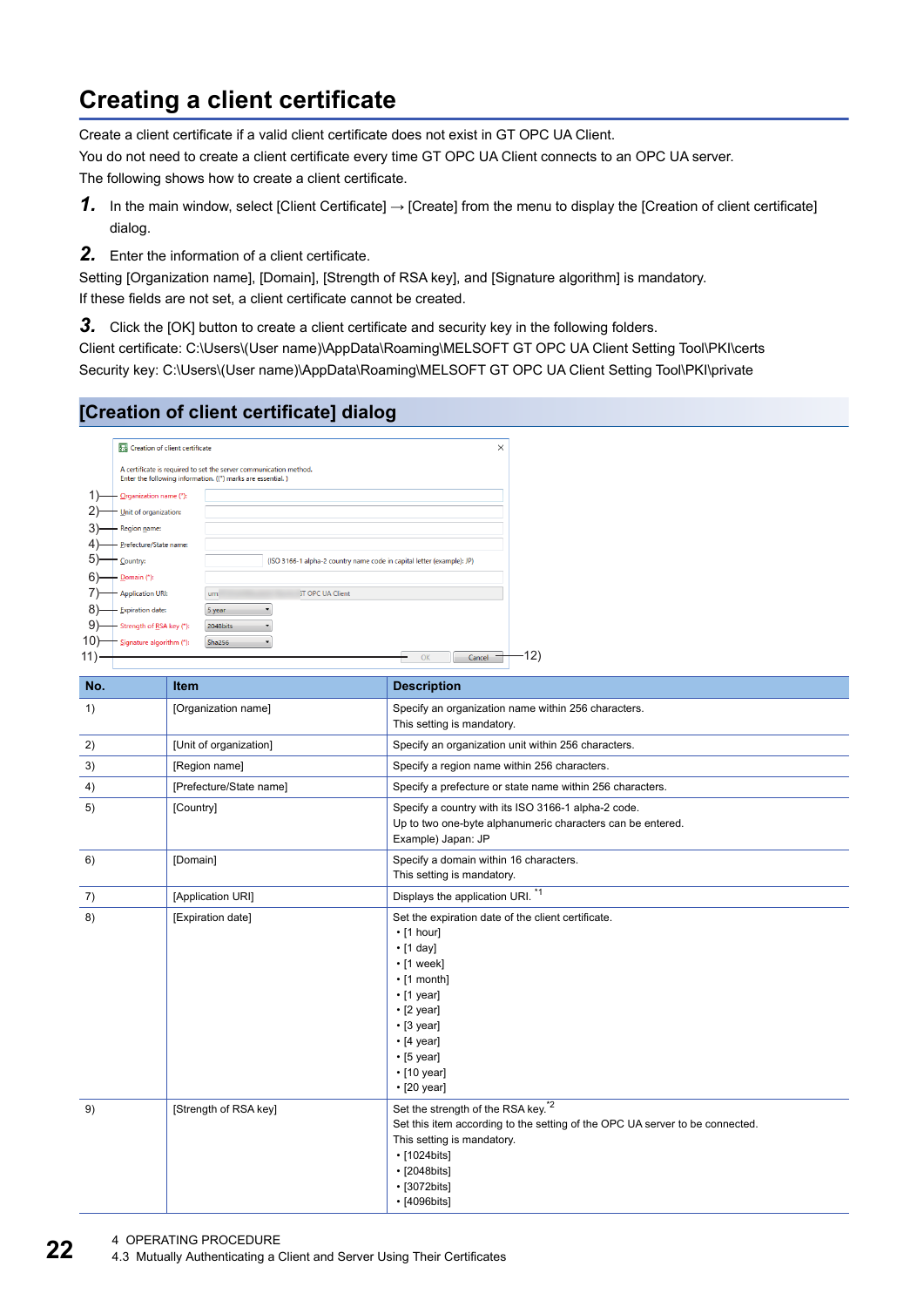| No. | <b>Item</b>           | <b>Description</b>                                                                                                                                                     |
|-----|-----------------------|------------------------------------------------------------------------------------------------------------------------------------------------------------------------|
| 10) | [Signature algorithm] | Set a signature algorithm.<br>Set this item according to the setting of the OPC UA server to be connected.<br>This setting is mandatory.<br>$\cdot$ [Sha1]<br>[Sha256] |
| 11) | [OK] button           | Creates a client certificate and security key, and closes the dialog.                                                                                                  |
| 12) | [Cancel] button       | Cancels the settings and closes the dialog.                                                                                                                            |

\*1 The application URI identifies its OPC UA client.

\*2 The RSA key is a pair of a public key and a private key used in public-key cryptosystems.

## <span id="page-24-0"></span>**Exporting a client certificate**

The following shows how to export a client certificate.

- *1.* In the main window, select [Client Certificate] → [Copy] from the menu to display the [Export Client Certificate] dialog.
- *2.* Specify where to save a client certificate, a file type and a file name, and click the [Save] button to export the certificate to a file (\*.der).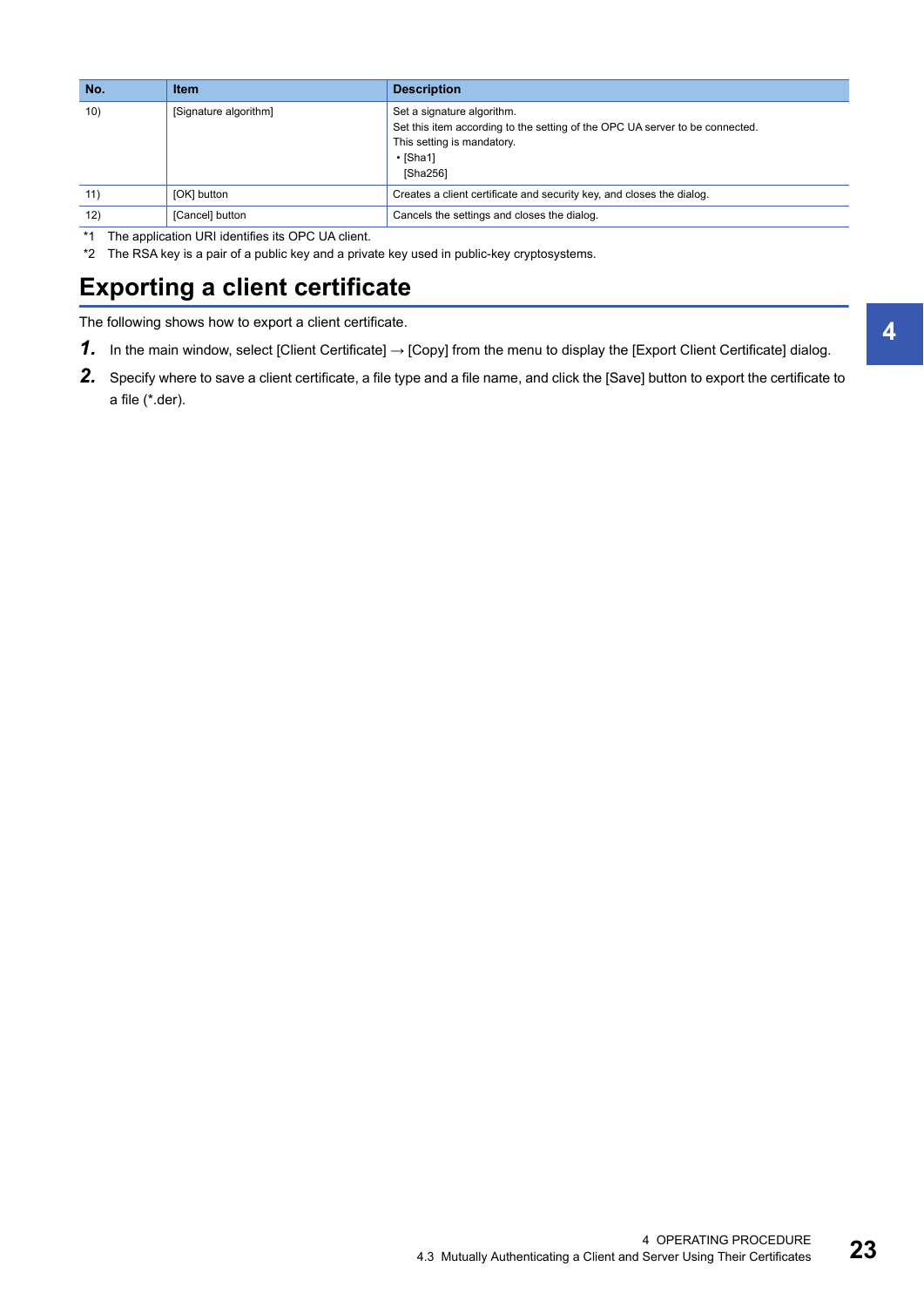# <span id="page-25-3"></span><span id="page-25-0"></span>**4.4 Obtaining Tag Information and Exporting the Information**

Obtain tag information from an OPC UA server and export the information to a tag information file (\*.gtuc). If you import the tag information file (\*.gtuc) to GT Designer3, you can specify OPC UA tags as devices. The following shows how to export tag information to a file (\*.gtuc).

- *1.* Obtain tag information from an OPC UA server.
- **[Page 24 Obtaining tag information](#page-25-1)**
- *2.* Export the information to a tag information file (\*.gtuc).

<span id="page-25-2"></span>**F** [Page 25 Exporting tag information](#page-26-0)

# <span id="page-25-1"></span>**Obtaining tag information**

The following shows how to obtain tag information with GT OPC UA Client.

- **1.** Connect GT OPC UA Client to an OPC UA server in the [Access destination device setting] dialog.
- Fage 16 Connecting GT OPC UA Client to an OPC UA Server

*2.* In the main window, select [Tag] → [Import Tags] from the menu to obtain tag information from the OPC UA server.

## **Main window**



8) Tag acquisition complete

| No.          | <b>Item</b>          | <b>Description</b>                                                                                                                                            |
|--------------|----------------------|---------------------------------------------------------------------------------------------------------------------------------------------------------------|
|              | Server name          | Displays the OPC UA server name.                                                                                                                              |
| $\mathbf{2}$ | Tag information tree | Displays the tag information obtained from the OPC UA server in the tree structure.<br>Select a folder to list the OPC UA tags in the folder in the tag list. |
| 3)           | Tag list             | Displays the OPC UA tags in a list.                                                                                                                           |
| 4)           | [Tag Name]           | Displays the OPC UA tag names.                                                                                                                                |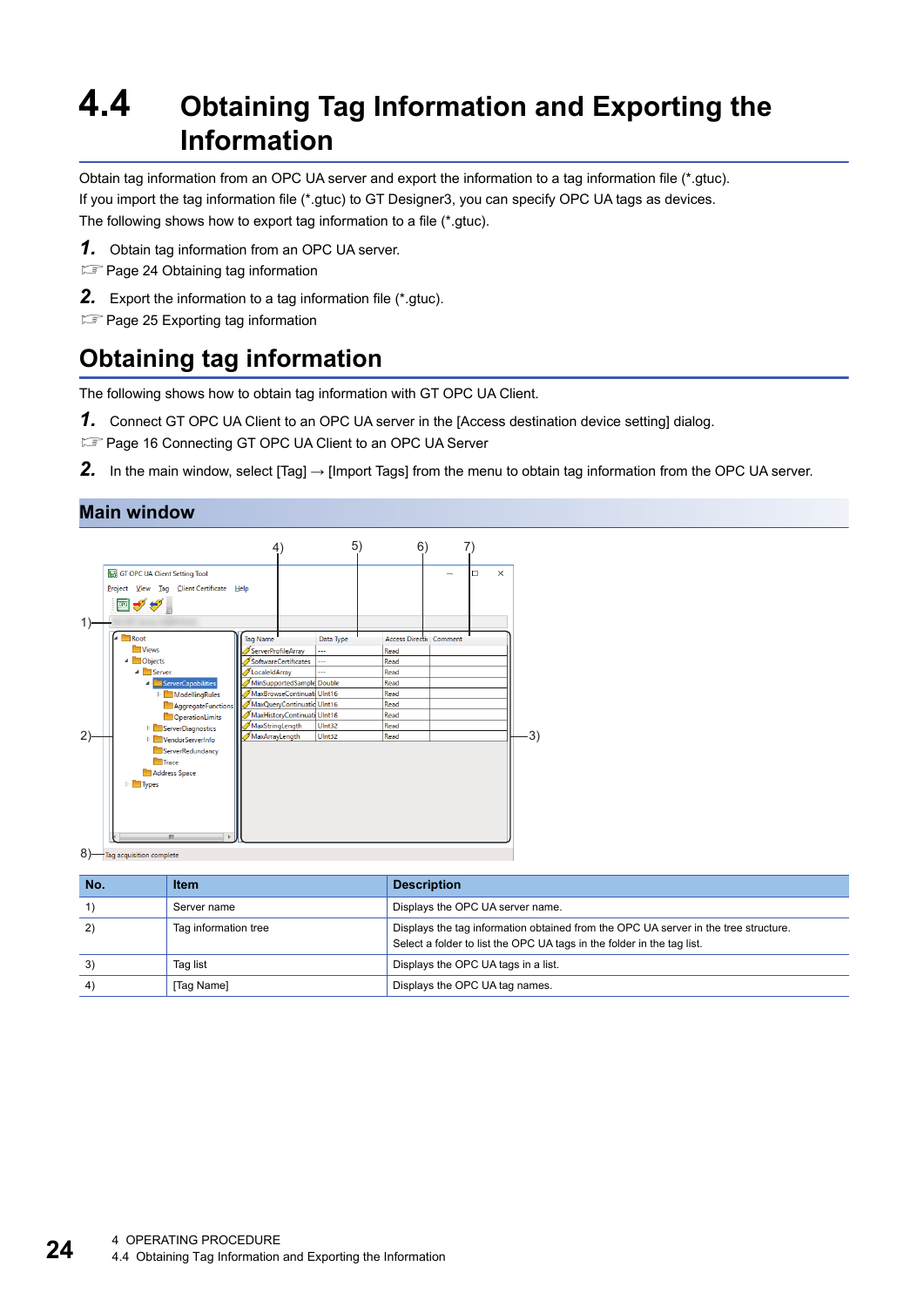| No. | <b>Item</b>        | <b>Description</b>                                                                                                                                                                                                                                                                                                                                                                                                                                                                                                                                                                                                                                                                                                                            |
|-----|--------------------|-----------------------------------------------------------------------------------------------------------------------------------------------------------------------------------------------------------------------------------------------------------------------------------------------------------------------------------------------------------------------------------------------------------------------------------------------------------------------------------------------------------------------------------------------------------------------------------------------------------------------------------------------------------------------------------------------------------------------------------------------|
| 5)  | [Data Type]        | Displays the data types of the OPC UA tags.<br>• [Boolean]: Bit<br>• [SByte]: Signed 8-bit integer<br>• [Byte]: Unsigned 8-bit integer<br>• [Int16]: Signed 16-bit integer<br>• [UInt16]: Unsigned 16-bit integer<br>• [Int32]: Signed 32-bit integer<br>• [UInt32]: Unsigned 32-bit integer<br>• [Int64]: Signed 64-bit integer<br>• [UInt64]: Unsigned 64-bit integer<br>• [Float]: Single-precision real number<br>• [Double]: Double-precision real number<br>• [String]: Character string<br>. [---]: Data type that is not supported by GT Designer3<br>Some OPC UA tags listed cannot be used in GT Designer3.<br>For the OPC UA tags usable in GT Designer3, refer to the following.<br>LaGT Designer3 (GOT2000) Screen Design Manual |
| 6)  | [Access Direction] | Displays the access permissions of the OPC UA tags.<br>• [Read]: Reading permitted only<br>• [Write]: Writing permitted only<br>• [Read, Write]: Reading and writing permitted                                                                                                                                                                                                                                                                                                                                                                                                                                                                                                                                                                |
| 7)  | [Comment]          | Displays the comments for the OPC UA tags.                                                                                                                                                                                                                                                                                                                                                                                                                                                                                                                                                                                                                                                                                                    |
| 8)  | Status bar         | Displays the current status.                                                                                                                                                                                                                                                                                                                                                                                                                                                                                                                                                                                                                                                                                                                  |

## <span id="page-26-1"></span><span id="page-26-0"></span>**Exporting tag information**

The following shows how to export tag information.

- **1.** In the main window, select [Tag]  $\rightarrow$  [Export Tags] from the menu to display the [Export Tags] dialog.
- *2.* Specify where to save tag information, a file type and a file name, and click the [Save] button to save the tag information to a tag information file (\*.gtuc).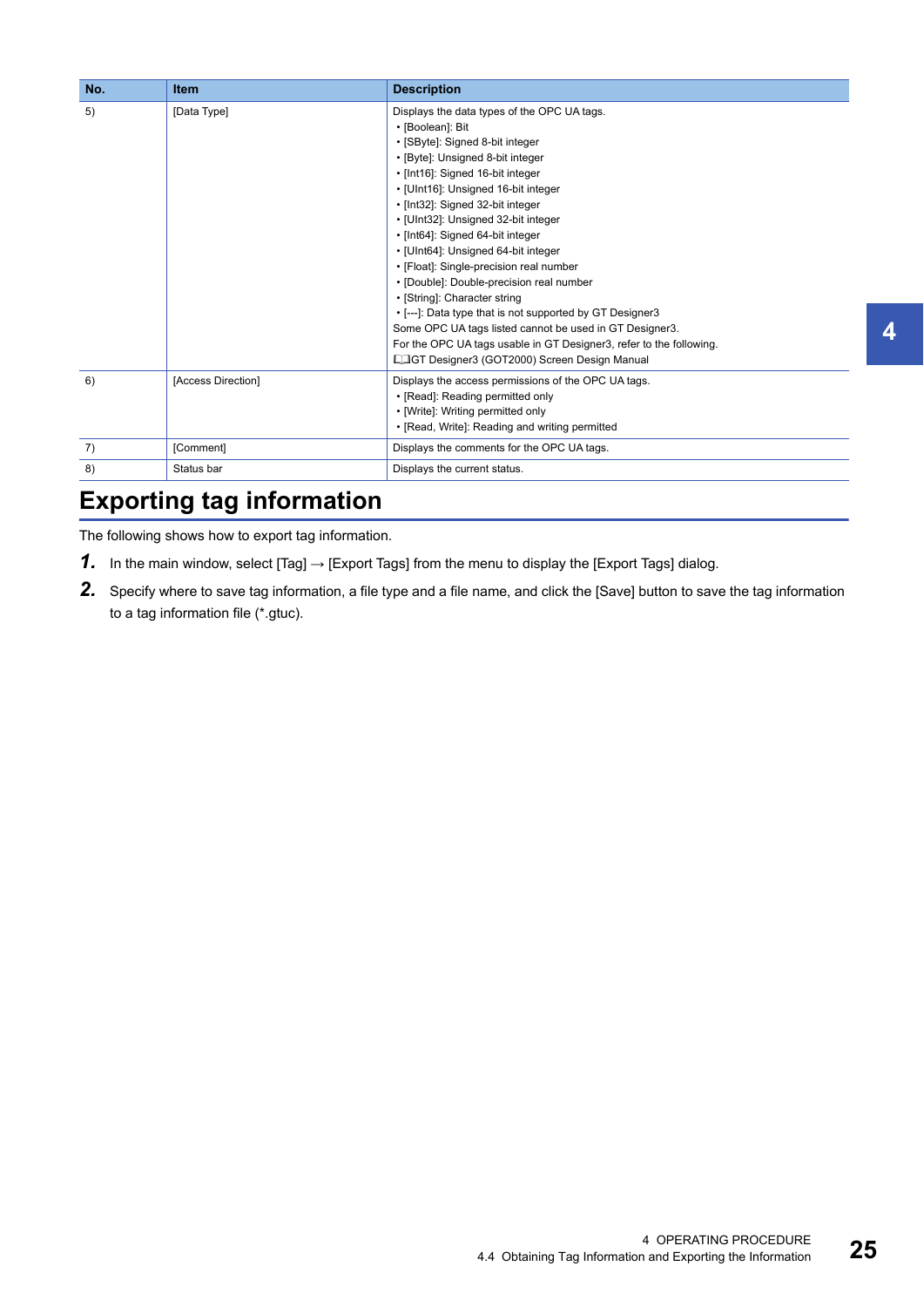# <span id="page-27-1"></span><span id="page-27-0"></span>**5 STARTING GT OPC UA Client FROM GT Designer3**

If GT Designer3 and GT OPC UA Client are installed on the same personal computer, you can start GT OPC UA Client from GT Designer3 to import tag information.

In such a case, export tag information to a file (\*.gtuc) with GT OPC UA Client, and import the file to GT Designer3 in the following procedure.

**1.** Obtain the name of the target OPC UA server in the [Access destination device setting] dialog.

Fage 16 Connecting GT OPC UA Client to an OPC UA Server

*2.* Establish a trust relation between GT OPC UA Client and the OPC UA server using their certificates as necessary.

Fage 21 Verifying a server certificate in GT OPC UA Client

Fage 21 Verifying a client certificate on an OPC UA server

*3.* In the main window, obtain tag information from the OPC UA server.

**F** [Page 24 Obtaining tag information](#page-25-2)

*4.* Export the information to a tag information file (\*.gtuc).

**F** [Page 25 Exporting tag information](#page-26-1)

*5.* When the export is complete, the following dialog appears.

Click the [OK] button to send the path to the tag information file to GT Designer3 and exit GT OPC UA Client.

| <b>MELSOFT GT OPC UA Client Setting Tool</b>                                                  |  |
|-----------------------------------------------------------------------------------------------|--|
| Import the tag information in GT Designer3.<br>*GT OPC UA Client Setting Tool will terminate. |  |
|                                                                                               |  |

*6.* Import the tag information file to GT Designer3.

For details on how to import the file, refer to the following.

GT Designer3 (GOT2000) Screen Design Manual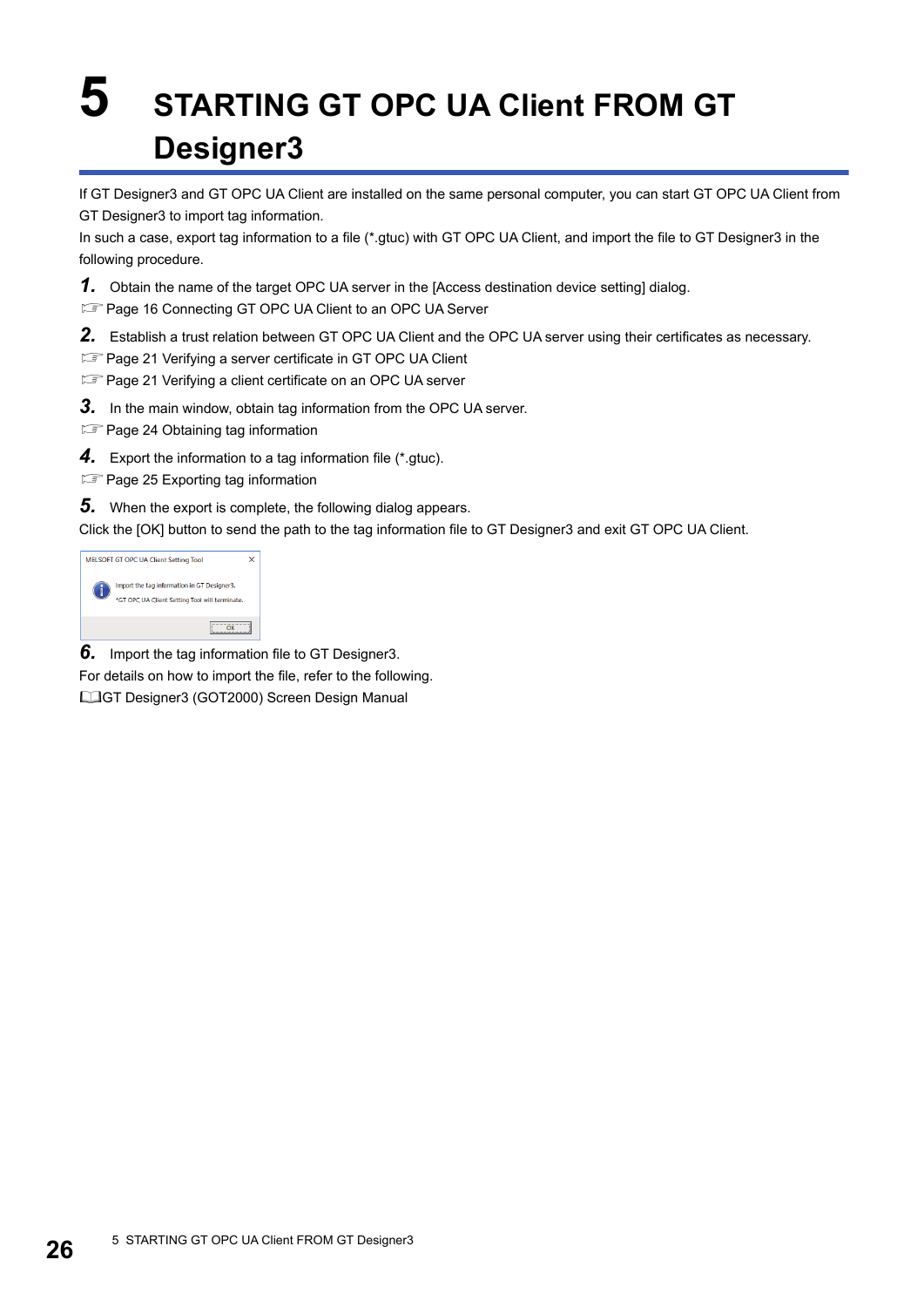**5**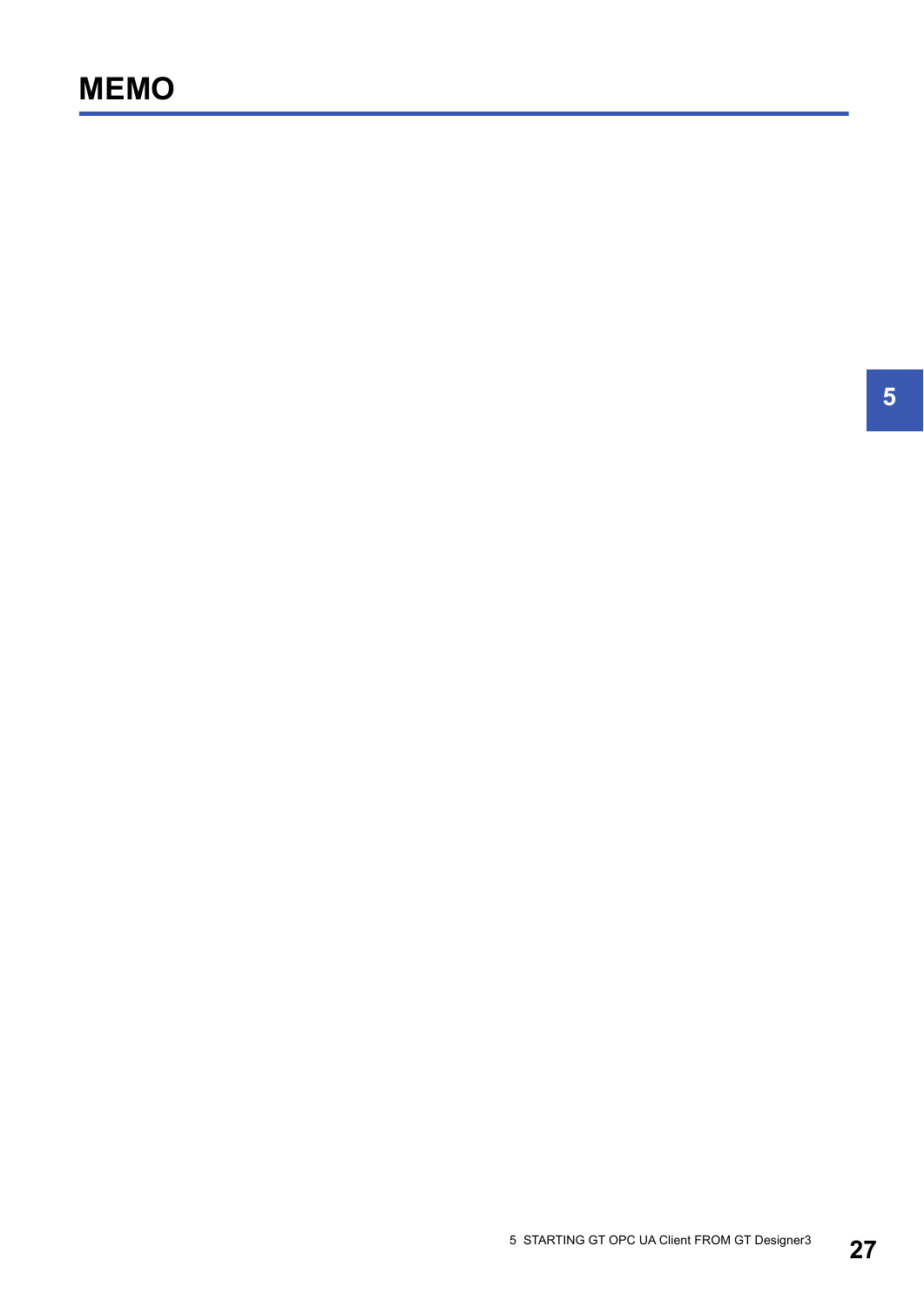# <span id="page-29-0"></span>**6 EXPORTING A CLIENT CERTIFICATE FOR GT SoftGOT2000**

A client certificate is required to connect GT SoftGOT2000 with an OPC UA server.

A client certificate created by GT OPC UA Client is usable for GT SoftGOT2000 to connect to an OPC UA server. The following shows how to export a client certificate for GT SoftGOT2000.

- *1.* In the main window, select [Client Certificate] → [Export for GT SoftGOT] from the menu to display the [Export Client Certificate for GT SoftGOT2000] dialog.
- *2.* Specify where to save a client certificate, a file type, and a file name, and click the [Save] button to export the certificate for GT SoftGOT2000 to a file (\*.gtcl).
- **3.** Import the client certificate (\*.gtcl) in the [Communication Setup] dialog of GT SoftGOT2000.

For the details of the [Communication Setup] dialog in GT SoftGOT2000, refer to the following.

GT SoftGOT2000 Version1 Operating Manual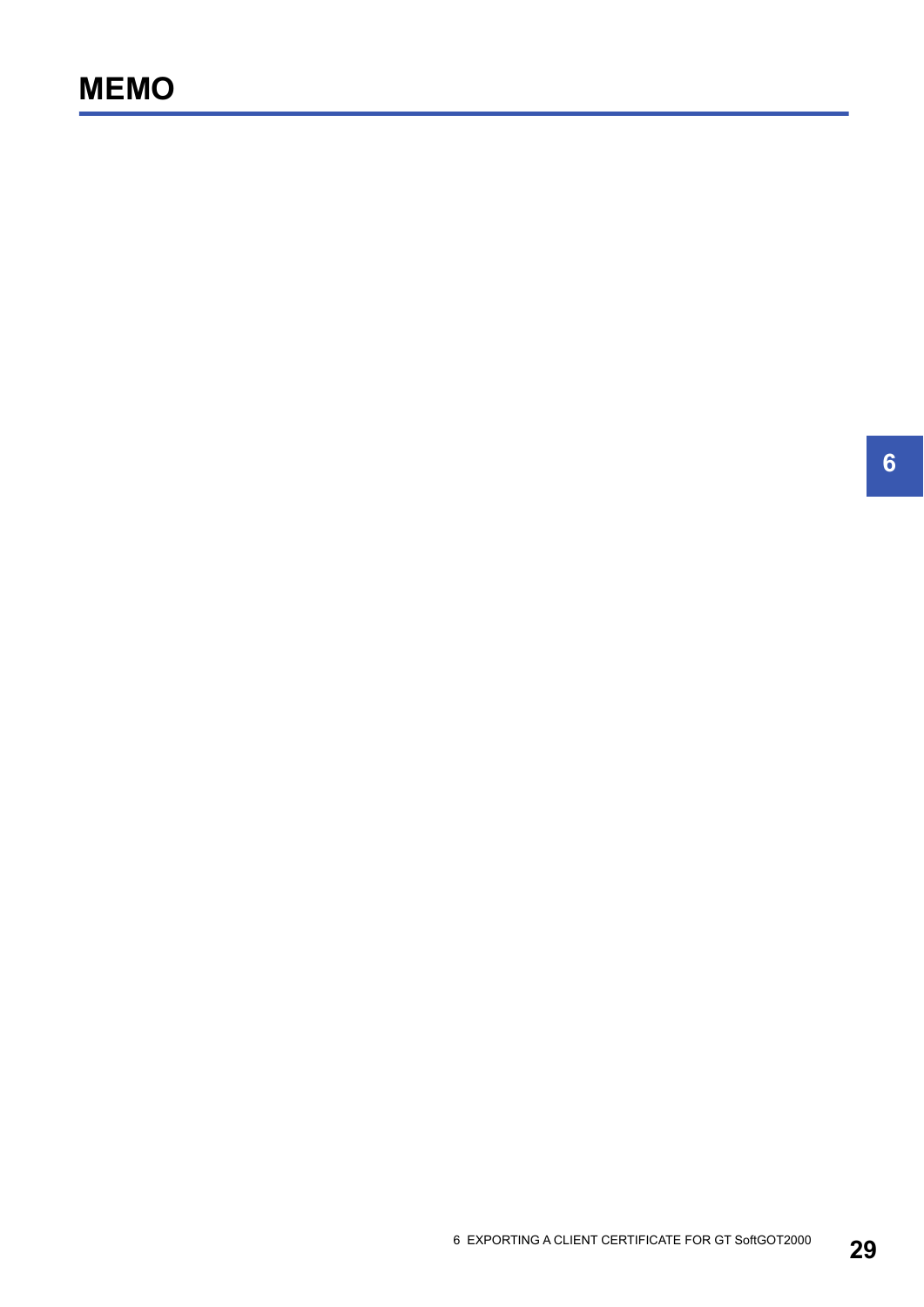# <span id="page-31-2"></span><span id="page-31-0"></span>**7 CHANGING THE DISPLAY LANGUAGE**

You can change the display language of GT OPC UA Client. Japanese, English, and Simplified Chinese are supported.

- *1.* In the main window, select [View] → [Switch Display Language] from the menu to display the [Switch Display Language] dialog.
- *2.* Select a language and click the [OK] button to change the display language.

# <span id="page-31-1"></span>**7.1 [Display Language] Dialog**

|   | Display Language |        |  |
|---|------------------|--------|--|
|   | Display Language |        |  |
| 1 | English          |        |  |
| 2 | n۷               | Cancel |  |
| 3 |                  |        |  |

| No. | <b>Item</b>        | <b>Description</b>                                  |
|-----|--------------------|-----------------------------------------------------|
|     | [Display Language] | Select a display language.                          |
| 21  | [OK] button        | Changes the display language and closes the dialog. |
| 3)  | [Cancel] button    | Cancels the settings and closes the dialog.         |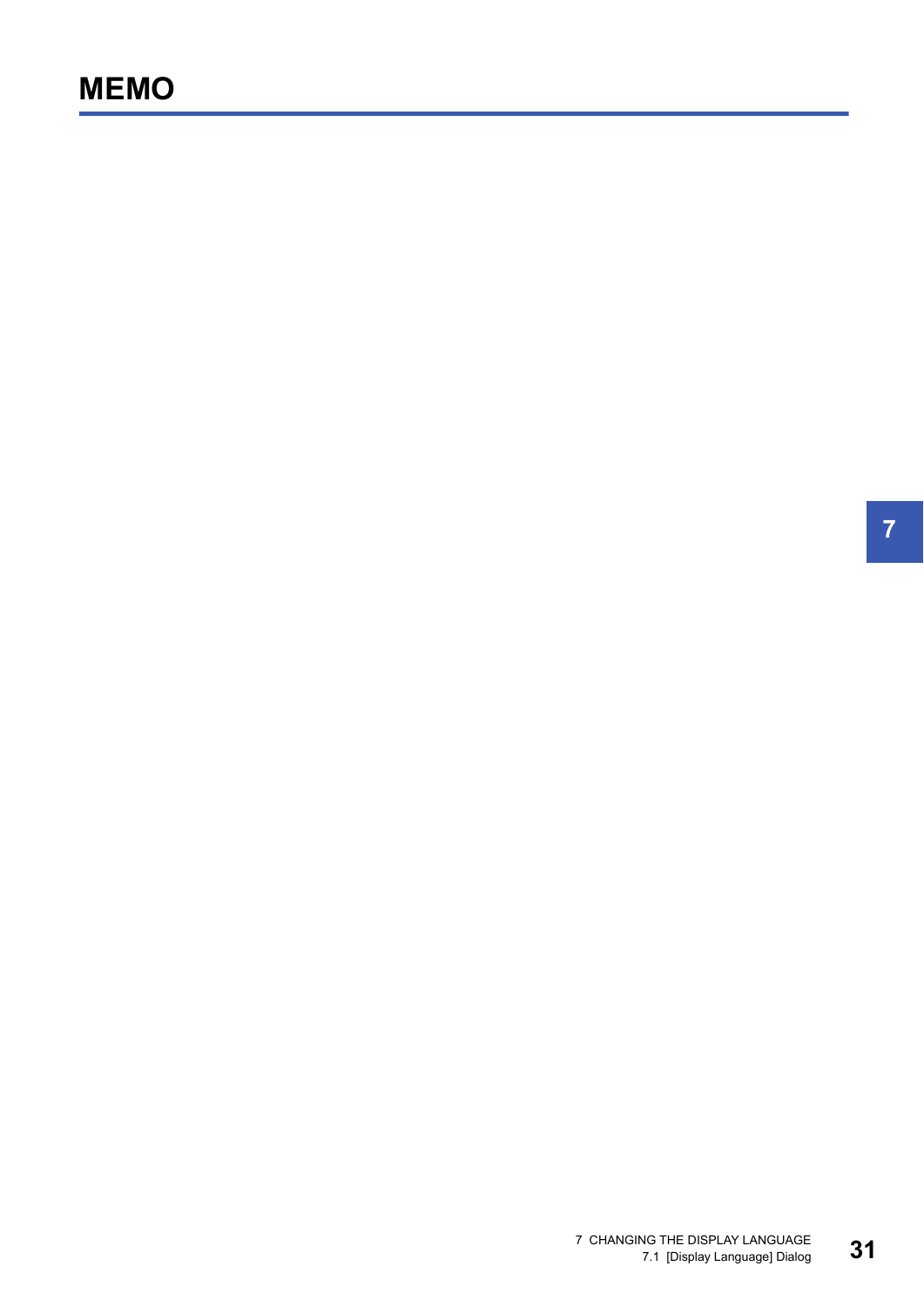## <span id="page-33-0"></span>**Updating the tag information**

GT OPC UA Client does not collect tag information periodically.

If tag information is updated, added, or deleted on an OPC UA server, obtain the tag information with GT OPC UA Client again and update the tag information of GT Designer3.

## **Precautions for drawing**

For the precautions for using OPC UA tags in GT Designer3, refer to the following. LaGT Designer3 (GOT2000) Screen Design Manual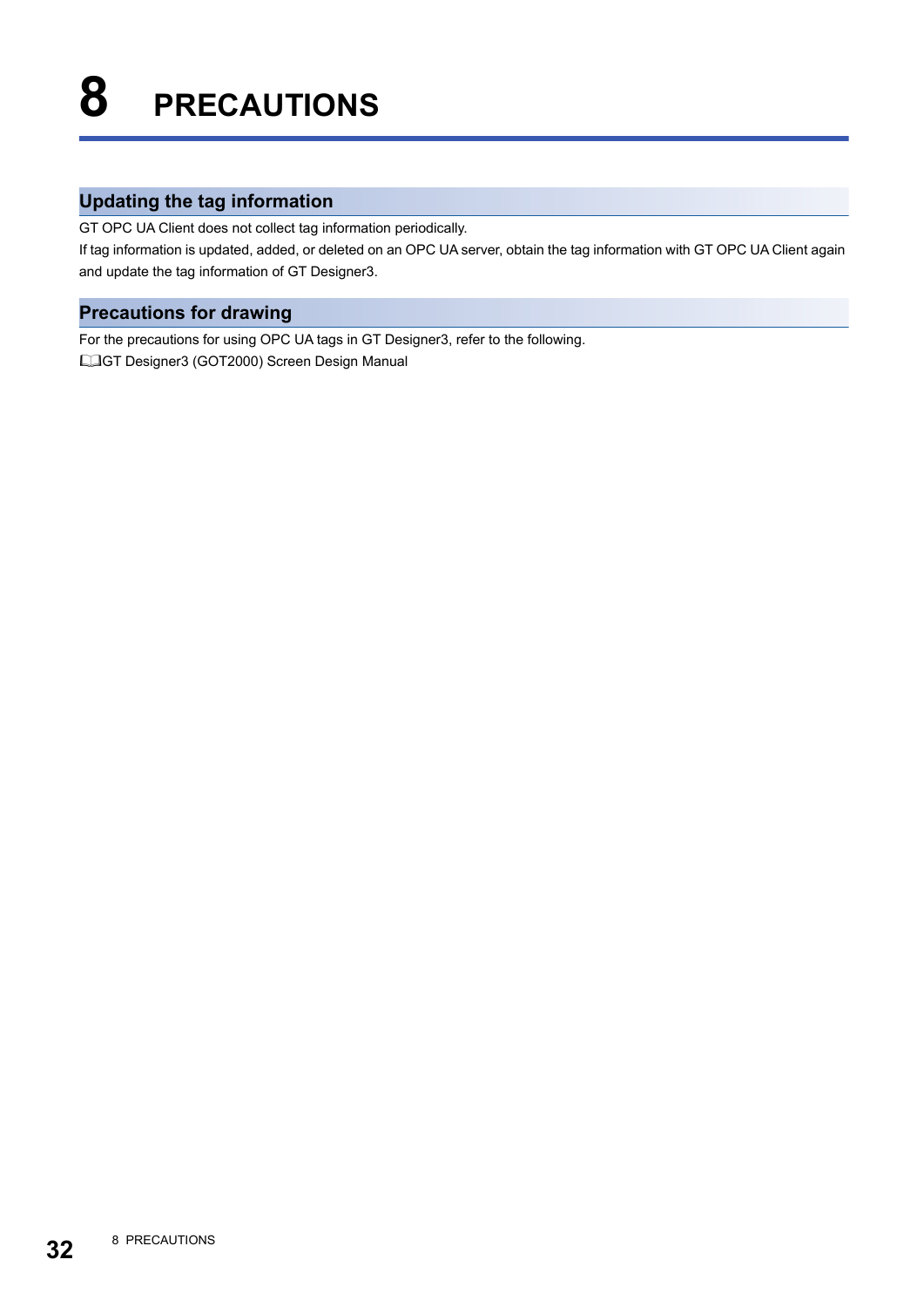**8**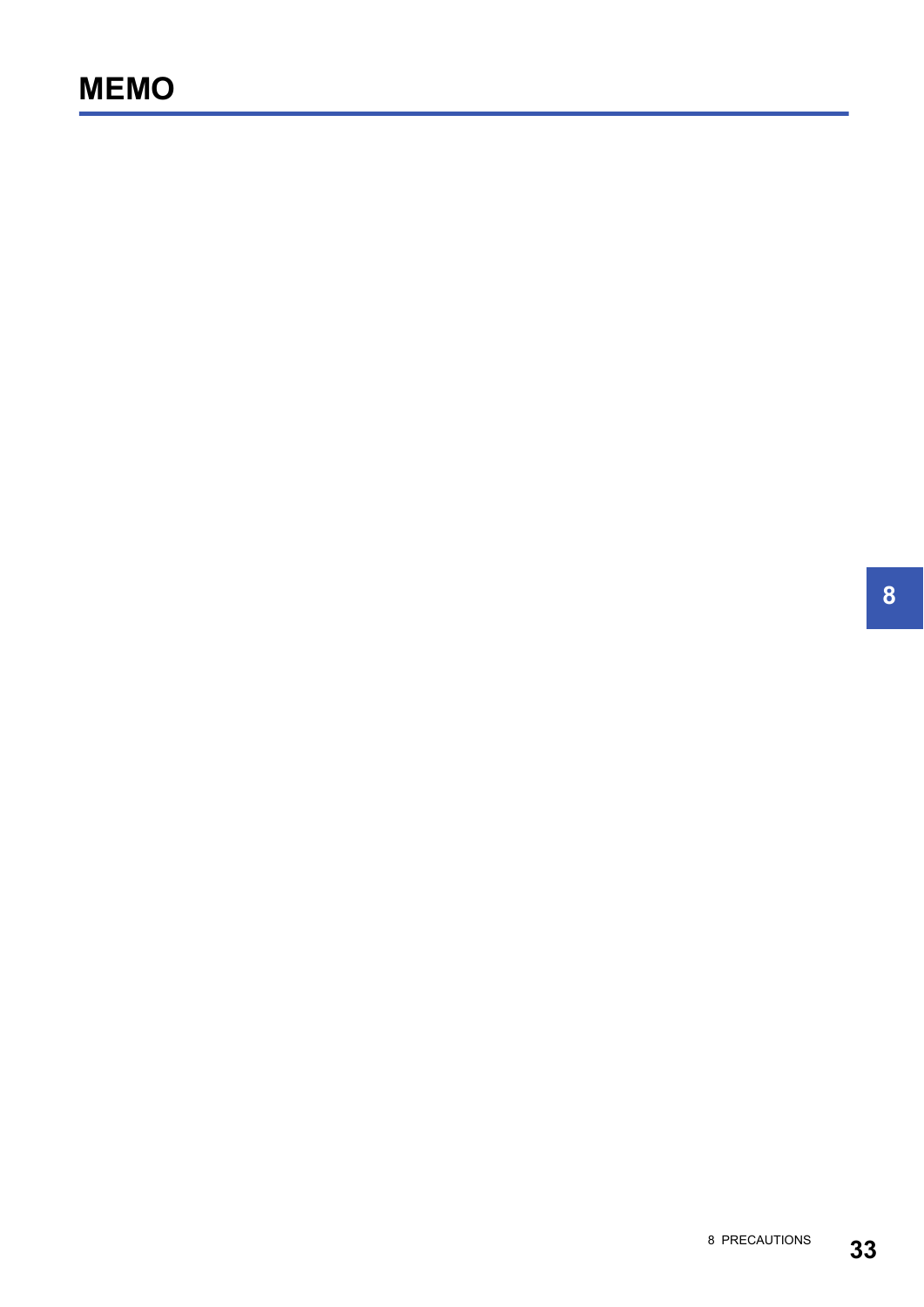# <span id="page-35-0"></span>**9 TROUBLESHOOTING**

# <span id="page-35-1"></span>**9.1 Troubleshooting**

If GT OPC UA Client does not operate properly, check the following and troubleshoot problems.

# <span id="page-35-2"></span>**Troubleshooting problems with data collection**

## <span id="page-35-4"></span>**GT OPC UA Client cannot connect to an OPC UA server.**

| <b>Check if:</b>                                                                     | <b>Corrective action</b>                                                                                                                                                                                                                                                              |
|--------------------------------------------------------------------------------------|---------------------------------------------------------------------------------------------------------------------------------------------------------------------------------------------------------------------------------------------------------------------------------------|
| The client certificate is trusted by the OPC UA server.                              | Trust the client certificate on the OPC UA server.<br>For the details, refer to the following.                                                                                                                                                                                        |
|                                                                                      | <b>Example 21 Verifying a client certificate on an OPC UA server</b>                                                                                                                                                                                                                  |
| A same-name client certificate is stored.                                            | Delete the expired client certificate, and create a client certificate.                                                                                                                                                                                                               |
| The client certificate has expired.                                                  | The client certificate is stored under the following folder path:<br>C:\Users\(User name)\AppData\Roaming\MELSOFT GT OPC UA Client Setting<br>Tool\PKI\certs<br>File name: GTOPCUA.der<br>For the details, refer to the following.<br><b>Example 22 Creating a client certificate</b> |
| The host name for the endpoint URL is the same as the host name<br>set on the server | Check the host name in the server certificate.<br>The server certificate is stored under the following folder path:<br>C:\Users\(User name)\AppData\Roaming\MELSOFT GT OPC UA Client Setting<br>Tool\PKI\trusted                                                                      |
| The OPC UA server is on the host or subnet on which GT OPC UA<br>Client resides.     | Check the system configuration.                                                                                                                                                                                                                                                       |
| The firewall settings are configured correctly.                                      | Check the firewall settings on your personal computer.                                                                                                                                                                                                                                |

## <span id="page-35-3"></span>**Troubleshooting problems with screen display**

### **On-screen items appear improperly.**

| Check if:                                                                      | <b>Corrective action</b>                                                                                                                                                                                                                                                                                                                                                                                                                                                                                       |
|--------------------------------------------------------------------------------|----------------------------------------------------------------------------------------------------------------------------------------------------------------------------------------------------------------------------------------------------------------------------------------------------------------------------------------------------------------------------------------------------------------------------------------------------------------------------------------------------------------|
| [Change the size of text, apps, and other items] is set to 100% in<br>Windows. | • Set [Change the size of text, apps, and other items] to 100%.<br>• In Windows 10 (version 1703 or later), the on-screen items can be rescaled to the<br>specified percentage of normal size. *1*2<br>(1) Select GtOpcUaClientTool.exe, and then select [Properties] from the right-click context<br>menu. <sup>*3</sup><br>(2) On the [Compatibility] tab, select [Override high DPI scaling behavior. Scaling<br>performed by:], and select [System] from the pull-down menu.<br>(3) Click the [OK] button. |

\*1 Check the version of Windows in the following procedure.

(1) Hold down the Windows key and press the [R] key, or select [Windows System] → [Run] from the Windows start menu.

(2) Enter "winver" on the [Run] screen.

(3) Check the version on the displayed screen.

- \*2 Some on-screen items may appear blurry due to rescaling.
- The following shows the settable values for [Change the size of text, apps, and other items] in Windows 10 and the recommended display resolution for each value.
	- Value: 100%, display resolution: 1024 × 768 dots or higher
	- Value: 125%, display resolution: 1900 × 1200 dots or higher
	- Value: 150%, display resolution: 1900 × 1200 dots or higher
	- Value: 175%, display resolution: 2880 × 1620 dots or higher
	- Value: 200%, display resolution: 2880 × 1620 dots or higher
	- Value: 225%, display resolution: 3840 × 2160 dots or higher
- Value: 250%, display resolution: 3840 × 2160 dots or higher
- \*3 GtOpcUaClientTool.exe is stored in the folder where GT OPC UA Client Setting Tool is installed.
	- The following shows an example of the location of the file.

Example) When the install destination folder is set as default

C:\Program Files\MELSOFT\GTOPCUAClient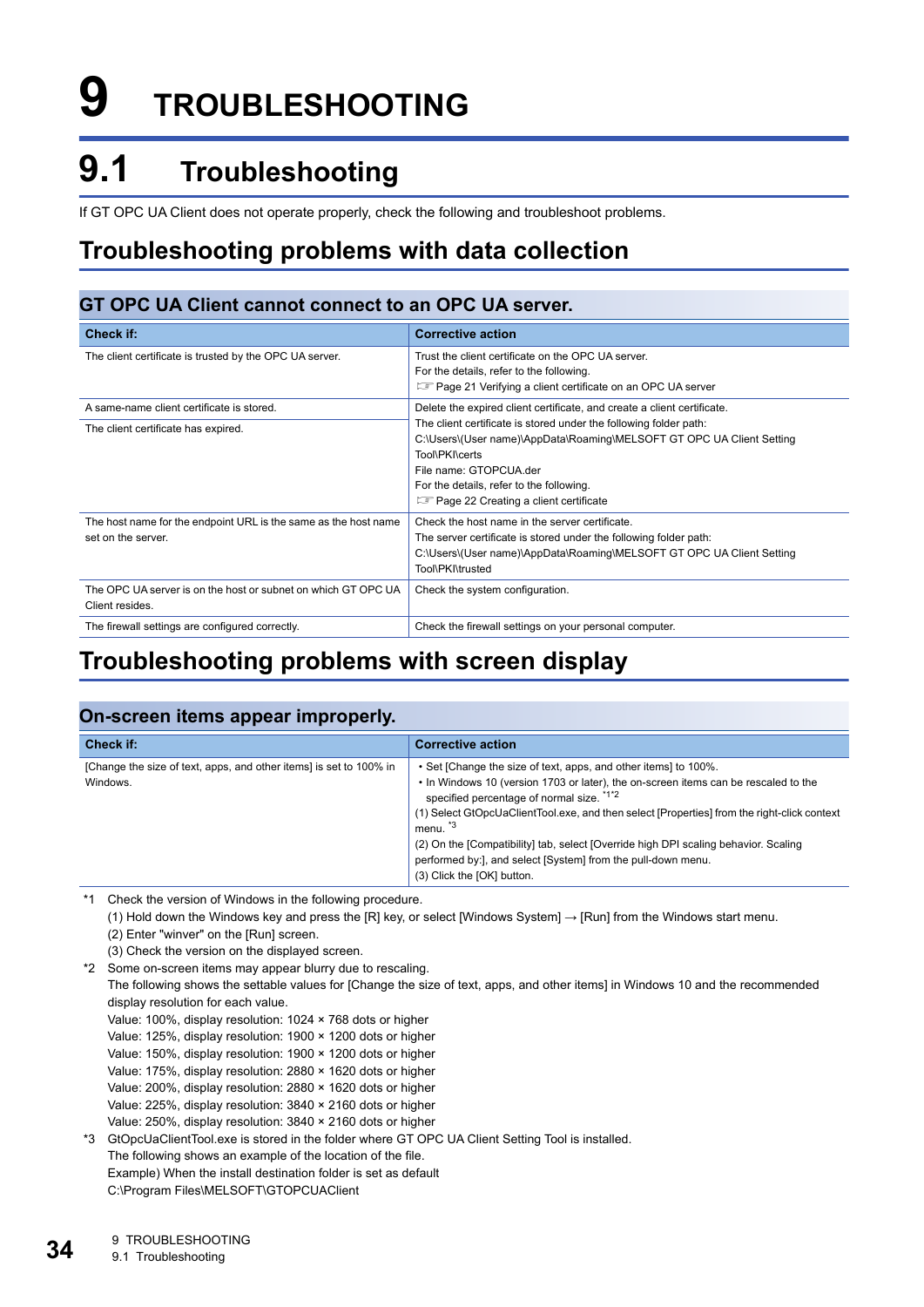# <span id="page-36-0"></span>**9.2 Error Messages**

The following shows the error messages that may appear when GT OPC UA Client is used.

| <b>Error message</b>                                                                                                                                                                                                                                                                                                                                                                                                                                                                        | Cause                                                                                                                                                                                                  | <b>Corrective action</b>                                                                                                                                                                                                                                                                                                                                                                                            |
|---------------------------------------------------------------------------------------------------------------------------------------------------------------------------------------------------------------------------------------------------------------------------------------------------------------------------------------------------------------------------------------------------------------------------------------------------------------------------------------------|--------------------------------------------------------------------------------------------------------------------------------------------------------------------------------------------------------|---------------------------------------------------------------------------------------------------------------------------------------------------------------------------------------------------------------------------------------------------------------------------------------------------------------------------------------------------------------------------------------------------------------------|
| Failed to acquire a server certificate.<br>The security policy and the security mode<br>may not be matched with those of the server.                                                                                                                                                                                                                                                                                                                                                        | The security policy and security mode do not<br>match with those of the server.                                                                                                                        | Set the security policy and security mode of the OPC UA<br>server.<br>Multiple security policies and security modes can be set<br>depending on the OPC UA server. Check the specifications of<br>the server.<br>ि Page 17 [Access destination device setting] dialog                                                                                                                                                |
| Access is denied from the server.<br>Please check user name and password.<br>If it is an anonymous user, please make sure<br>that it is set to be accessible by anonymous<br>user on the server side.                                                                                                                                                                                                                                                                                       | • The user name or password is not correct.<br>• An anonymous user is selected to access<br>the server that does not allow access from<br>anonymous users.                                             | Check the user name and password.<br>Fage 17 [Access destination device setting] dialog                                                                                                                                                                                                                                                                                                                             |
| Access is denied from the server.<br>The client certificate may not be trusted by<br>the server.                                                                                                                                                                                                                                                                                                                                                                                            | The client certificate is not trusted by the<br>server.                                                                                                                                                | Trust the client certificate on the OPC UA server.                                                                                                                                                                                                                                                                                                                                                                  |
| Failed to connect to the server.<br>Please check the following settings.<br>• Host Name of End point URL<br>• Server settings<br>• Communication environment                                                                                                                                                                                                                                                                                                                                | The connection to the server has failed.                                                                                                                                                               | • Check the settings of the OPC UA server.<br>• Check the following troubleshooting.<br>For Page 34 GT OPC UA Client cannot connect to an OPC<br>UA server.<br>• Uninstall GT OPC UA Client, and install it again.<br>. If the error recurs, contact your local sales office.                                                                                                                                       |
| The server has reached its maximum number<br>of sessions.<br>Please check the number of sessions<br>connected to the server.                                                                                                                                                                                                                                                                                                                                                                | The number of sessions on the server<br>exceeds the maximum value.                                                                                                                                     | Check the number of concurrent sessions on the server.                                                                                                                                                                                                                                                                                                                                                              |
| Failed to connect to the server.<br>Please wait a while and try access again.                                                                                                                                                                                                                                                                                                                                                                                                               | The server is busy.                                                                                                                                                                                    | Wait a while and try again.                                                                                                                                                                                                                                                                                                                                                                                         |
| [Save destination path]<br>The client certificate cannot be created in this<br>folder.<br>Please check an access permission.                                                                                                                                                                                                                                                                                                                                                                | You do not have permission to access the<br>folder where the client certificate is stored.                                                                                                             | Contact the administrator and obtain the access permission.                                                                                                                                                                                                                                                                                                                                                         |
| [Save destination path]<br>The server certificate cannot be saved in this<br>folder.<br>Please check an access permission.                                                                                                                                                                                                                                                                                                                                                                  | You do not have permission to access the<br>folder where the server certificate is stored.                                                                                                             | Contact the administrator and obtain the access permission.                                                                                                                                                                                                                                                                                                                                                         |
| [File name] cannot be saved in the specified<br>path.<br>Possible causes are shown below.<br>• The folder path does not exist.<br>• The route drive is specified.<br>• The destination is read only.<br>• Other user is editing the destination.<br>• Memory required for save is insufficient.<br>• Medium of the specified drive is broken.<br>• The specified file name is too long.<br>• Other errors occurred during the saving<br>process.<br>Save the project in another drive once. | The access destination device setting cannot<br>be saved due to disconnection of the network<br>or other causes.                                                                                       | Take the following actions according to the cause.<br>• Check the network environment.<br>• Check the path to the save destination.<br>• Specify a folder as the save destination.<br>• Check that any data in the save destination is not being<br>edited.<br>• Free up disk space to store the file.<br>• Check that the physical drive where the file will be saved is<br>not broken.<br>• Change the file name. |
| Failed to retrieve the file.<br>Possible causes are shown below.<br>• Free space of the media where the access<br>destination device setting being saved is<br>insufficient.<br>• File data is broken.<br>• The access destination device setting file<br>does not exist in the specified path.                                                                                                                                                                                             | • The medium where the setting file (*.gtpm)<br>is saved has insufficient free space.<br>• The setting file (*.gtpm) is corrupt.<br>• The specified path to the setting file<br>(*.gtpm) is incorrect. | • Free up space on the medium where the access destination<br>device setting file is saved.<br>• Create a setting file (*.gtpm) again.<br><b>Example 19 Saving access destination device settings to a</b><br>file<br>• Specify the path where the file to be read is stored.                                                                                                                                       |
| There is a possibility that the environment of<br>the application is broken.<br>Please install it again.                                                                                                                                                                                                                                                                                                                                                                                    | The registry is in one of the following states.<br>• The registry is nonexistent.<br>• The registry is in a state in which it cannot<br>be read.<br>• An invalid value is set in the registry.         | Uninstall GT OPC UA Client, and install it again.<br>ি Page 12 INSTALLATION AND UNINSTALLATION                                                                                                                                                                                                                                                                                                                      |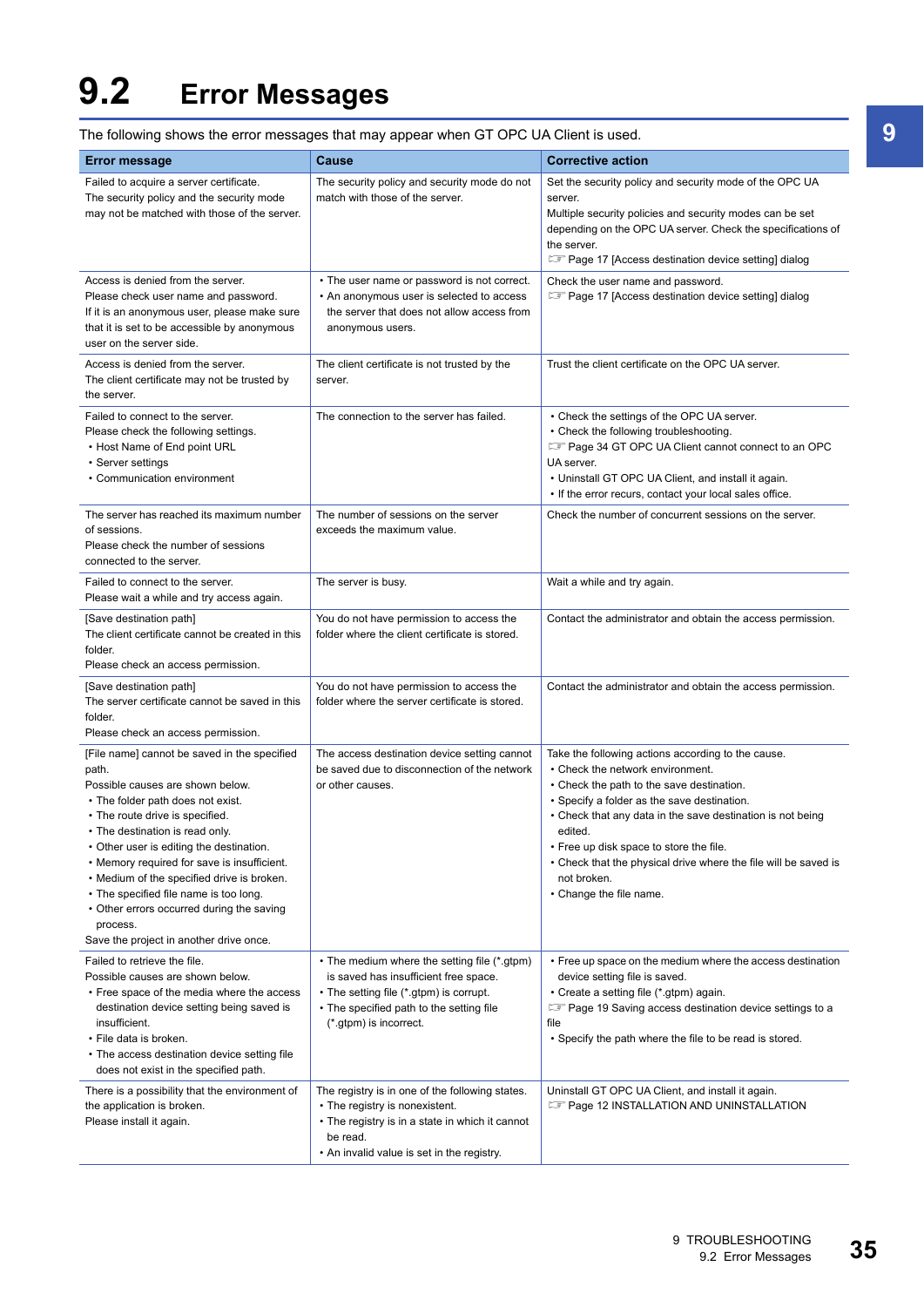| <b>Error message</b>                                                                                                                                | <b>Cause</b>                                                                                                                                                                                                                  | <b>Corrective action</b>                                                                                                                                                                                                                                                      |
|-----------------------------------------------------------------------------------------------------------------------------------------------------|-------------------------------------------------------------------------------------------------------------------------------------------------------------------------------------------------------------------------------|-------------------------------------------------------------------------------------------------------------------------------------------------------------------------------------------------------------------------------------------------------------------------------|
| Failed to start tool with the display language<br>specified at the time of previous termination.<br>Tool will be started with the default language. | • GT OPC UA Client has failed to start with<br>the language specified at the time of the<br>previous termination.<br>• GT OPC UA Client has failed to read a file<br>when displaying the [Switch Display<br>Language] dialog. | • Configure the settings in the [Switch Display Language]<br>dialog again.<br>• Uninstall GT OPC UA Client, and install it again.                                                                                                                                             |
| The help file cannot be found.<br>Please install GT OPC UA Client.                                                                                  | The help file (PDF) does not exist.                                                                                                                                                                                           | Install GT OPC UA Client again, and try to view the help.<br><b>EF Page 12 INSTALLATION AND UNINSTALLATION</b>                                                                                                                                                                |
| Failed to load client certificate.<br>Please create the client certificate again.                                                                   | Reading a client certificate has failed.                                                                                                                                                                                      | Create a client certificate again.<br>Page 22 Creating a client certificate                                                                                                                                                                                                   |
| Access is denied from the server.<br>The client certificate is expired.<br>Please create the client certificate again.                              | The client certificate has expired.                                                                                                                                                                                           | Create a client certificate again.<br>Page 22 Creating a client certificate                                                                                                                                                                                                   |
| Failed to get tag information.<br>Please check the server setting.                                                                                  | The obtained tag information (NodeID,<br>DisplayName, DataType, or AccessLevel) is<br>invalid.                                                                                                                                | Check the settings of the OPC UA server.                                                                                                                                                                                                                                      |
| Failed to export tag information.<br>Please export it again.                                                                                        | Exporting tag information has failed.                                                                                                                                                                                         | Export tag information again.<br><b>Exporting the Page 24 Obtaining Tag Information and Exporting the</b><br>Information                                                                                                                                                      |
| Failed to acquire a server certificate.<br>Please install the certificate on the server.                                                            | • A server certificate is not installed on the<br>connected server.<br>• The server certificate has expired.                                                                                                                  | Install a valid server certificate on the connected server.<br>Verify the server certificate in GT OPC UA Client afterward.<br>For Page 21 Verifying a server certificate in GT OPC UA<br>Client                                                                              |
| An unexpected error occurred.                                                                                                                       | An unexpected error has occurred.                                                                                                                                                                                             | • Check the settings of the OPC UA server.<br>• Check the following troubleshooting.<br>For Page 34 GT OPC UA Client cannot connect to an OPC<br>UA server.<br>• Uninstall GT OPC UA Client, and install it again.<br>• If the error recurs, contact your local sales office. |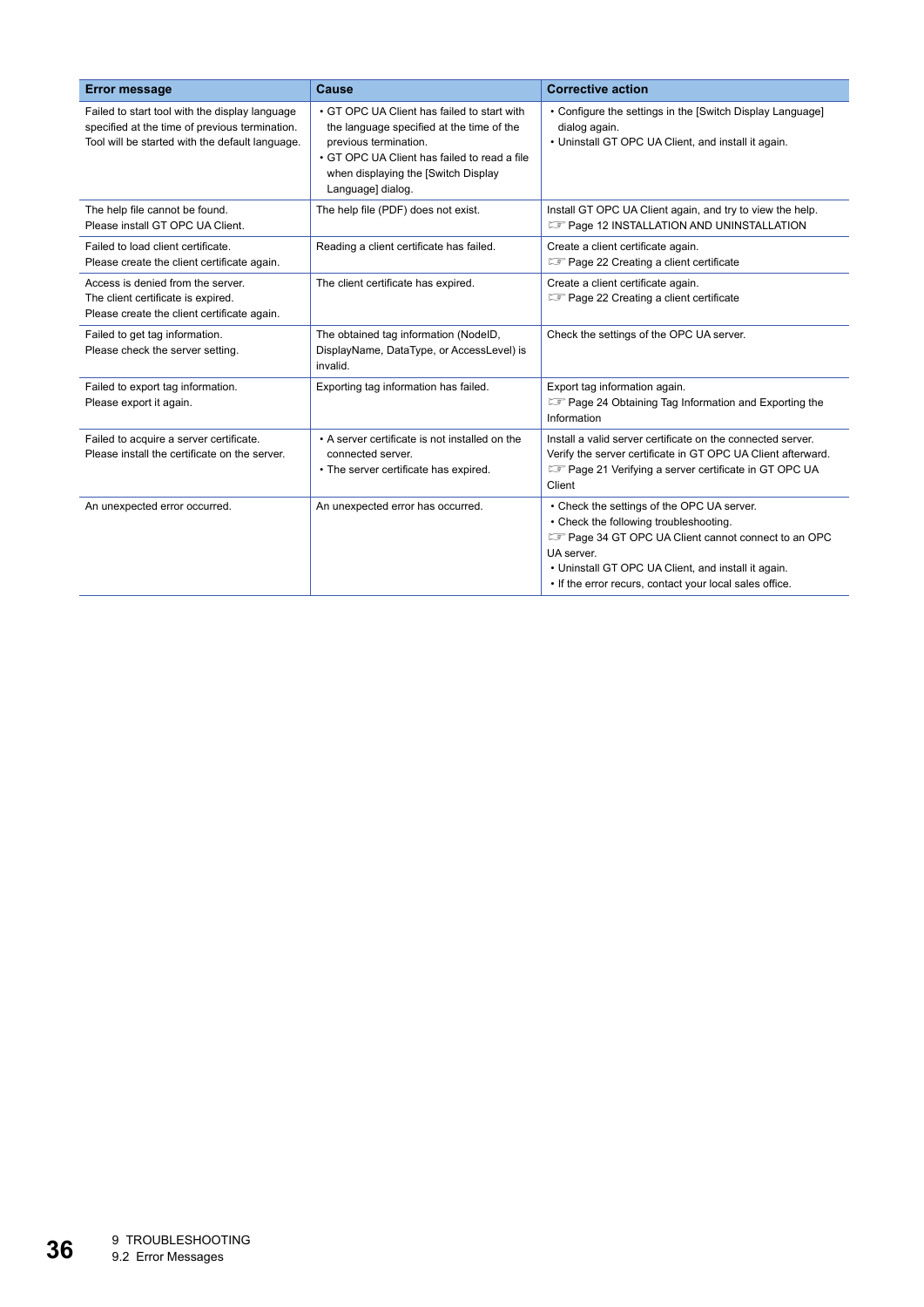# <span id="page-38-0"></span>**10 APPENDICES**

# <span id="page-38-1"></span>**10.1 Open Source Software**

This software consists of multiple software components. Each copyright of the software component belongs to Mitsubishi Electric or third parties.

This software includes the following open source software.

• Software with copyright of third party and distributed as a free software

For the software with copyrights that belong to Mitsubishi Electric or third parties, the source code is not distributed. Please refrain from asking information on the source code of open source.

# <span id="page-38-2"></span>**Software information**

The open source software included in this product is as follows.

- RapidJSON
- **F** [Page 37 RapidJSON](#page-38-3)
- BouncyCastle
- **F** [Page 38 BouncyCastle](#page-39-0)
- OpenSSL toolkit
- **F** [Page 38 OpenSSL toolkit](#page-39-1)

## <span id="page-38-3"></span>**RapidJSON**

RapidJSON, which is the MIT license, is used in this product.

The following describes the copyright notice and agreement notice of RapidJSON.

Tencent is pleased to support the open source community by making RapidJSON available.

Copyright (C) 2015 THL A29 Limited, a Tencent company, and Milo Yip. All rights reserved.

If you have downloaded a copy of the RapidJSON binary from Tencent, please note that the RapidJSON binary is licensed under the MIT License. If you have downloaded a copy of the RapidJSON source code from Tencent, please note that RapidJSON source code is licensed under the MIT License, except for the third-party components listed below which are subject to different license terms. Your integration of RapidJSON into your own projects may require compliance with the MIT License, as well as the other licenses applicable to the third-party components included within RapidJSON. To avoid the problematic JSON license in your own projects, it's sufficient to exclude the bin/jsonchecker/ directory, as it's the only code under the JSON license. A copy of the MIT License is included in this file.

Permission is hereby granted, free of charge, to any person obtaining a copy of this software and associated documentation files (the "Software"), to deal in the Software without restriction, including without limitation the rights to use, copy, modify, merge, publish, distribute, sublicense, and/or sell copies of the Software, and to permit persons to whom the Software is furnished to do so, subject to the following conditions:

The above copyright notice and this permission notice shall be included in all copies or substantial portions of the Software.

THE SOFTWARE IS PROVIDED "AS IS", WITHOUT WARRANTY OF ANY KIND, EXPRESS OR IMPLIED, INCLUDING BUT NOT LIMITED TO THE WARRANTIES OF MERCHANTABILITY, FITNESS FOR A PARTICULAR PURPOSE AND NONINFRINGEMENT. IN NO EVENT SHALL THE AUTHORS OR COPYRIGHT HOLDERS BE LIABLE FOR ANY CLAIM, DAMAGES OR OTHER LIABILITY, WHETHER IN AN ACTION OF CONTRACT, TORT OR OTHERWISE, ARISING FROM, OUT OF OR IN CONNECTION WITH THE SOFTWARE OR THE USE OR OTHER DEALINGS IN THE SOFTWARE.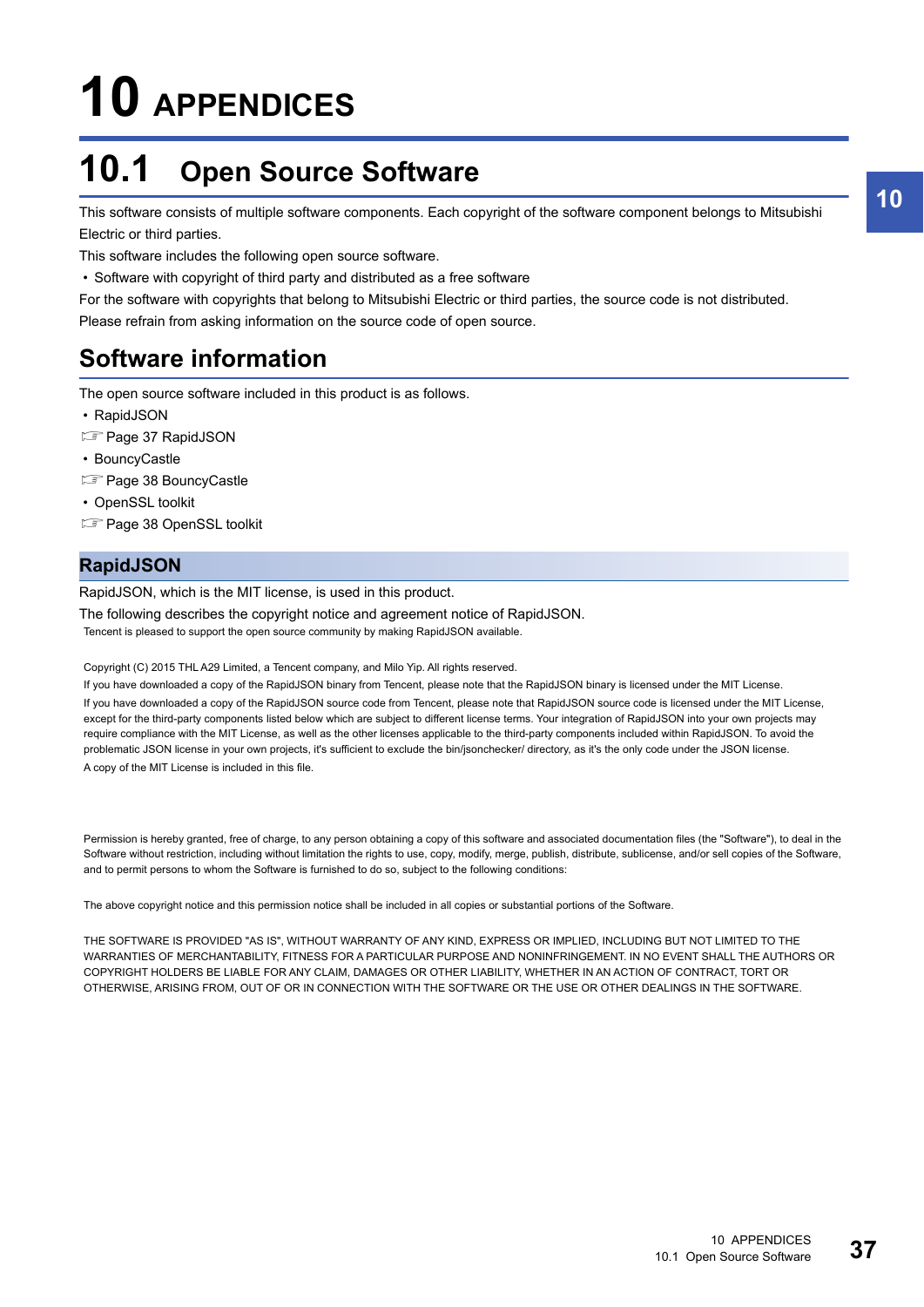#### <span id="page-39-0"></span>**BouncyCastle**

BouncyCastle, which is the MIT license, is used in this product.

The following describes the copyright notice and agreement notice of BouncyCastle.

Copyright (c) 2000 - 2017 The Legion of the Bouncy Castle Inc. (http://www.bouncycastle.org)

Permission is hereby granted, free of charge, to any person obtaining a copy of this software and associated documentation files (the "Software"), to deal in the Software without restriction, including without limitation the rights to use, copy, modify, merge, publish, distribute, sublicense, and/or sell copies of the Software, and to permit persons to whom the Software is furnished to do so, subject to the following conditions:

The above copyright notice and this permission notice shall be included in all copies or substantial portions of the Software.

THE SOFTWARE IS PROVIDED "AS IS", WITHOUT WARRANTY OF ANY KIND, EXPRESS OR IMPLIED, INCLUDING BUT NOT LIMITED TO THE WARRANTIES OF MERCHANTABILITY, FITNESS FOR A PARTICULAR PURPOSE AND NONINFRINGEMENT. IN NO EVENT SHALL THE AUTHORS OR COPYRIGHT HOLDERS BE LIABLE FOR ANY CLAIM, DAMAGES OR OTHER LIABILITY, WHETHER IN AN ACTION OF CONTRACT, TORT OR OTHERWISE, ARISING FROM, OUT OF OR IN CONNECTION WITH THE SOFTWARE OR THE USE OR OTHER DEALINGS IN THE SOFTWARE.

## <span id="page-39-1"></span>**OpenSSL toolkit**

OpenSSL toolkit, which is OpenSSL License and Original SSLeay License, is used in this product.

The following describes the agreement notice of OpenSSL License and Original SSLeay License.

LICENSE ISSUES ==============

**38** <sup>10</sup> APPENDICES<br>**38** 10.1 Open Source Software The OpenSSL toolkit stays under a double license, i.e. both the conditions of the OpenSSL License and the original SSLeay license apply to the toolkit. See below for the actual license texts. OpenSSL License /\* ==================================================================== \* Copyright (c) 1998-2018 The OpenSSL Project. All rights reserved. \* \* Redistribution and use in source and binary forms, with or without \* modification, are permitted provided that the following conditions \* are met: \* \* 1. Redistributions of source code must retain the above copyright \* notice, this list of conditions and the following disclaimer. \* \* 2. Redistributions in binary form must reproduce the above copyright \* notice, this list of conditions and the following disclaimer in \* the documentation and/or other materials provided with the \* distribution. \* \* 3. All advertising materials mentioning features or use of this \* software must display the following acknowledgment: \* "This product includes software developed by the OpenSSL Project \* for use in the OpenSSL Toolkit. (http://www.openssl.org/)" \* \* 4. The names "OpenSSL Toolkit" and "OpenSSL Project" must not be used to \* endorse or promote products derived from this software without \* prior written permission. For written permission, please contact \* openssl-core@openssl.org. \* \* 5. Products derived from this software may not be called "OpenSSL" \* nor may "OpenSSL" appear in their names without prior written \* permission of the OpenSSL Project. \* \* 6. Redistributions of any form whatsoever must retain the following \* acknowledgment: \* "This product includes software developed by the OpenSSL Project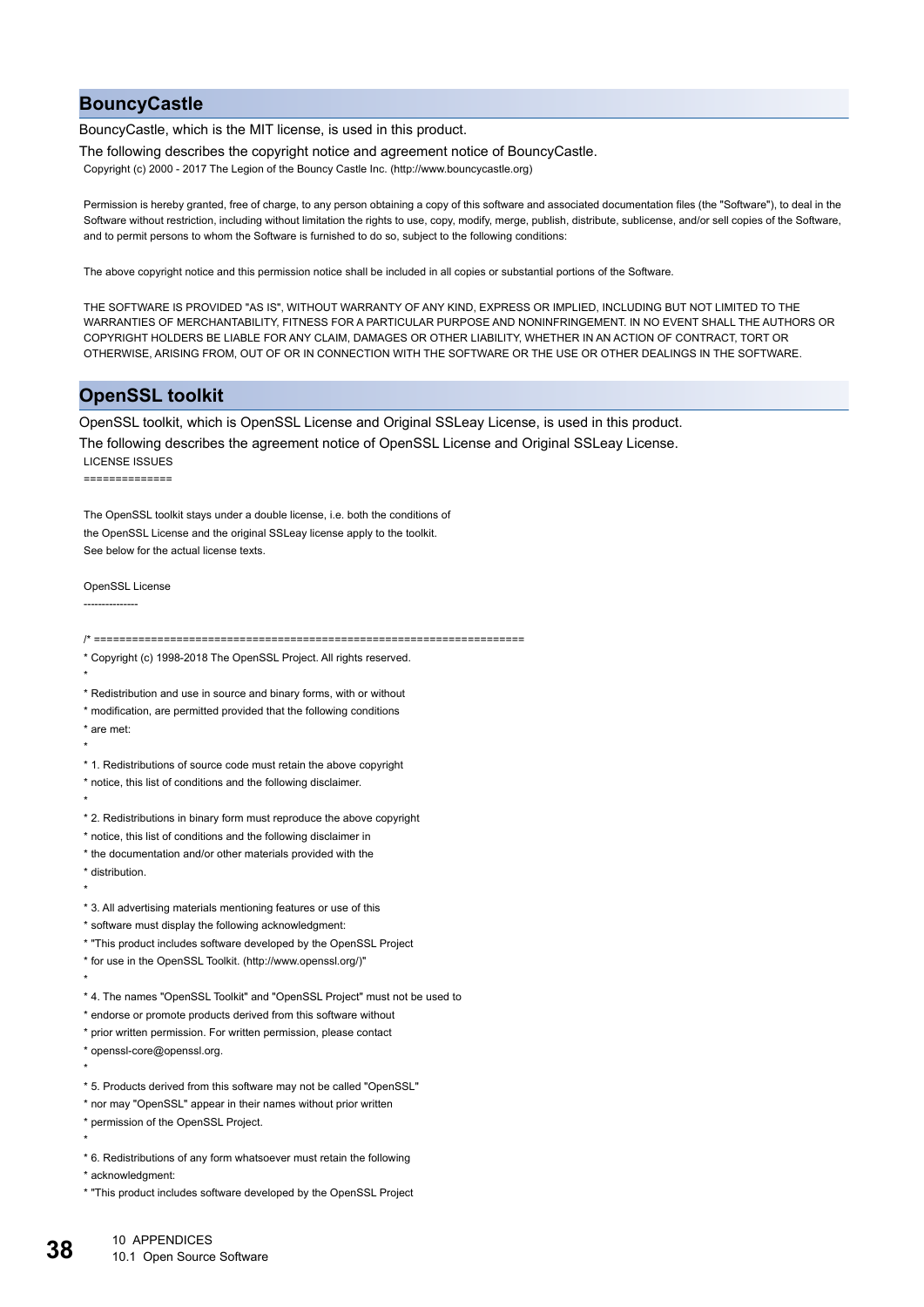\* for use in the OpenSSL Toolkit (http://www.openssl.org/)"

\* THIS SOFTWARE IS PROVIDED BY THE OpenSSL PROJECT ``AS IS'' AND ANY

\* EXPRESSED OR IMPLIED WARRANTIES, INCLUDING, BUT NOT LIMITED TO, THE

\* IMPLIED WARRANTIES OF MERCHANTABILITY AND FITNESS FOR A PARTICULAR

\* PURPOSE ARE DISCLAIMED. IN NO EVENT SHALL THE OpenSSL PROJECT OR

\* ITS CONTRIBUTORS BE LIABLE FOR ANY DIRECT, INDIRECT, INCIDENTAL,

\* SPECIAL, EXEMPLARY, OR CONSEQUENTIAL DAMAGES (INCLUDING, BUT

\* NOT LIMITED TO, PROCUREMENT OF SUBSTITUTE GOODS OR SERVICES;

\* LOSS OF USE, DATA, OR PROFITS; OR BUSINESS INTERRUPTION)

\* HOWEVER CAUSED AND ON ANY THEORY OF LIABILITY, WHETHER IN CONTRACT,

\* STRICT LIABILITY, OR TORT (INCLUDING NEGLIGENCE OR OTHERWISE)

\* ARISING IN ANY WAY OUT OF THE USE OF THIS SOFTWARE, EVEN IF ADVISED

\* OF THE POSSIBILITY OF SUCH DAMAGE.

\* ====================================================================

\* This product includes cryptographic software written by Eric Young

\* (eay@cryptsoft.com). This product includes software written by Tim

\* Hudson (tjh@cryptsoft.com).

\*

\*

\*

\*/

\*

Original SSLeay License

-----------------------

/\* Copyright (C) 1995-1998 Eric Young (eay@cryptsoft.com)

\* All rights reserved.

\* This package is an SSL implementation written

\* by Eric Young (eay@cryptsoft.com).

\* The implementation was written so as to conform with Netscapes SSL.

\* \* This library is free for commercial and non-commercial use as long as

\* the following conditions are aheared to. The following conditions \* apply to all code found in this distribution, be it the RC4, RSA,

\* lhash, DES, etc., code; not just the SSL code. The SSL documentation

\* included with this distribution is covered by the same copyright terms \* except that the holder is Tim Hudson (tjh@cryptsoft.com).

\*

\* Copyright remains Eric Young's, and as such any Copyright notices in \* the code are not to be removed.

\* If this package is used in a product, Eric Young should be given attribution

\* as the author of the parts of the library used.

\* This can be in the form of a textual message at program startup or

\* in documentation (online or textual) provided with the package.

\*

\* Redistribution and use in source and binary forms, with or without \* modification, are permitted provided that the following conditions

\* are met:

\* 1. Redistributions of source code must retain the copyright

\* notice, this list of conditions and the following disclaimer.

\* 2. Redistributions in binary form must reproduce the above copyright

\* notice, this list of conditions and the following disclaimer in the

\* documentation and/or other materials provided with the distribution.

\* 3. All advertising materials mentioning features or use of this software

\* must display the following acknowledgement:

\* "This product includes cryptographic software written by

\* Eric Young (eay@cryptsoft.com)"

\* The word 'cryptographic' can be left out if the rouines from the library

\* being used are not cryptographic related :-).

\* 4. If you include any Windows specific code (or a derivative thereof) from

\* the apps directory (application code) you must include an acknowledgement:

\* "This product includes software written by Tim Hudson (tjh@cryptsoft.com)"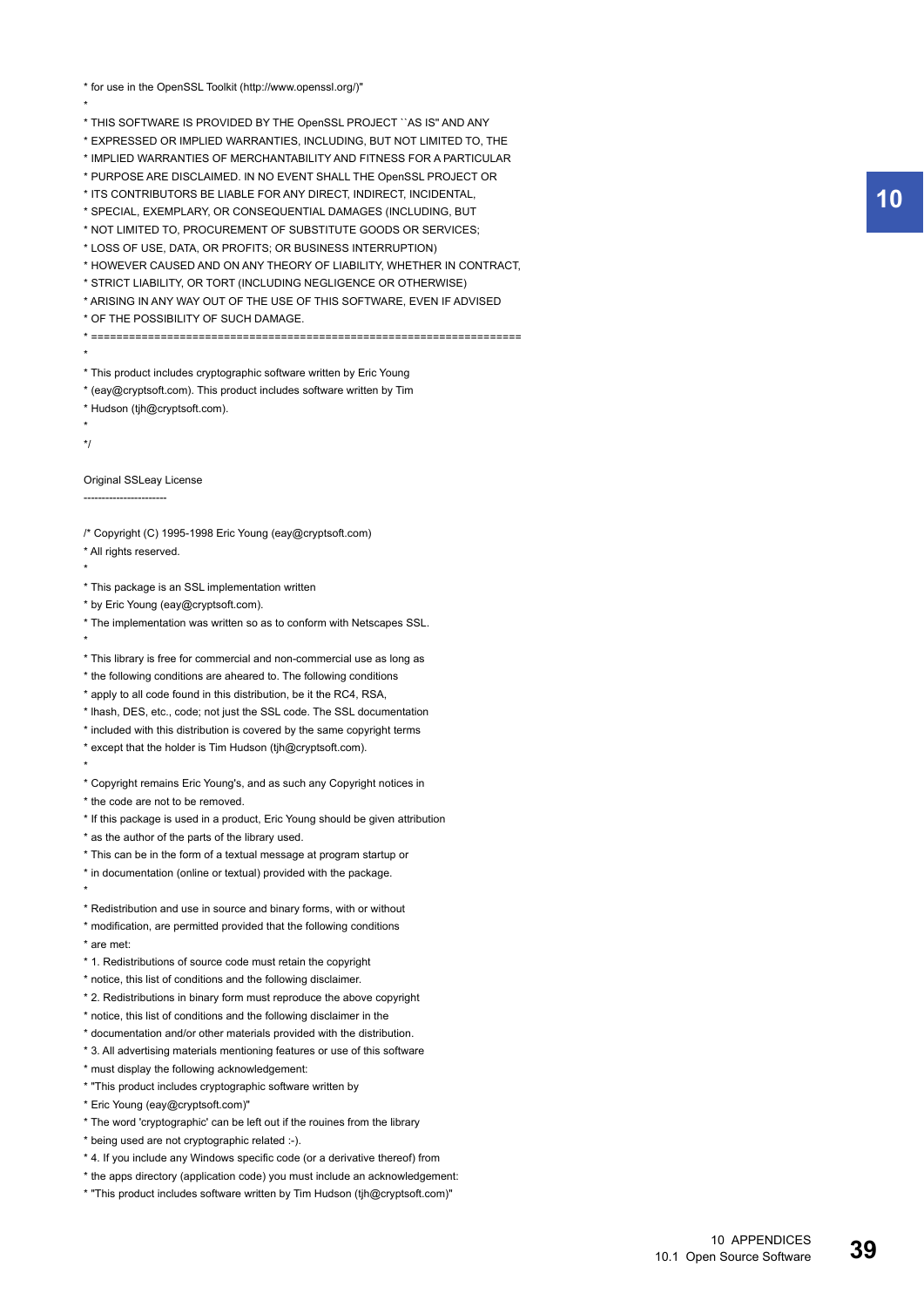- \*
- \* THIS SOFTWARE IS PROVIDED BY ERIC YOUNG ``AS IS'' AND

\* ANY EXPRESS OR IMPLIED WARRANTIES, INCLUDING, BUT NOT LIMITED TO, THE

- \* IMPLIED WARRANTIES OF MERCHANTABILITY AND FITNESS FOR A PARTICULAR PURPOSE
- \* ARE DISCLAIMED. IN NO EVENT SHALL THE AUTHOR OR CONTRIBUTORS BE LIABLE
- \* FOR ANY DIRECT, INDIRECT, INCIDENTAL, SPECIAL, EXEMPLARY, OR CONSEQUENTIAL
- \* DAMAGES (INCLUDING, BUT NOT LIMITED TO, PROCUREMENT OF SUBSTITUTE GOODS
- \* OR SERVICES; LOSS OF USE, DATA, OR PROFITS; OR BUSINESS INTERRUPTION)
- \* HOWEVER CAUSED AND ON ANY THEORY OF LIABILITY, WHETHER IN CONTRACT, STRICT
- \* LIABILITY, OR TORT (INCLUDING NEGLIGENCE OR OTHERWISE) ARISING IN ANY WAY
- \* OUT OF THE USE OF THIS SOFTWARE, EVEN IF ADVISED OF THE POSSIBILITY OF
- \* SUCH DAMAGE.

\*

- \* The licence and distribution terms for any publically available version or
- \* derivative of this code cannot be changed. i.e. this code cannot simply be
- \* copied and put under another distribution licence
- \* [including the GNU Public Licence.]

\*/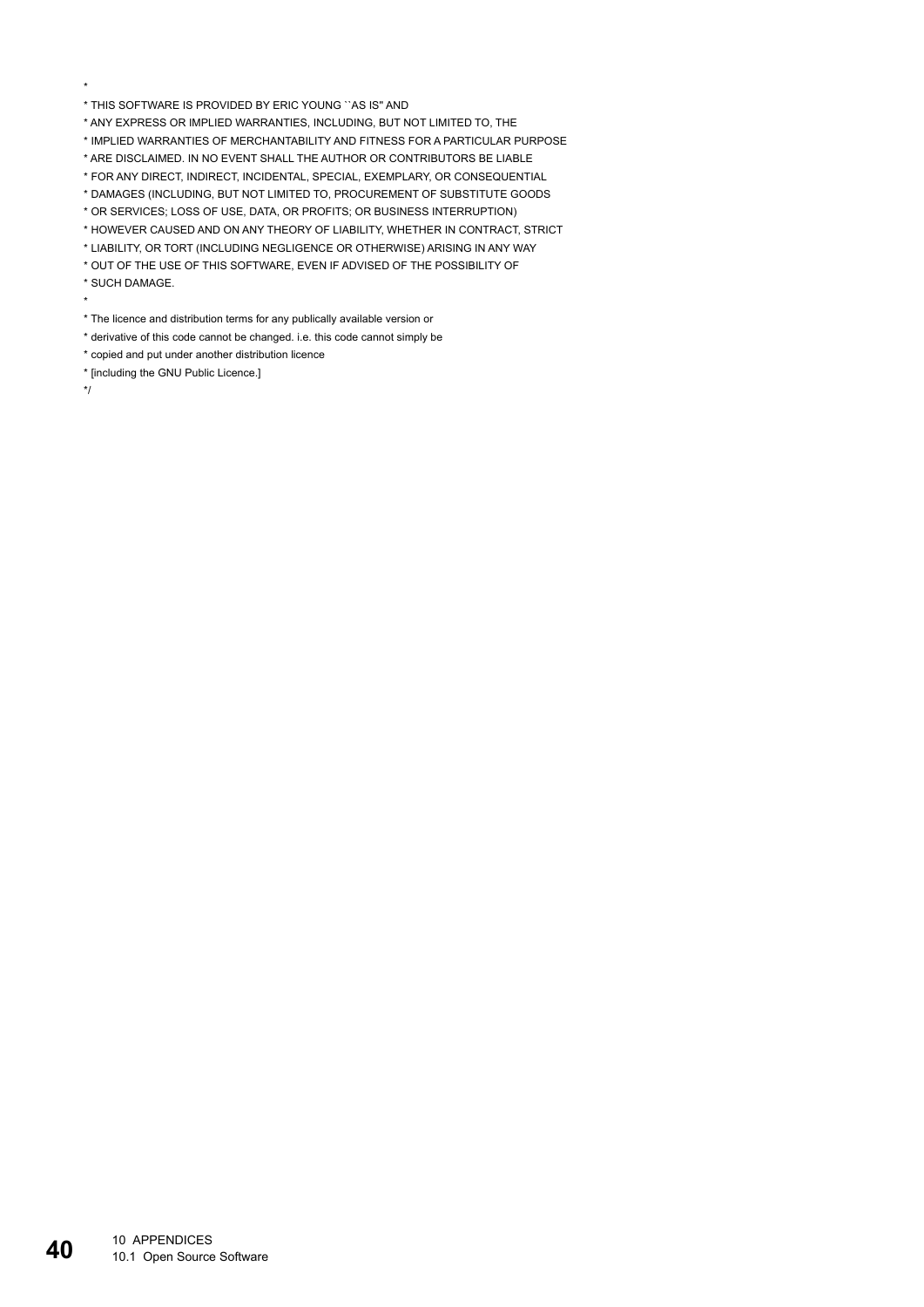**10**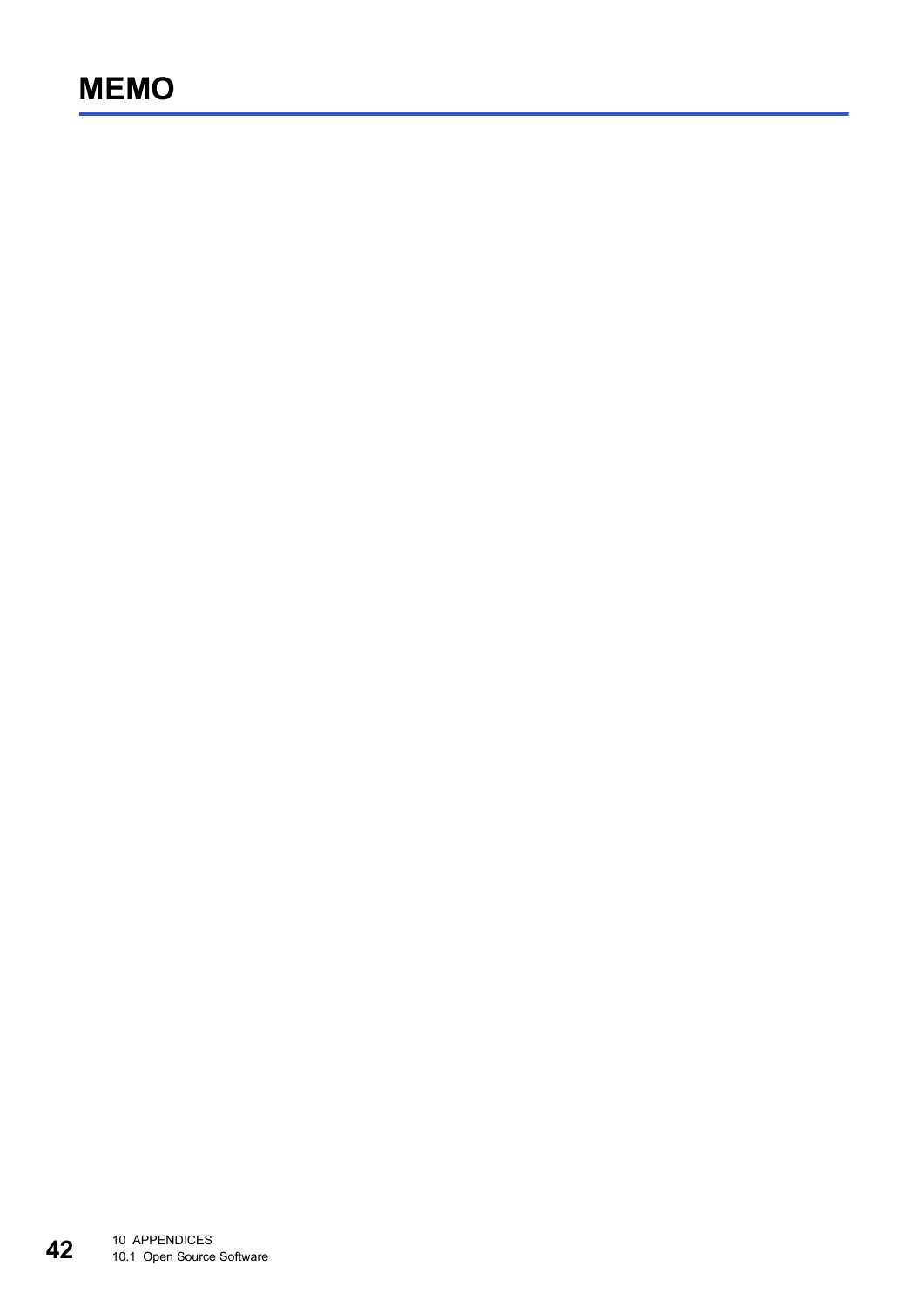# <span id="page-44-0"></span>**REVISIONS**

| * The manual number is given on the bottom left of the back cover. |                    |                            |
|--------------------------------------------------------------------|--------------------|----------------------------|
| <b>Print date</b>                                                  | * Manual No.       | <b>Revisions</b>           |
| April 2019                                                         | SH(NA)-082174ENG-A | First edition              |
| October 2019                                                       | SH(NA)-082174ENG-B | Partial corrections        |
| April 2022                                                         | SH(NA)-082174ENG-C | Compatible with Windows 11 |

<span id="page-44-1"></span>This manual confers no industrial property rights or any rights of any other kind, nor does it confer any patent licenses. Mitsubishi Electric Corporation cannot be held responsible for any problems involving industrial property rights which may occur as a result of using the contents noted in this manual.

©2019 MITSUBISHI ELECTRIC CORPORATION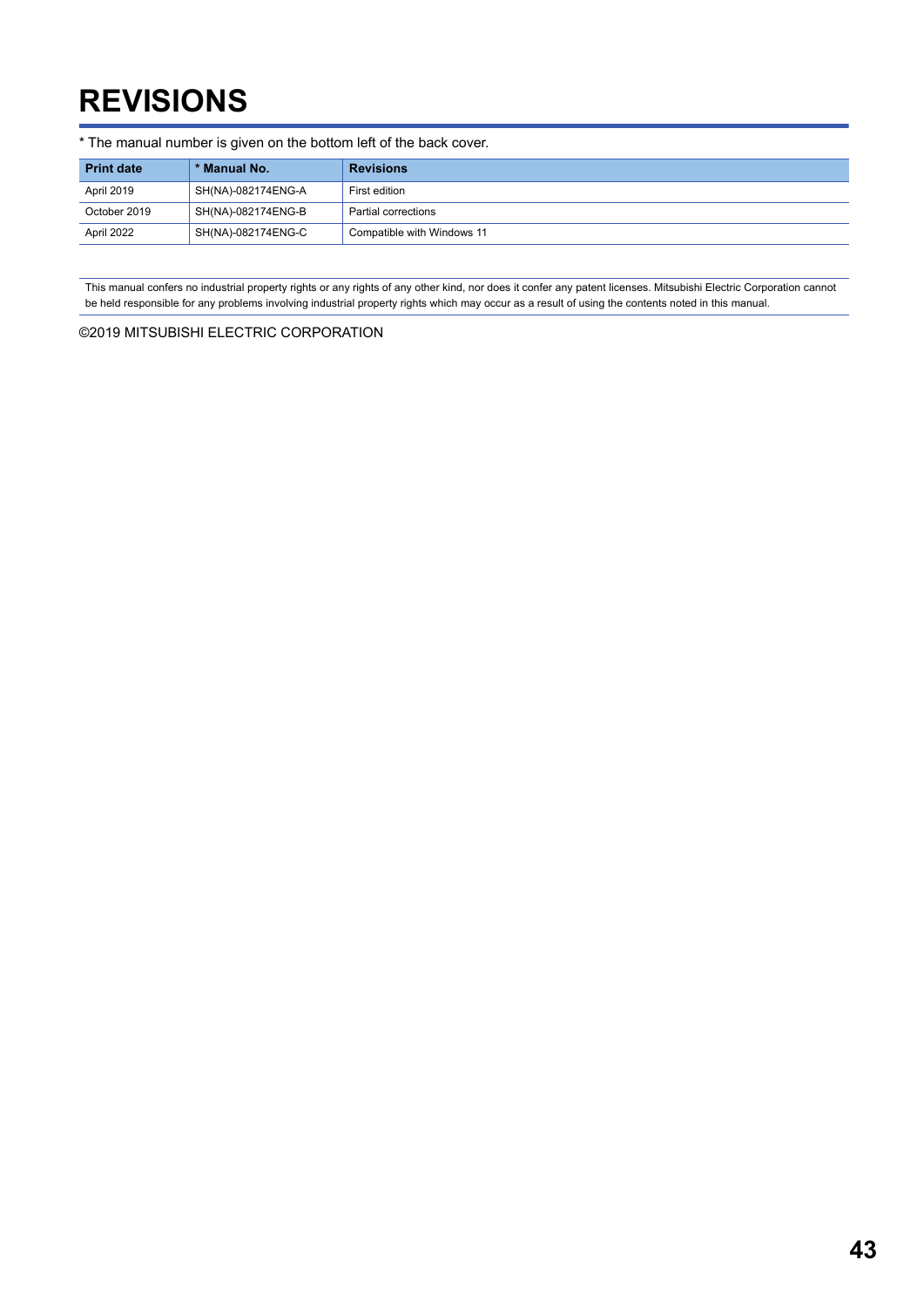# <span id="page-45-0"></span>**Intellectual Property Rights**

#### **Trademarks**

MELDAS, MELSEC, iQ Platform, MELSOFT, GOT, CC-Link, CC-Link/LT, and CC-Link IE are trademarks or registered trademarks of Mitsubishi Electric Corporation in Japan and other countries.

Microsoft, Windows, Windows Vista, Windows NT, Windows Server, SQL Server, Visual C++, Visual C#, Visual Basic, Excel, and Access are trademarks or registered trademarks of Microsoft Corporation in the United States and other countries. Adobe and Adobe Reader are registered trademarks of Adobe Systems Incorporated.

Intel and Intel Core are trademarks or registered trademarks of Intel Corporation in the United States and other countries.

Other company and product names herein are trademarks or registered trademarks of their respective owners.

■Copyrights

"OPC UA Services for WPF" is used in this product.

.NET based OPC UA Client SDK(binary)

(c)2006-2019 Unified Automation GmbH. All rights reserved

The screens (screenshots) are used in accordance with the Microsoft Corporation guideline.